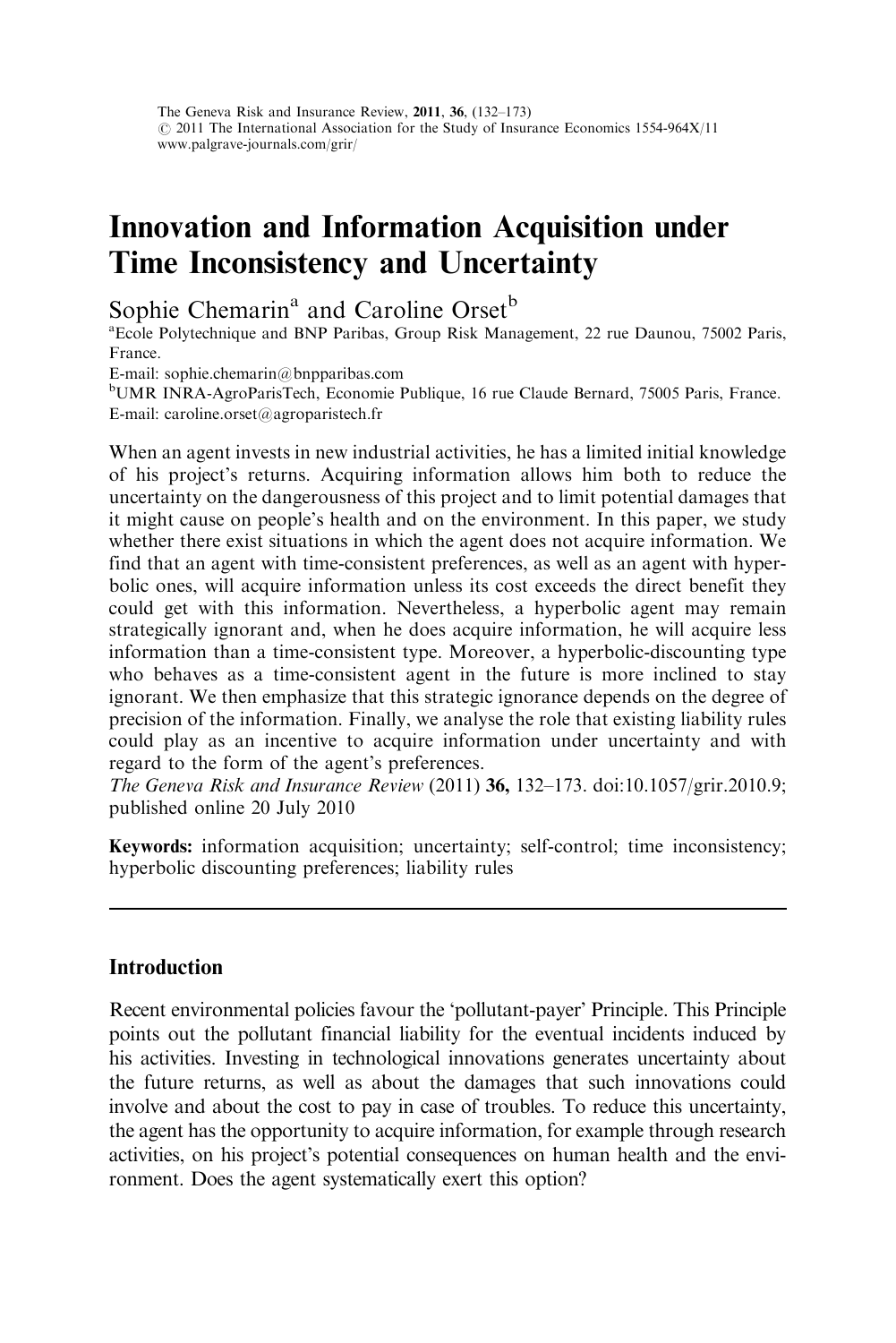To address this question, we explore whether there exist situations in which a private agent chooses not to acquire information at the time he decides to develop new industrial activities. We define information acquisition as a costly agent's effort exercised in order to reduce the existing uncertainty on future payoffs. We associate a degree of information precision to this effort's level. A higher effort today will imply more precision tomorrow. Acquiring information also allows the agent to update his decisions, in particular he may decide to prematurely stop the project and then limit potential damages in case of accident. Using such an approach allows us to consider both the problem of emerging risk management and the trade-off between activities' development and precautionary measures.

Moreover, we consider that our agent may have hyperbolic discounting preferences. In other words, he may discount at a relatively higher rate the short-term events than the long-term events. Discount rate gathers all the psychological motives of the agent's investment choice, such as anxiety, confidence, or impatience. Our agent is also 'sophisticated', that is, he is perfectly aware that the decisions at period  $t$  may be different if we analyse them from the perspective of the agent at period  $t + 1$  than from the perspective of the agent at period  $t$ . In this regard, we consider the agent with hyperbolic discounting preferences as a collection of risk-neutral incarnations with conflicting goals.

Hyperbolic discounting preferences assumption still creates controversies (see Read, 2001 and Rubinstein, 2003). However, empirical evidences (Frederick et al., 2002) persuade more and more economists on this type of preferences. In fact, Strotz (1956) is the first to suggest an alternative to exponential discounting. In addition, Phelps and Pollack (1968) introduce the hyperbolic discounted utility function as a functional form of these preferences. Elster (1979) applies this formalization to a decision problem in characterizing time inconsistency by a decreasing discount rate between the present and the future, and a constant discount rate between two future periods. Laibson (1997, 1998) uses this formulation to savings and consumption problems, while Brocas and Carrillo (2000, 2004, 2005) consider the problems of information value, irreversible consumption and irreversible investment. More recently, O'Donoghue and Rabin (2008) investigate procrastination on long-term projects by people who have a time-inconsistent preference for immediate gratification.

Our approach relies on two building blocks. First, it is related to the real options theory. Acquiring information is both costly and defined as a right, not as an obligation, for the agent. This real option allows him to stop his project and recover a part of his initial investment. This contrasts with the standard literature in which the investment is irreversible and the flow of information is exogenous (Arrow and Fisher, 1974; Henry, 1974; Brocas and Carrillo, 2000, 2004). This theoretical approach quantifies the value of management flexibility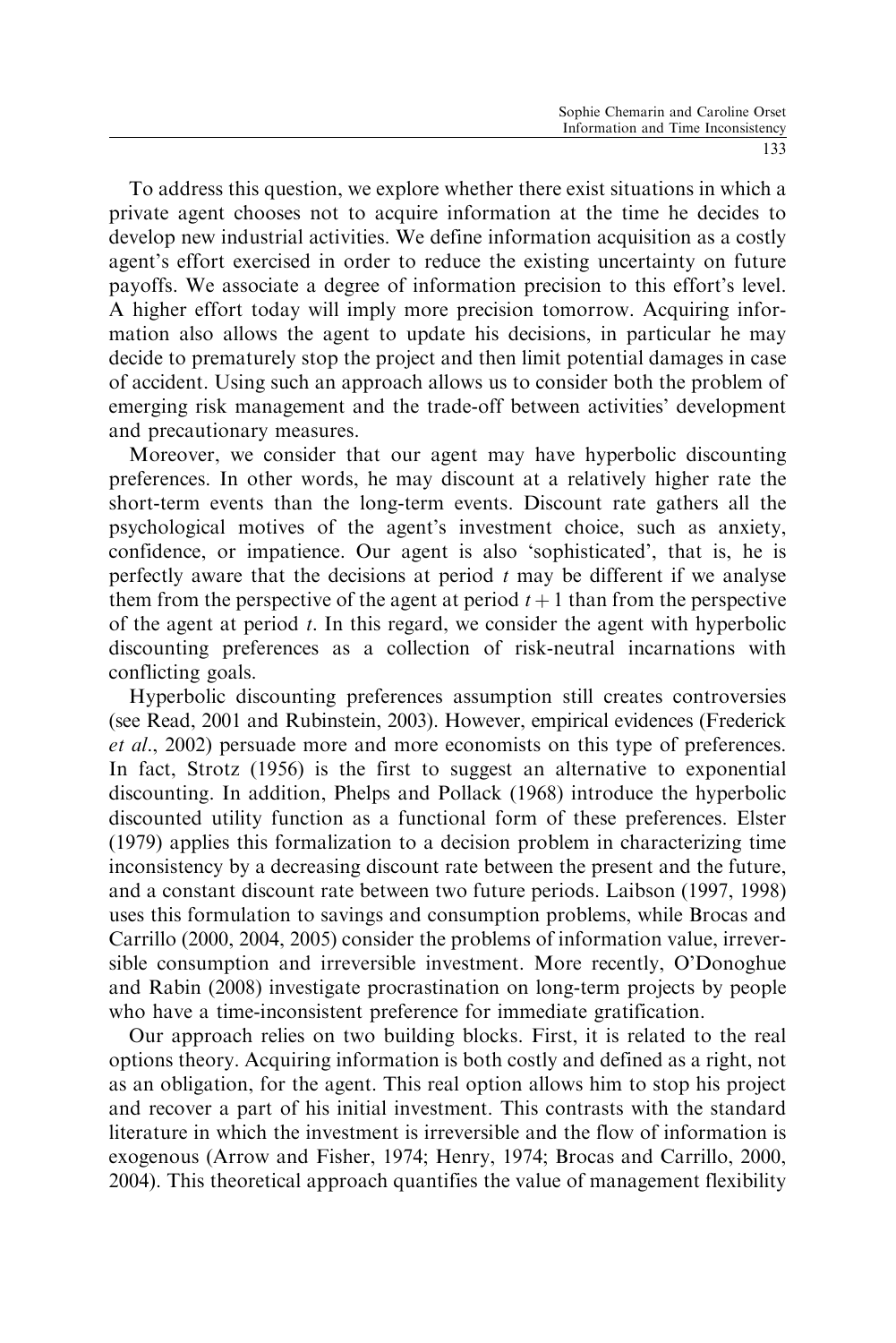in a world of uncertainty. It then contributes to add a new dimension with the introduction of endogenous information.

Furthermore, it also examines the literature relying on hyperbolic discounting preferences and information acquisition. Bénabou and Tirole (2002, 2004) show that a "comparative optimism", or a "self-confidence" is at the origin of time-inconsistent behaviour. Such behaviour inhibits all learning processes and uncertainty may strengthen this effect. In addition, Carrillo and Mariotti (2000) study intertemporal consumption decisions, involving a potential risk in the long run, and show that hyperbolic discounting preferences may favour strategic ignorance. In our paper, we view as a dangerous ignorance what Carrillo and Mariotti call a strategic ignorance. Indeed, when our agent refuses information, he does not get the possibility to prematurely stop his project and then to limit the potential cost of damages. Therefore, his behaviour might be dangerous for people's health and the environment.

Carrillo and Mariotti (2000) point out that a person with hyperbolic preferences might choose not to acquire free information in order to avoid over-consumption or engagement in activities that may require much more fundamental research on potential social costs or externalities than they could involve in the long term. Our model offers a new explanation. It shows that a hyperbolic agent does not refuse free information but free information with a certain degree of precision. By introducing a costly information linked to information precision, we find that a time-consistent agent as well as a hyperbolic type will acquire information unless the cost exceeds the direct benefit. Nevertheless, a hyperbolic agent may remain ignorant if the degree of information precision is not high enough to make information relevant for him. On the other hand, when a hyperbolic agent does acquire information, he acquires less information than a time-consistent type. Moreover, if we introduce the possibility that the hyperbolic agent behaves as a time-consistent agent on future actions, we show that the agent will be more inclined to remain ignorant. We then emphasize the relevance of information precision for hyperbolic types' information acquisition decision.

The asbestos case is a typical example of the suitability of information precision. Greeks and Romans were the first to remark that slaves were afflicted with a sickness of the lungs when they were in contact with asbestos. Then, in 1898, the annual reports of the Chief Inspector of Factories advised that asbestos creates health risks. However, asbestos industry evaluated that these reports lacked precision, and refused this available information on the asbestos risks. In the 1970s, after many facts revealed the link between cancer and asbestos, the first regulation appeared. The use of asbestos in new construction projects is now banned in many developed countries (Henry, 2003). The use of antibiotics as growth hormone is also a characteristic example. In 1943, the Luria–Delbruck experiment demonstrated antibiotic resistance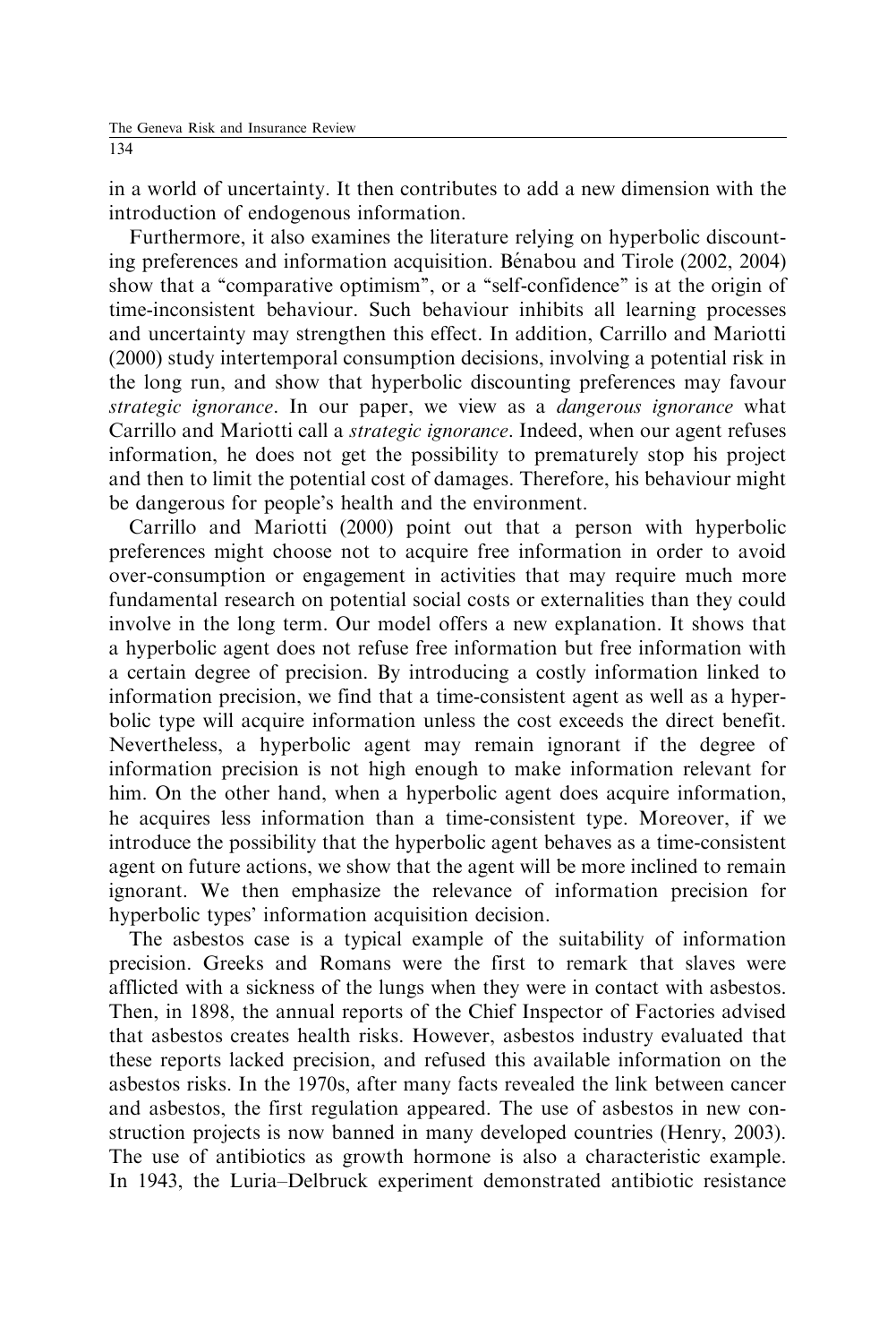of bacterial populations.<sup>1</sup> However, the farming and Pharmaceutical industry considered that the information was not relevant, and preferred to ignore it (Henry and Henry, 2002). Currently, additional information leads the European Commission, the World Health Organisation, the Centers for Disease Control and the American Public Health Association to support the elimination of antibiotics growth.

We should also remark that the private agent considered in our approach can be viewed as a firm. If dramatic examples in the past could let us believe that firms' managers and/or shareholders may choose to neglect a potential danger in the long term, in order to get immediate gratification, there is no empirical study on such an assumption of time-inconsistent preferences of firms when facing uncertainty. Thus, it is not clear that a firm always behaves as a time-inconsistent private agent under uncertainty. One reason is that there are many interactions among people in a firm and particularly between its manager and shareholders, who are subject to conflicting goals and therefore do not consider time horizon in the same way, that is, manager might be more interested in the day-to-day performance of the firm, while shareholders might have a long-term view of the its development. Such conflicts should have an impact on the behaviour of the decisions makers, and time-inconsistent behaviour may, or may not, be a result of such conflicts.

In this regard, we allow, in the paper, the decision maker to be characterized by different types of preferences: time-consistent preferences, hyperbolic discounting preferences or hyperbolic discounting preferences with self-control. If we suppose that the decision maker is a firm, the firm's preferences will then be those of the decision maker, regardless of the possible interactions existing in the firm. Indeed, we suppose that the firm is represented by a board of shareholders in charge of all strategic decisions, which only maximizes the profit of the firm, and could be either time-consistent or time-inconsistent. Under such an assumption, the firm can be represented by a private arbitrary individual with time-consistent or hyperbolic discounting preferences.

Regarding environmental policies, it seems interesting that the agent acquires information. Indeed, this information allows him to give up his project and then to reduce harmful consequences on the environment in case of accident. In fact, exercising this option could be interpreted as an agent's voluntary application of the Precautionary Principle. From the Rio Conference, the Precautionary Principle states that: ''In order to protect the environment, the precautionary approach shall be widely applied by States according to their capabilities. Where there are threats of serious or irreversible damage, lack of full scientific certainty shall not be used as a reason for postponing

<sup>&</sup>lt;sup>1</sup> See http://en.wikipedia.org/wiki/Luria-Delbr%C3%BCck experiment.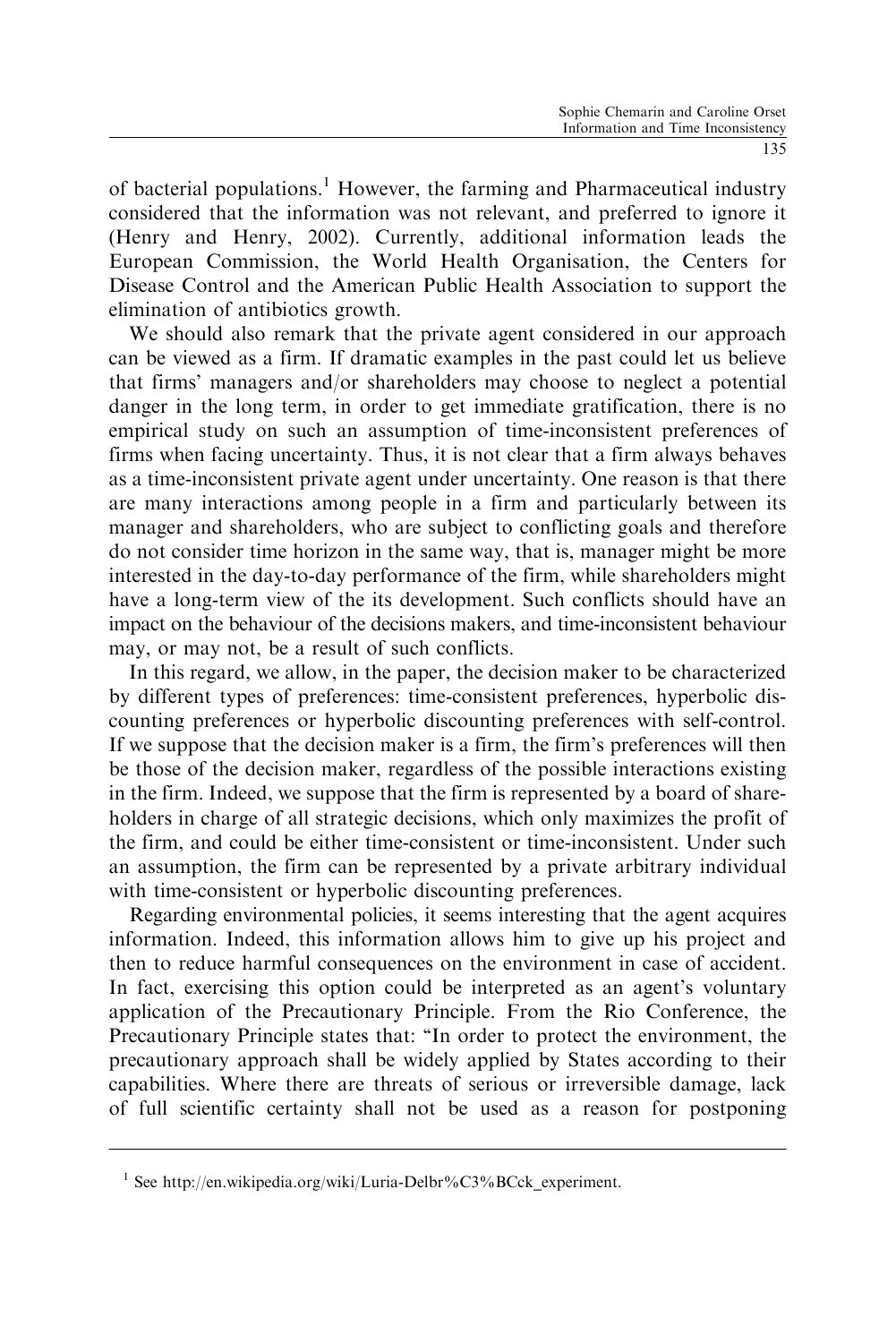cost-effective measures to prevent environmental degradation''. The cost of protection is transferred from State to agents. We propose to study how State could lead the agent to acquire information when this agent misses to do it. We find that a strict liability rule, for example applying the ''pollutant-payer'' Principle, may not always be a useful tool to encourage the acquisition of information. On the other hand, to a certain extent, a negligence rule may offer an alternative solution to solve this uncertainty learning problem.

The remainder of paper is organized as follows. The next section presents the model. The subsequent section investigates the optimal decision making. The penultimate section proposes a sensitive analysis of the model's results to changes in the parameters. Finally, the last section analyses whether the existing liability frameworks, such as strict liability rule and negligence rule, encourage the agent to acquire information. All proofs are given in the Appendix.

### The model

We consider a three-period model. At period 0, the agent invests a given amount of money  $I>0$  in a project that may create damage to people's health and/or to the environment. There are two possible states of the world,  $H$  and  $L$ , associated with different probabilities of damage  $\theta^H$  and  $\theta^L$ , respectively. We assume that state  $H$  is more dangerous than state  $L$ , therefore

$$
\theta^L \! < \! \theta^H.
$$

At period 0, the prior beliefs of the agent are  $p_0$  on state H, and  $1-p_0$  on state L. Thus, the expected probability of the damage is given by:

$$
E(\theta) = p_0 \theta^H + (1 - p_0)\theta^L.
$$

At period 0, the agent pays  $C\geq 0$  to obtain information at period 1 through a signal  $\sigma \in \{h, l\}$  on the true state of the world. We define the precision of the signal as the probability the signal corresponds to the state. We represent it as an increasing and concave function  $f(C)$  such that:

$$
P(h|H,C) = P(l|L,C) = f(C)
$$

and

$$
P(h|L, C) = P(l|H, C) = 1 - f(C)
$$

and

$$
f(0) = \frac{1}{2}
$$
;  $f'(0) = +\infty$  and  $f'(+\infty) = 0$ .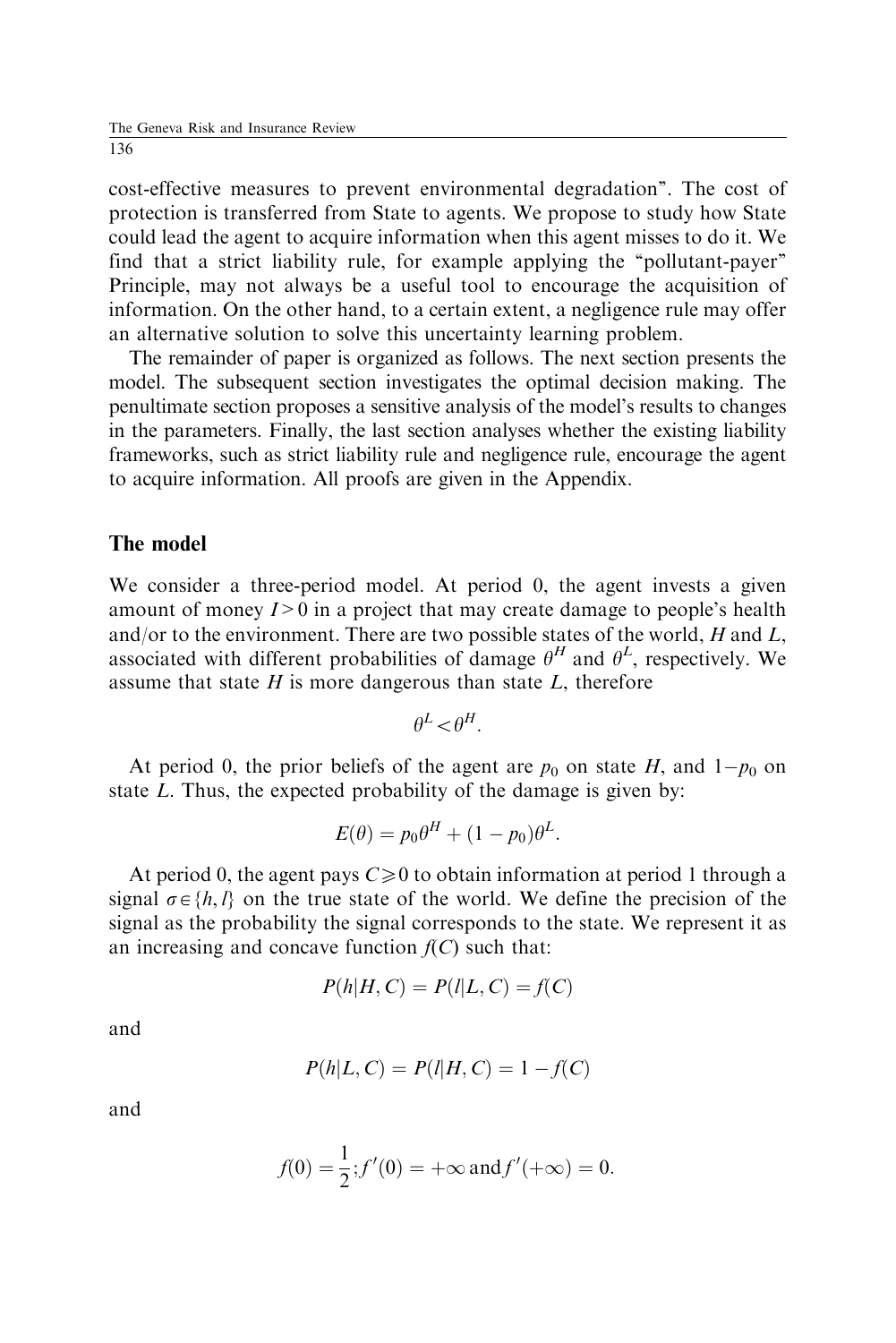Hence, the information precision depends on the information cost C. If the agent does not pay, that is,  $C=0$ , then the signal is not informative.<sup>2</sup> On the other hand, a larger cost implies a higher precision.

According to Bayes' rule, the probability of being in state  $H$  given signal h and C, and the probability of being in state  $H$  given signal l and C are, respectively:

$$
P(H|h, C) = \frac{p_0 f(C)}{p_0 f(C) + (1 - p_0)(1 - f(C))}
$$

and

$$
P(H|l, C) = \frac{p_0(1 - f(C))}{p_0(1 - f(C)) + (1 - p_0)f(C)}.
$$

At period 1, according to signal  $\sigma \in \{h, l\}$ , we define  $x_{\sigma} \in \{0, 1\}$  as the agent's decision to stop the project ( $x_{\sigma} = 0$ ), or to continue it ( $x_{\sigma} = 1$ ). We assume that if the agent stops his project ( $x_{\sigma} = 0$ ), then he recovers a part of his investment D,  $0 < D < I$ . In the standard literature, investment is irreversible. Under uncertainty on the payoffs, the agent has to choose the level of investment today and that of tomorrow. This creates flexibility for the investment. In our model, the agent invests and then starts the project regardless of the situation. Letting a possibility to recover a part of his investment allows recuperating management flexibility. In addition, under  $D=0$ , stopping the project would purely imply financial costs. This would seriously restrict decisions on precautionary measures.

At period 2, an accident may happen. If the project is carried out until period 2, the agent gets a payoff  $R_2>0$ . From this payoff must be subtracted the financial cost of the accident  $K>0$  that occurs with probability  $\theta^H$  or  $\theta^L$ depending on the state of the world. If the project has been stopped at period 1, this financial cost is lower  $K' > 0$  and also occurs with probability  $\theta^H$  or  $\theta^L$ . According to the ''pollutant-payer'' Principle, the agent has to pay for his project's consequences on human health and the environment, even if as he has stopped his project the damages are less costly. We consider that  $K$  and  $K'$ represent the total cost relative to the negative external effect of the agent's decisions, that is, public and private costs.

 $2$  We do not consider exogenous information, such as public information. In this paper, our interest is an agent's own initiative in acquiring information and his willingness to pay for it.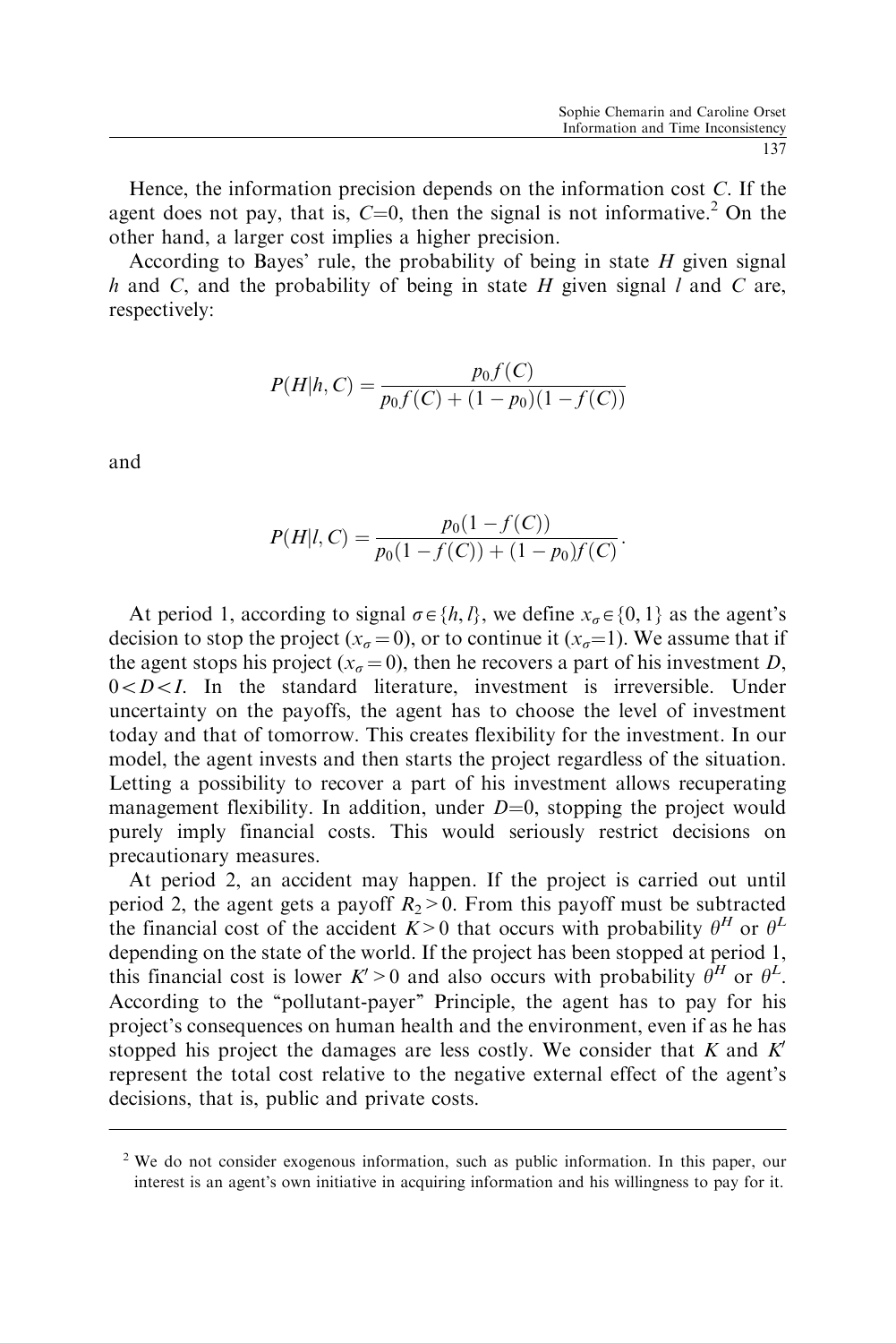In order to formalize the hyperbolic discounting preferences, we use Phelps and Pollack (1968)'s functional form. Let  $D(k)$  represent a discount function such that:

$$
\begin{cases}\nD(k) = 1 & \text{if } k = 0; \\
D(k) = \beta \delta^k & \text{if } k \neq 0.\n\end{cases}
$$

Hyperbolic discounted utility function is then defined as follows:

$$
U_t = \sum_{k=0}^{T-t} D(k)u_{k+t}, \quad \text{with } t \in \{0, 1, 2\}, \ T = 2,
$$
  
and  $u_{k+t}$  the net instantaneous utility at period  $k + t$ .

To simplify Phelps and Pollack's (1968) formalization, we assume that  $\delta=1.3$ . Here and throughout the paper, as Frederick et al. (2002) suggest, the discount rate  $\beta$  gathers all the psychological motives of the agent's investment choice, such as anxiety, confidence, or impatience.<sup>4</sup> If  $\beta=1$ , the psychological motives have no influence on the agent's choice, and his preferences are time-consistent. On the other hand, if  $\beta < 1$ , then the agent's preferences change over time, indicating that what the agent decides today might be discordant with what he decides tomorrow.

We consider an agent with hyperbolic discounting preferences as being made up of many different risk-neutral selves with conflicting goals.<sup>5</sup> Each self represents the agent at a different point in time. Hence, at each period  $t$ , there is only one self called ''self-t''. Each self-t depreciates the following period with a discount rate  $\beta$ .

Therefore, expected payoffs of self-2, self-1, and self-0 may be expressed recursively. If signal  $\sigma$  has been perceived,  $V_2(x_\sigma,\sigma,C)$  is self-2's expected payoff:

$$
V_2(x_\sigma, \sigma, C) = x_\sigma [P(H|\sigma, C)(R_2 - \theta^H K) + (1 - P(H|\sigma, C))(R_2 - \theta^L K)]
$$
  
 
$$
- (1 - x_\sigma)[P(H|\sigma, C)\theta^H K' + (1 - P(H|\sigma, C))\theta^L K'].
$$

<sup>&</sup>lt;sup>3</sup>  $\delta$  < 1 only implies a lower discount rate. Taking  $\delta$ =1 does not change any results. 4 In fact, Akerlof (1991) defines  $\beta$  as the "salience of current payoffs relative to the future stream of returns". In the literature, it is also interpreted as a lack of willpower (Bénabou and Tirole, 2002), of foresight (O'Donoghue and Rabin, 1999; Masson, 2002) or as impulsiveness (Ainslie, 1992).

 $<sup>5</sup>$  Following Strotz (1956), this conflict captures the agent's time-inconsistency preferences.</sup>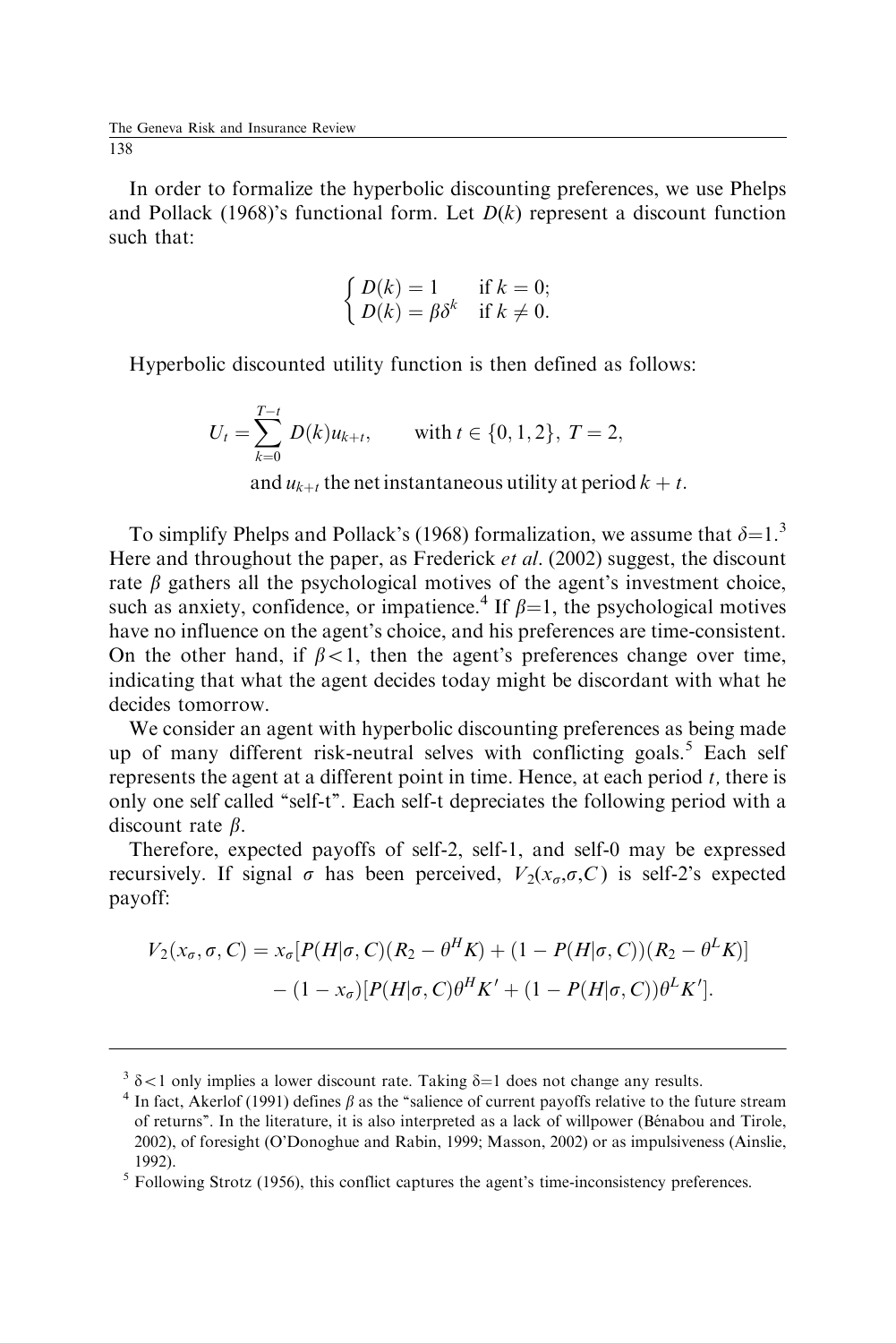Likewise, self-1's expected payoff is

$$
V_1(x_{\sigma}, \sigma, C) = (1 - x_{\sigma})D + \beta V_2(x_{\sigma}, \sigma, C),
$$

where  $(1-x_{\sigma})D$  represents self-1's current payoffs and  $\beta V_2(x_{\sigma}, \sigma, C)$  self-1's expected payoffs for period 2. Finally, self-0's expected payoff can be expressed as follows:

$$
V_0(x_h, x_l, C) = -I - C + \beta[p_0 f(C) + (1 - p_0)(1 - f(C))][(1 - x_h)D + V_2(x_h, h, C)]
$$
  
+ 
$$
\beta[(1 - p_0)f(C) + p_0(1 - f(C))][(1 - x_l)D + V_2(x_l, l, C)].
$$

When self-1 knows with certainty the state  $S \in \{L, H\}$ , let us consider  $B^{S}(\beta)$  as the difference between self-1's expected payoff when he decides to carry on the project, and self-1's expected payoff when he decides to stop it:

$$
B^{S}(\beta) = \beta R_2 - D - \beta \theta^{S}(K - K').
$$

We assume that it is always more profitable for self-1 to stop (continue) his project when he knows with certainty that the true state of the world is  $H(L)$ . Therefore, we suppose that:

$$
B^H(\beta) < 0 < B^L(\beta).
$$

The agent has the possibility not to acquire information  $(C=0)$  and thus to remain uninformed (No Learning). Under no learning, define self-1's expected payoff when he decides to achieve the project as follows:

$$
V_1^{NL}(1) = \beta[p_0(R_2 - \theta^H K) + (1 - p_0)(R_2 - \theta^L K)],
$$

and self-1's expected payoff when he decides to stop the project by

$$
V_1^{NL}(0) = D - \beta [p_0 \theta^H K' + (1 - p_0) \theta^L K'].
$$

139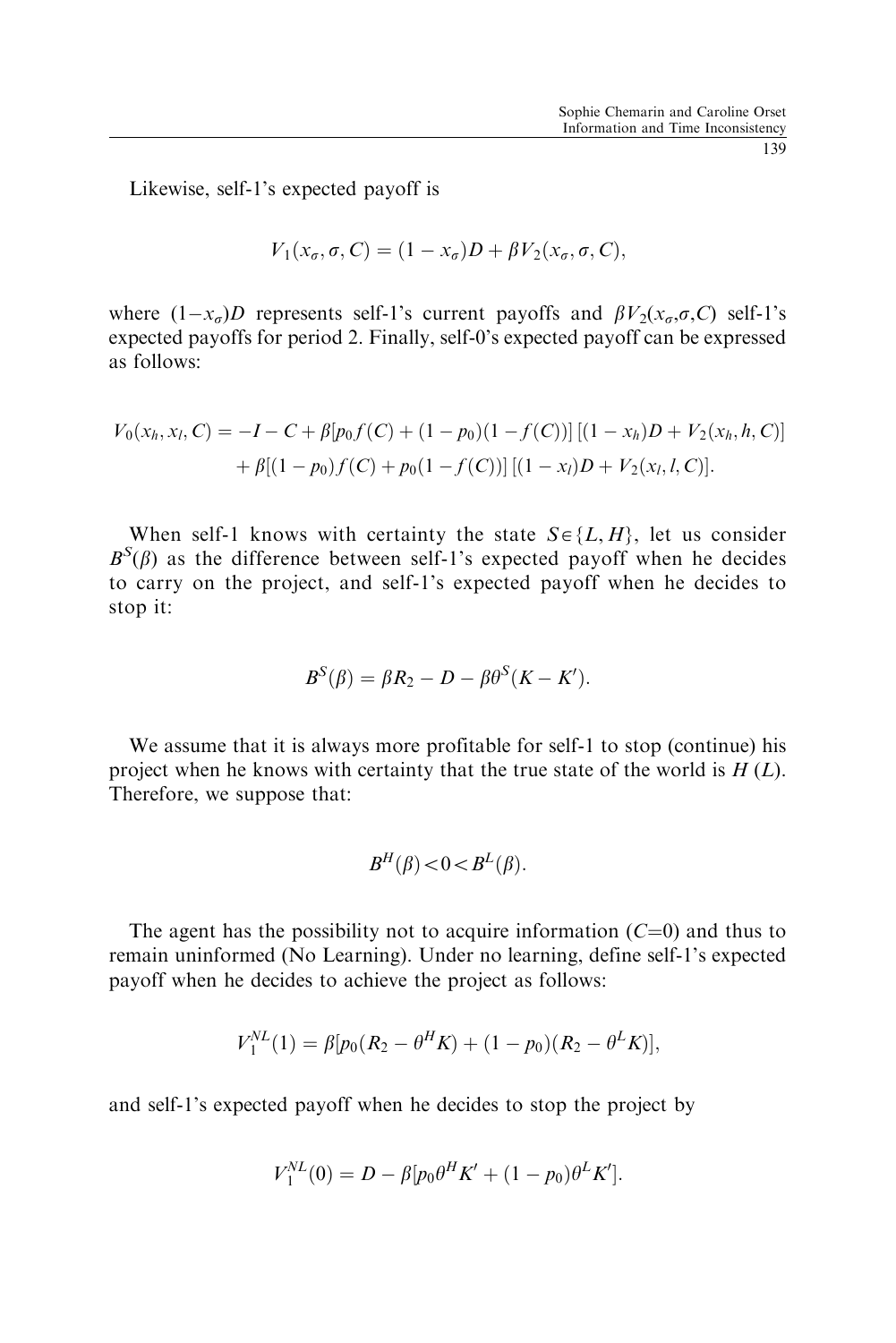We consider that the agent who starts a project without information always completes it. It is then more profitable for him to continue the project than stopping it at period 1. Formally, for  $\beta \leq 1$ :

$$
V_1^{NL}(0) < V_1^{NL}(1)
$$
 which is equivalent to 
$$
E(\theta) < \frac{\beta R_2 - D}{\beta (K - K)}.
$$

For all  $\beta \leq 1$ , define  $\hat{\theta}(\beta)$  as the probability of a damage that makes the agent indifferent between continuing the project and stopping it at period 1. That is:

$$
\beta(R_2 - \hat{\theta}(\beta)K) = D - \beta \hat{\theta}(\beta)K'
$$
 which is equivalent to  

$$
\hat{\theta}(\beta) = \frac{\beta R_2 - D}{\beta(K - K')}.
$$

Hence for  $\beta \leq 1$ , at period 1, it is more profitable for an uninformed agent to continue the project than to stop it if:

$$
E(\theta) < \hat{\theta}(\beta). \tag{1}
$$

Under such an assumption, we consider that the uninformed agent adopts a non-precautionary behaviour. Indeed, by ignoring information, he does not make any effort either to reduce the uncertainty linked to his project, or to protect human health and the environment.

To ensure that an uninformed agent always chooses to complete his project, we restrict our study to an agent with hyperbolic discounting preferences that satisfy condition (1). Since  $\hat{\theta}(\beta)$  is increasing with  $\beta$ ,  $\phi$  condition (1) is equivalent to  $\tilde{\beta} < \beta$ , with  $\tilde{\beta}$  given by  $E(\theta) = \hat{\theta}(\tilde{\beta})$ .<sup>7</sup> Therefore, we analyse the hyperbolic agent's behaviour with a discount rate  $\beta \in (\tilde{\beta}, 1)$ .

### The optimal decision making

In this section, we present the agent's optimal decision making. We propose to study three kinds of preferences. First, time-consistent preferences which suppose that the agent's optimal decision is sustained as circumstances change over time, and thus that his future selves act according to the preferences of his

<sup>6</sup> Proof in the Appendix section.

<sup>&</sup>lt;sup>7</sup> According to self-1's expected payoffs, an uninformed agent with a discount rate  $\beta$ =0 does not pay attention to the future, and then always prefers stopping his project in order to recover at least a part  $D$  of his initial investment. As the agent is indifferent between stopping and carrying on the project, we get  $\beta = \tilde{\beta}$ , then  $\tilde{\beta}$  is different to zero.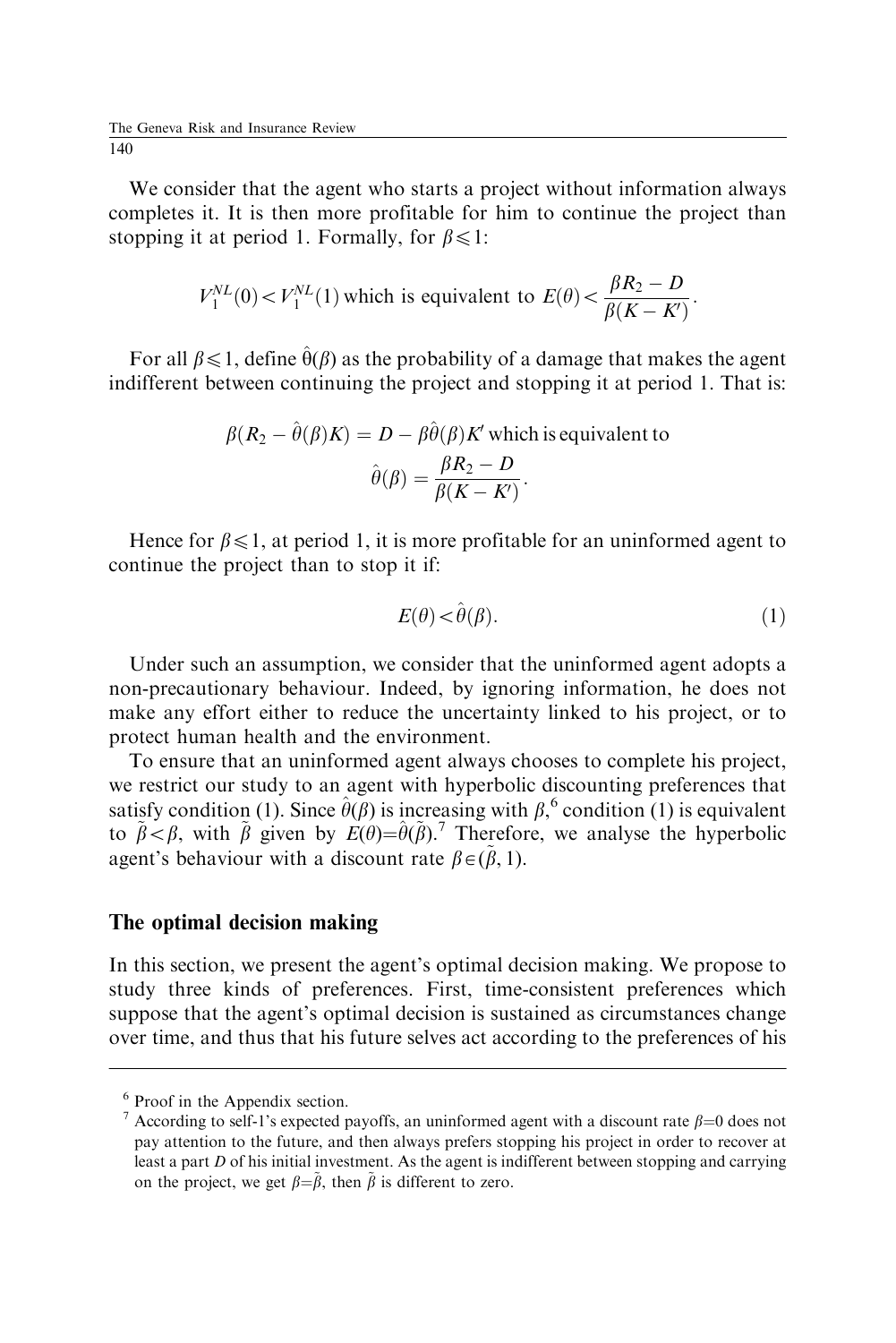current self. In other words, a time-consistent agent gives the same weight to the current period and the future one. Then, hyperbolic discounting preferences is one where the agent's future selves choose strategies that are optimal for them, even if these strategies are suboptimal from the current self's point of view. With this kind of preferences, the agent gives a larger weight to the present, and the same weight to future periods. Finally, we analyse hyperbolic discounting preferences with self-control in the future. A hyperbolic agent with self-control gives a larger weight to the first period, but at the following periods he behaves as a time-consistent agent, that is, he gives the same weight to what will be current and future periods.

Regardless of the preferences, at each period  $t$ , the agent is represented by his self-t. At period 0, self-0 chooses how much he is willing to pay to acquire information, knowing that at period 1, self-1 takes decision to stop or to continue the project. We use the backward induction method in order to characterize the agent's optimal decisions.

### Stopping or continuing the project

We start by studying self-1's behaviour. Regardless of the preferences, for  $\sigma \in \{h, l\}$  and for  $C \ge 0$ , self-1 continues the project if his expected payoff by continuing the project is higher than when he stops it. That is:

$$
V_1(0, \sigma, C) < V_1(1, \sigma, C).
$$

Since a time-consistent agent and a hyperbolic type with self-control give the same weight to period 1 and period 2, that is,  $\beta=1$  between both periods, then for  $\sigma \in \{h, l\}$  and for  $C \ge 0$ , their expected payoff is as follows:

$$
V_1(x_{\sigma}, \sigma, C) = (1 - x_{\sigma})D + V_2(x_{\sigma}, \sigma, C).
$$

By contrast, a hyperbolic agent prefers the present, that is,  $\beta < 1$  between period 1 and period 2. Therefore, for  $\sigma \in \{h, l\}$ ,  $C \ge 0$  and  $\beta < 1$ , his expected payoff is:

$$
V_1(x_{\sigma}, \sigma, C) = (1 - x_{\sigma})D + \beta V_2(x_{\sigma}, \sigma, C).
$$

For  $\sigma \in \{h, l\}$  and  $C \ge 0$ , denote both the equilibrium strategy by  $x_{\sigma}^*$  and the revised expected probability of damage by  $E(\theta|\sigma, C) = P(H|\sigma, C)\theta^H + (1 - P(H|\sigma, C))\theta^L$ . Conditions under which self-1 stops or continues his project are given by the following proposition.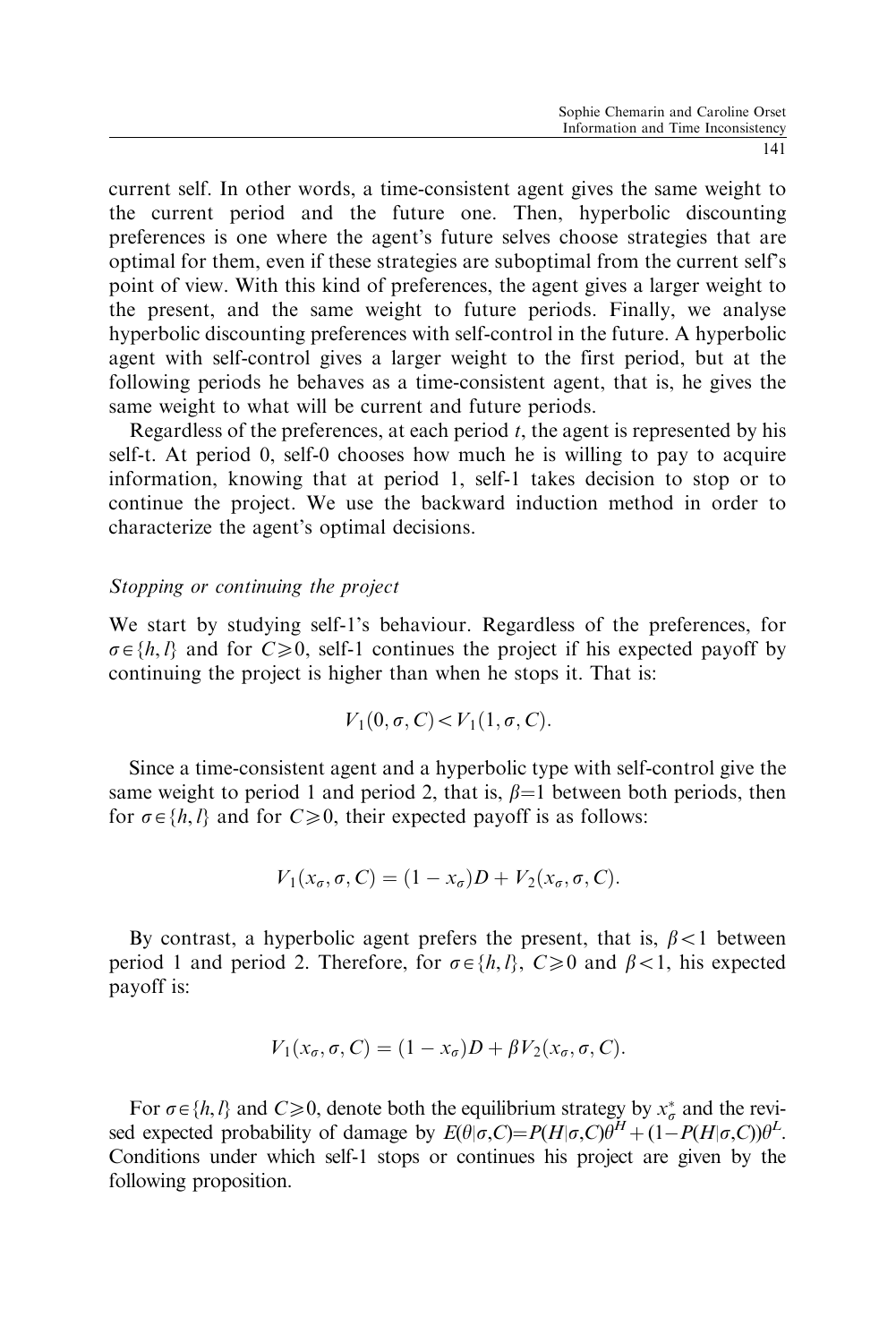*Proposition 1* For  $\sigma \in \{h, l\}$ ,  $C \ge 0$  and  $\beta \in (\tilde{\beta}, 1]$ : If  $E(\theta | \sigma, C) < \hat{\theta}(\beta)$ , then the agent continues the project, that is,  $x_{\sigma}^* = 1$ ; if  $\hat{\theta}(\beta) \lt E(\theta | \sigma, C)$ , then the agent stops the project, that is,  $x_{\sigma}^* = 0$ ; finally, if  $\hat{\theta}(\beta) = E(\theta|\sigma,C)$ , then the agent is indifferent between stopping and continuing the project, that is,  $x_{\sigma}^* \in \{0, 1\}.$ 

Owing to condition (1), regardless of the preferences, self-1 is confronted with two strategies. In the first strategy, he always continues the project regardless of the signal, and in the second one, he stops his project when he receives signal  $h$ (being in the most dangerous state of the world), while when he gets signal  $l$  he continues it. From an environmental point of view, we may qualify the former strategy as a cautious one. Indeed, in this strategy, the agent prefers withdrawing the project when there exists a possibility for the most dangerous state to be revealed. He is then more willing to prevent potential damages.

Lemma 1 For all  $C \ge 0$ , we have  $E(\theta|l, C) \le E(\theta) \le E(\theta|h, C)$ , and  $E(\theta|h, C)$  is increasing with C while  $E(\theta|l, C)$  is decreasing with C.

Hence, regardless of the preferences, the self-0's decision on the cost to spend in order to acquire information affects the self-1's choices. Indeed, a higher cost increases information precision at period 1. This increase both improves the perception of self-1 on the true state of the world and emphasizes the decision of stopping the project when self-1 receives signal  $h$ , that is, being in the most dangerous state of the world.

# Information acquisition

We now turn to self-0's optimal decision to acquire information regarding the form of his preferences.

### Agent with time-consistent preferences

Self-0 of a time-consistent agent  $(\beta=1)$  chooses optimally how much he is willing to pay in order to acquire information knowing that self-1 either always decides to continue the project regardless of the signal (case 1), or only chooses to continue it if he receives signal  $l$  (case 2).

Under time-consistent preferences, define by  $C^*_{x_h,x_l}(1)$ , the optimal information cost from self-0's perspective, under the strategy  $\{x_h, x_l\}$ .  $C^*_{x_h, x_l}(1)$ maximizes expected payoff, that is, it solves the following problem:

$$
\max_{C\geq 0} V_0(x_h,x_l,C).
$$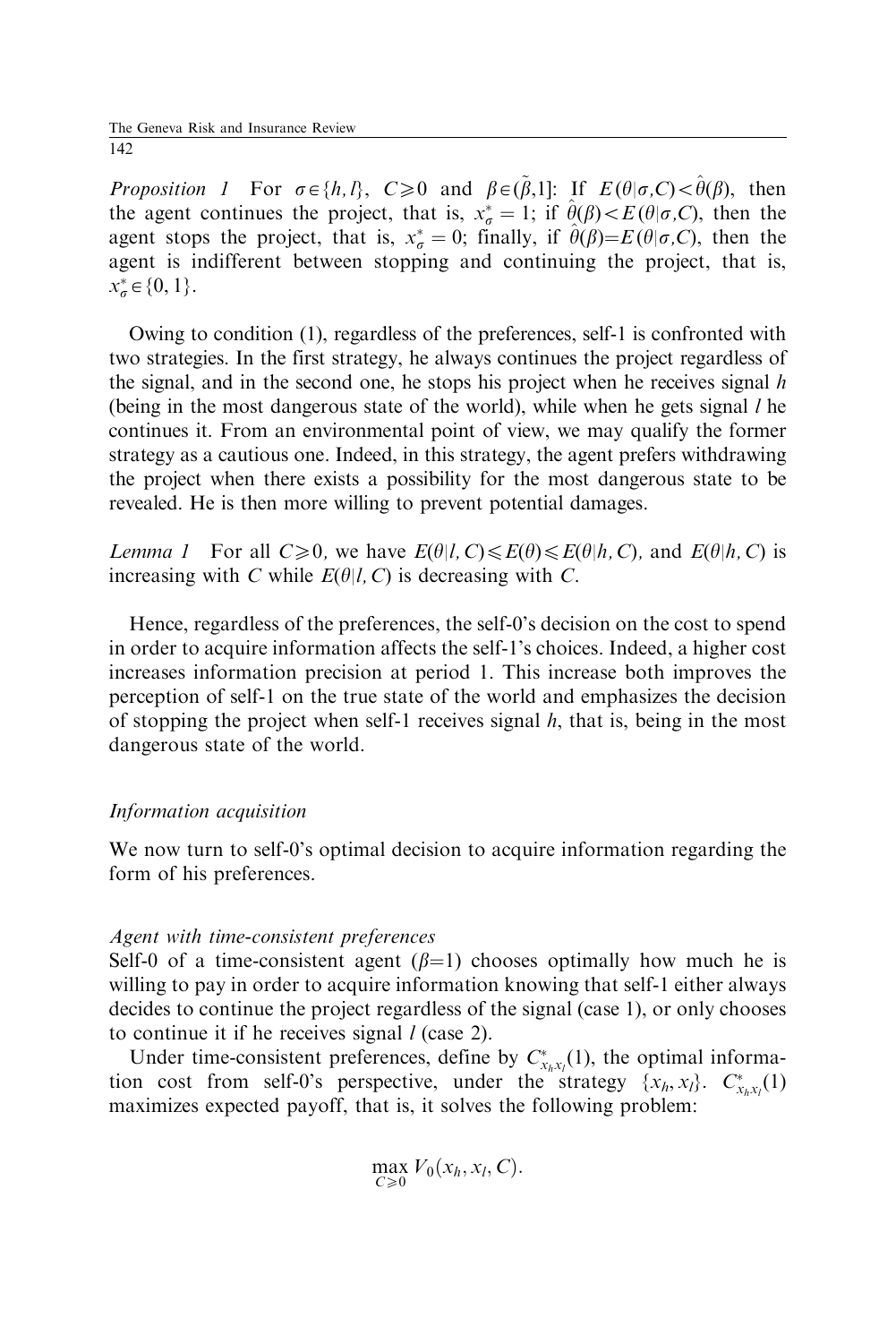Let us first study case 1 in which self-1 always continues the project, that is,  $\{x_h=1, x_l=1\}$ . Self-0's expected payoff under this strategy is:

$$
V_0(1, 1, C) = -I - C + p_0(R_2 - \theta^H K) + (1 - p_0)(R_2 - \theta^L K).
$$

Since  $V_0(1, 1, C)$  is decreasing with C, it is obvious that, from self-0's perspective, the optimal information cost is:  $C_{11}^*(1) = 0$ . In such a case, the signal does not have any influence on self-1's behaviour, it is then not reliable for him to acquire it.

Let us turn to case 2 in which self-1 only gives up the project if he receives signal h, that is,  $\{x_h=0, x_l=1\}$ . Self-0's expected payoff under this strategy is as follows:

$$
V_0(0, 1, C) = -I - C + [p_0(1 - f(C))(R_2 - \theta^H K) + (1 - p_0)f(C)(R_2 - \theta^L K)]
$$
  
+ 
$$
[p_0f(C)(D - \theta^H K') + (1 - p_0)(1 - f(C))(D - \theta^L K')].
$$

*Lemma 2* (i)  $C_{01}^*(1)$  is characterized by:

$$
f'(C_{01}^*(1)) = \frac{1}{(1 - p_0)B^L(1) - p_0B^H(1)}.
$$
\n(2)

(ii)  $C_{01}^*(1)$  is strictly positive.

Self-0 anticipates that self-1 only continues the project if he receives signal  $l$ . The signal is trustworthy, and it is optimal to pay a positive amount to get it.

Finally, define  $C^*(1)$  as the optimal information level over all the strategies. To determine  $C^*(1)$ , we compare self-0's expected payoffs of both strategies and select the level of expense that leads, from self-0's perspective, to the highest expected payoff.

Proposition 2 If

$$
C_{01}^*(1) < -\left[p_0 f(C_{01}^*(1))B^H(1) + (1 - p_0)(1 - f(C_{01}^*(1)))B^L(1)\right] \tag{3}
$$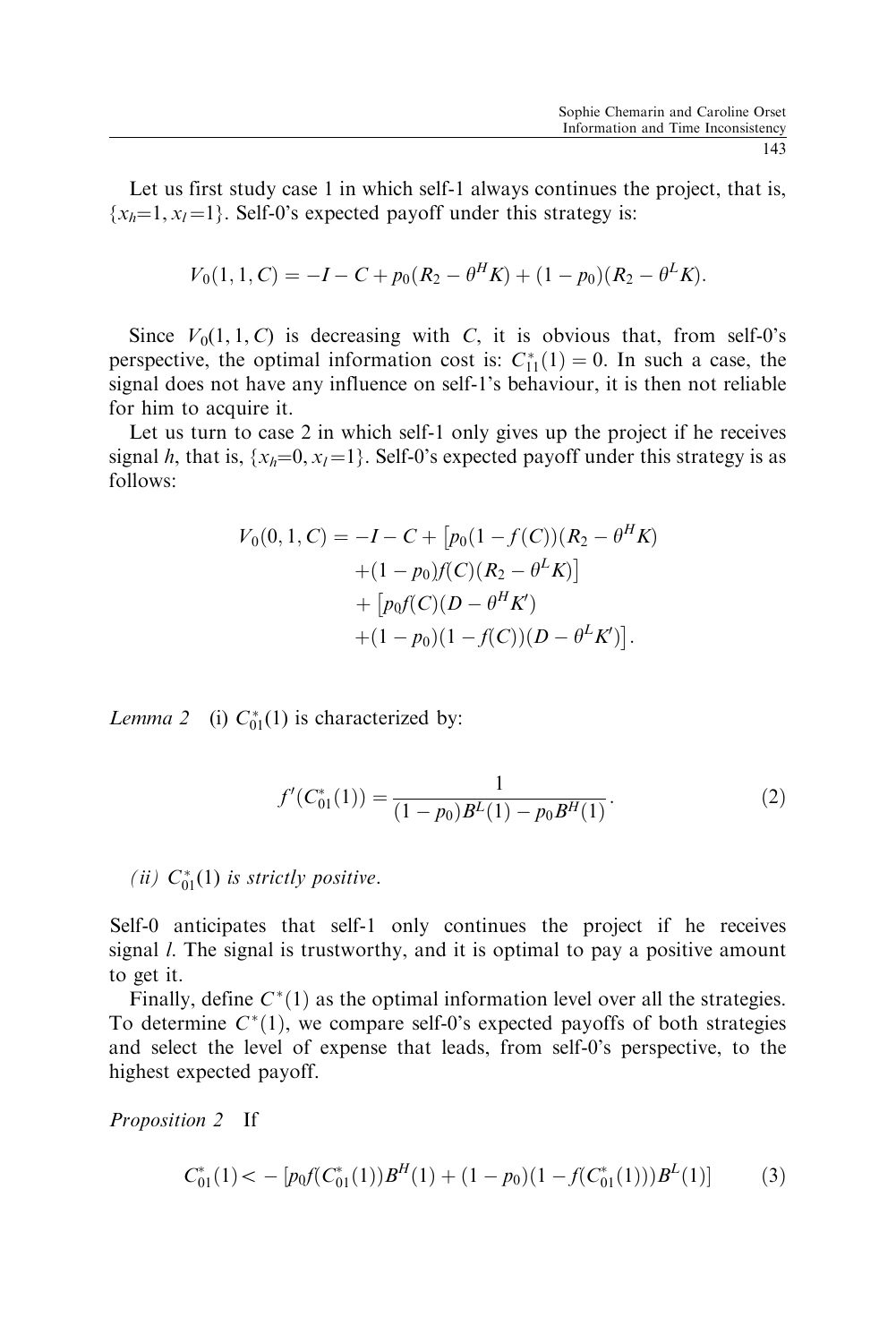then self-0 pays  $C^*(1) = C_{0l}^*(1)$  to acquire information; otherwise,  $C^*(1)=0$ , that is, self-0 remains uninformed.

We remark that if self-0 could get the level of information precision  $f(C_{01}^*(1))$  without paying, that is, free information, condition (3) would always be satisfied. Indeed, according to Proposition 1, the right-hand side of condition (3) is always positive.<sup>8</sup> Information cost may be a brake to information acquisition. Self-0 may then stay ignorant if information is too costly.

### Agent with hyperbolic discounting preferences

Self-0 of a hyperbolic agent ( $\beta \in (\beta, 1)$ ) selects the optimal level of information knowing that his future selves may deviate from this optimal choice. Our agent is sophisticated, he recognizes that there is a conflict between his early preferences and his later ones, contrary to a naive agent who does not foresee such a conflict and believes that in the future he will behave as a timeconsistent agent.

As previously, two cases arise. First case, self-1 always completes his project whatever the signal, and second case he stops it if he receives signal h.

Under hyperbolic preferences, define by  $C_{x_hx_l}^*(\beta)$  the optimal information cost from self-0's perspective, under strategy  $\{x_h, x_l\}$ .  $C^*_{x_h x_l}(\beta)$  is characterized as follows: self-0 first anticipates that self-1 will implement the strategy  $\{x_h, x_l\}$ , and thus chooses the cost that maximizes his expected payoff under the anticipated strategy  $\{x_h, x_l\}$ . If this cost is rather precise (high) to ensure that self-1 actually chooses the anticipated strategy, then this cost is optimal. Otherwise, if it is not that precise, self-0 pays the lowest cost that leads self-1 to implement strategy  $\{x_h, x_l\}$ .

Therefore if self-1 always continues the project (case 1), self-0's expected payoff under strategy  $\{x_h=1, x_l=1\}$  is given by:

$$
V_0(1,1,C) = -I - C + \beta[p_0(R_2 - \theta^H K) + (1 - p_0)(R_2 - \theta^L K)].
$$

 $C_{11}^*(\beta)$  solves the following problem:

$$
\begin{cases}\max_{C\geqslant 0} V_0(1,1,C)\\E(\theta|l,C) < E(\theta|h,C) < \hat{\theta}(\beta).\end{cases}
$$

<sup>8</sup> We note that  $p_0 f(C_{01}^*(1)) B^H(1) + (1-p_0)(1-f(C_{01}^*(1))) B^L(1)$  may be rewritten as  $[p_0 f(C_{01}^*(1)) + (1-p_0)(1-f(C_{01}^*(1)))][K-K'][\hat{\theta}(1)-E(\theta|h,C_{01}^*(1))].$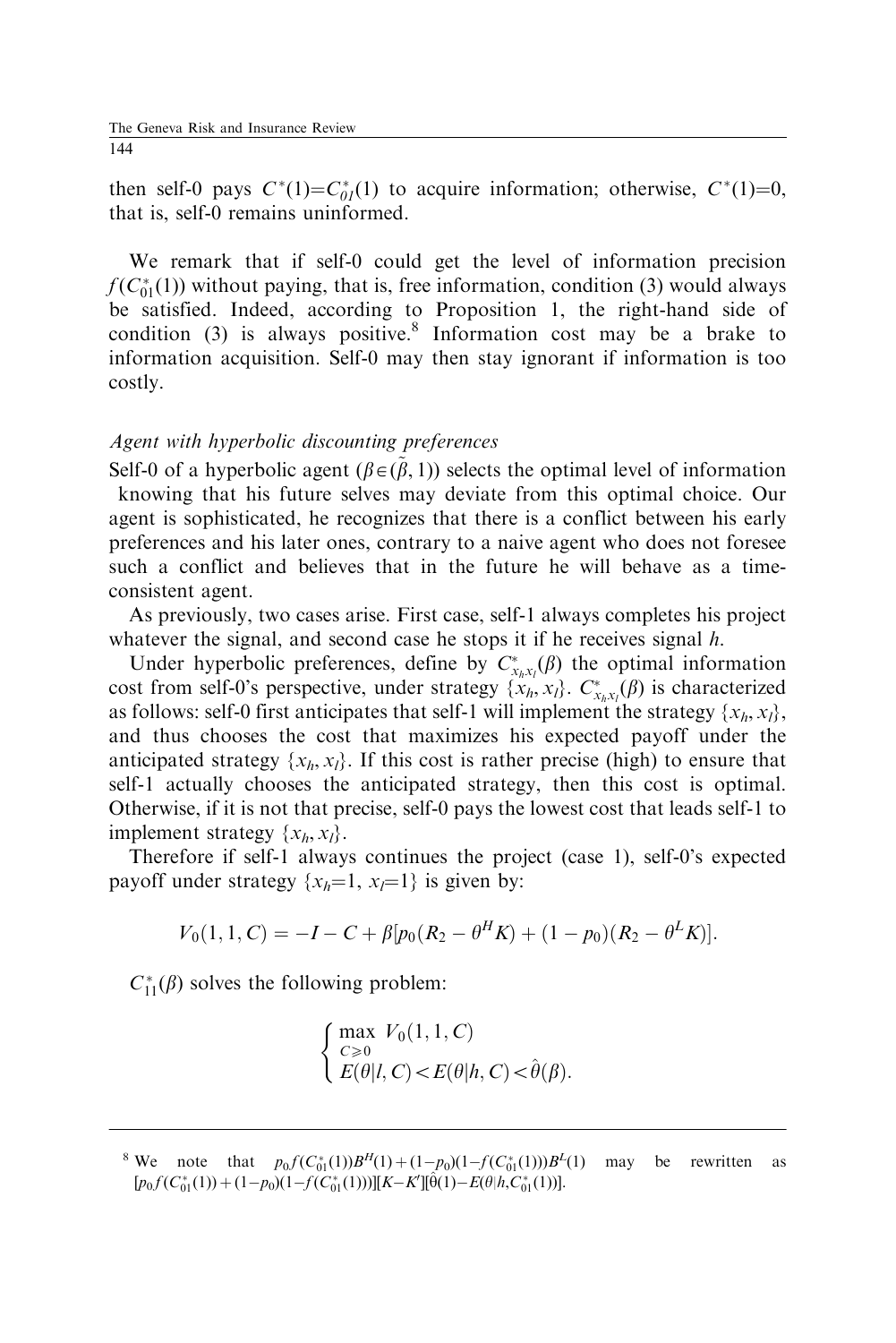According to Proposition 1, the constraint  $E(\theta|l,C) \lt E(\theta|h,C) \lt \theta(\beta)$  allows to verify that the information cost chosen by self-0 always leads self-1 to continue the project regardless of the signal. As  $V_0(1, 1, C)$  is decreasing with C, it is not optimal to acquire information. Moreover, according to condition (1), when self-0 decides not to acquire information, self-1 always chooses to carry on the project. Then not acquiring information satisfies the constraint, and  $C_{11}^*(\beta)=0.$ 

If self-1 only gives up the project if he receives signal  $h$  (case 2), self-0's expected payoff under strategy  $\{x_h=0, x_l=1\}$  is given by:

$$
V_0(0, 1, C) = -I - C + \beta \left[ p_0 (1 - f(C))(R_2 - \theta^H K) + (1 - p_0) f(C)(R_2 - \theta^L K) \right] + \beta \left[ p_0 f(C)(D - \theta^H K') + (1 - p_0) (1 - f(C))(D - \theta^L K') \right]
$$

In this case, strategy  $\{x_h=0, x_l=1\}$  is ex post optimal. Thus,  $C_0^*(\beta)$  solves the following problem:

$$
\begin{cases}\n\max_{C \ge 0} V_0(0, 1, C) \\
E(\theta | I, C) < \hat{\theta}(\beta) < E(\theta | h, C).\n\end{cases}
$$

To determine  $C_0^*(\beta)$ , let us first consider  $C_0^*(\beta)$ , the optimal information cost when self-0 anticipates that self-1 will implement the strategy  ${x<sub>h</sub>=0, x<sub>l</sub>=1}.$  C<sub>01</sub>( $\beta$ ) solves the following problem:

$$
\max_{C\geq 0} V_0(0,1,C).
$$

Lemma 3 (i) For  $\beta \in [\tilde{\beta},1)$ ,  $C_{01}(\beta)$  is characterized by:

$$
f'(C_{01}(\beta)) = \frac{1}{\beta[(1 - p_0)B^L(1) - p_0B^H(1)]}.
$$
\n(4)

(ii)  $C_{01}(\beta)$  is strictly positive.

As for a time-consistent agent, if self-0 of a hyperbolic type anticipates that self-1 only continues the project if he receives signal *l*, then the signal is useful for him. Thus, self-0 is willing to pay a positive cost to acquire it.

In order to select  $C_{01}^*(\beta)$ , self-0 has to check that  $C_{01}(\beta)$  is rather high to lead self-1 not to deviate to strategy  $\{x_h=0, x_l=1\}$ . In other words, according to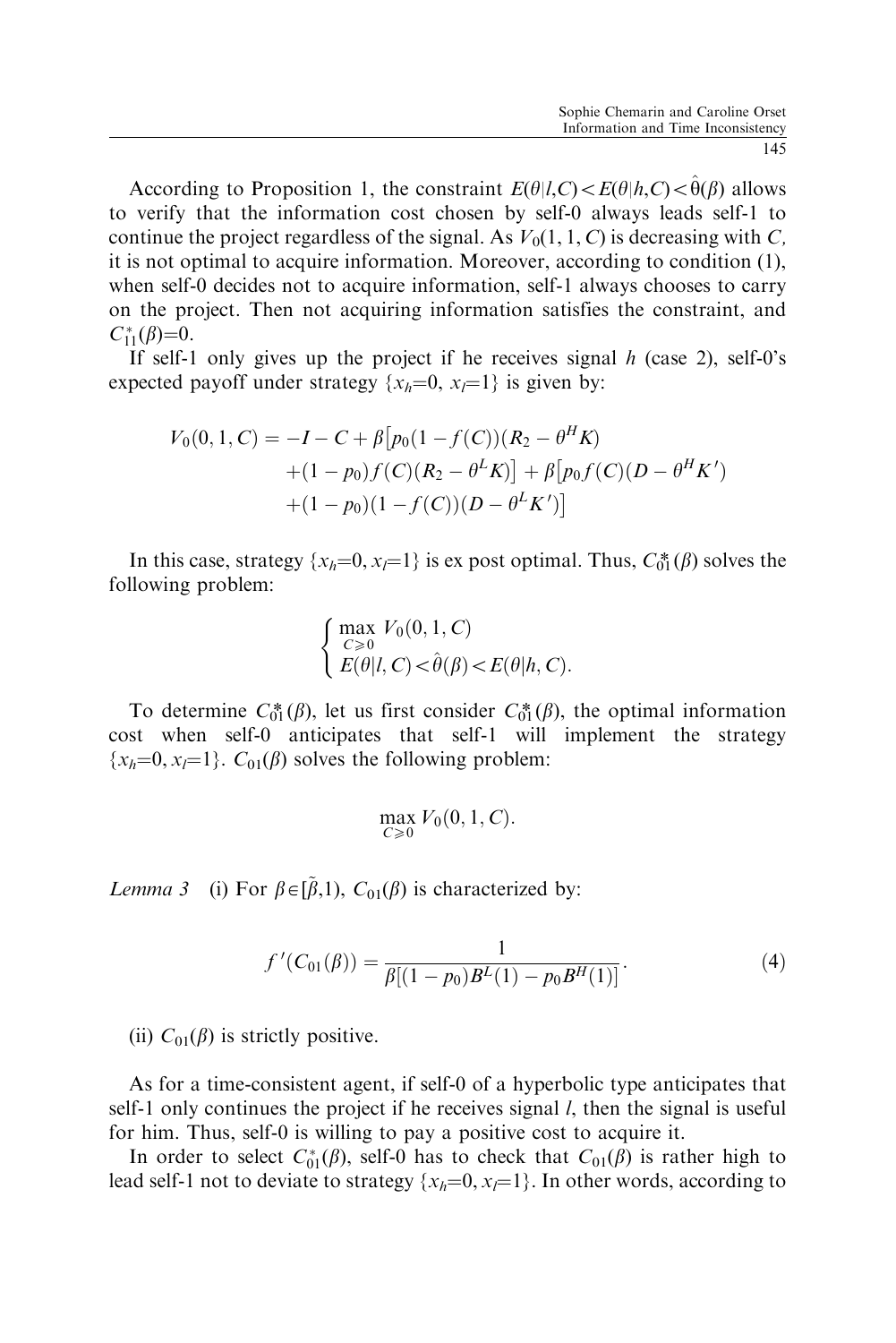Proposition 1, we have to verify that  $C_{01}(\beta)$  satisfies the constraint  $E(\theta|I,C) < \hat{\theta}(\beta) < E(\theta|h,C)$ . Otherwise, from self-0's perspective, the signal given by the  $C_{01}(\beta)$  is not informative enough, and self-0 selects the smallest information level that leads self-1 to implement the strategy  $\{x_h=0, x_{n=1}\}\$ . Let us define by  $\hat{C}(\beta)$  the smallest information cost that ensures strategy  $\{x_h=0, x_l=1\}$  is optimal for self-1. That is,  $\hat{C}(\beta)$  is the smallest  $C\geq 0$  that verifies that  $E(\theta|l, C) \leq \hat{\theta}(\beta) \leq E(\theta|h, C)$ .

*Lemma* 4 (i) For  $\beta \in [\tilde{\beta}, 1)$ ,  $\hat{C}(\beta)$  is characterized by:

$$
f(\hat{C}(\beta)) = \frac{(1 - p_0)B^{L}(\beta)}{(1 - p_0)B^{L}(\beta) - p_0B^{H}(\beta)}.
$$

(ii)  $f(\hat{C}(\tilde{\beta}))=f(0)=\frac{1}{2}$ .

We then characterize the optimal level of information,  $C_{01}^*(\beta)$  in the following lemma.

*Lemma* 5 For  $\beta \in (\tilde{\beta}, 1)$ , if

$$
f(\hat{C}(\beta)) < f(C_{01}(\beta))
$$
\n<sup>(5)</sup>

then  $C_{01}^*(\beta) = C_{01}(\beta)$ . Otherwise,  $C_{01}^*(\beta) = \hat{C}(\beta)$ .

Hence, information precision needs to reach at least the information precision level  $f(\hat{C}(\beta))$  in order to avoid a deviation of strategy at period 1.

Now, we determine the optimal level of information  $C^*(\beta)$  by comparing self-0's expected payoff of the two studied strategies and selecting the level of information that leads to self-0's highest expected payoff.

*Proposition 3* For  $\beta \in (\tilde{\beta}, 1)$  if

$$
C_{01}(\beta) < -\beta \left[ p_0 f(C_{01}(\beta)) B^H(1) + (1 - p_0)(1 - f(C_{01}(\beta))) B^L(1) \right] \tag{6}
$$

and (5) hold then self-0 pays  $C^*(\beta) = C_{01}(\beta)$  to acquire information; otherwise, if one of these two conditions is not satisfied, then self-0 does not pay  $C^*(\beta)=0$ , and stays uninformed.

Conditions (5) and (6) both define conditions under which self-0 of a hyperbolic agent acquires information. Condition (5) emphasizes the role of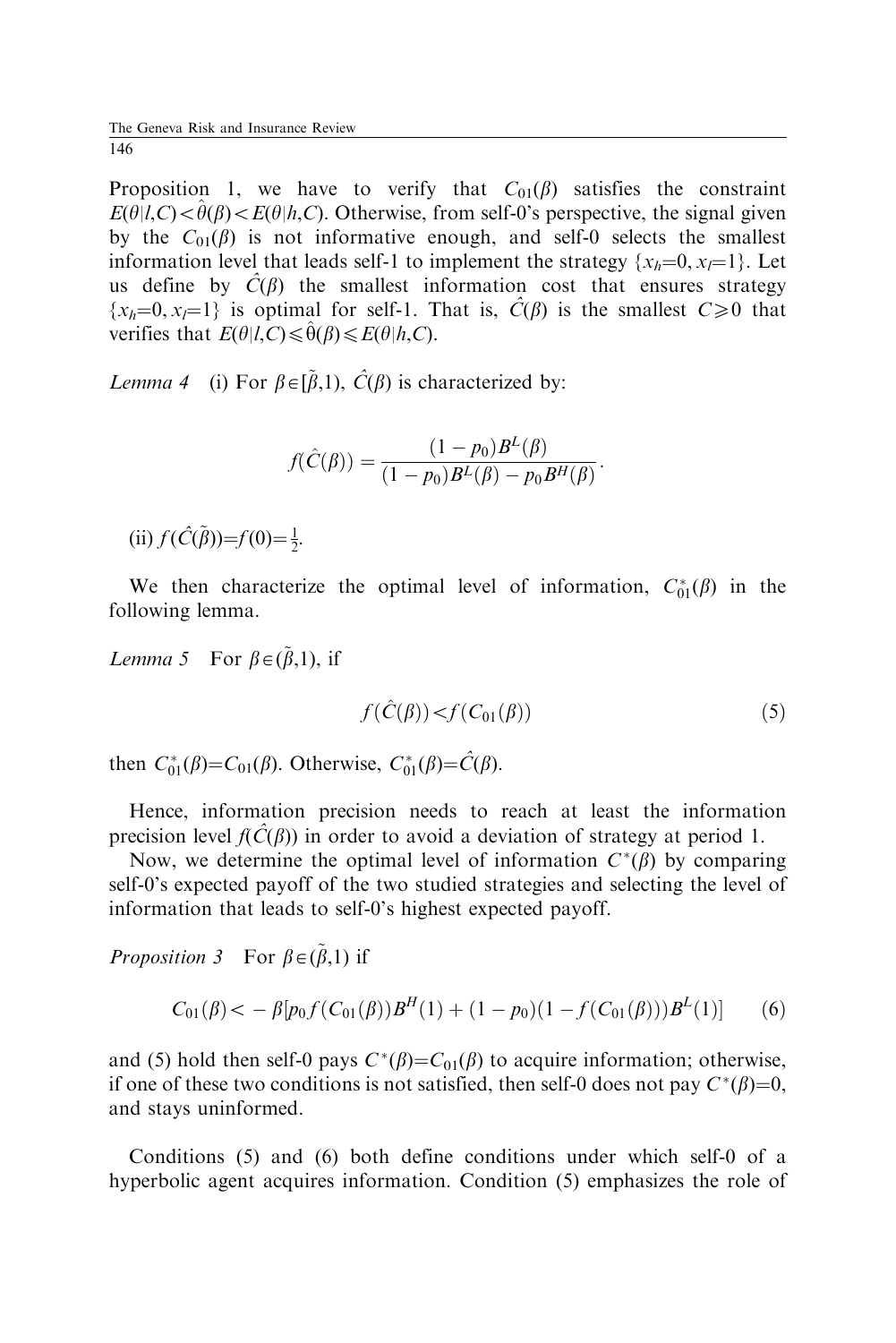information precision; self-0 refuses information with a certain degree of precision, lower than  $f(\hat{C}(\beta))$ .

According to Proposition 1, and since  $\theta(\beta)$  is increasing with  $\beta$ , the righthand side of condition (6) may be negative.

If the right-hand side of condition (6) is positive, condition (6) may also not hold. The discount factor may be so low that information cost exceeds expected benefit. Self-0 prefers ignoring information in order to get higher payoff.

On the other hand, if the right-hand side of condition (6) is negative, then condition (6) never holds. Expected payoff without information is higher than the one with information. It is then not optimal for self-0 to acquire information.

Let us introduce the possibility that information precision  $f(C_{01}(\beta))$  is free. If the right-hand side of condition (6) is positive, then the information acquisition decision depends only on condition (5), that is, on the degree of information precision. In this case, if  $f(C_{01}(\beta))$  is high enough, that is, higher than  $f(\hat{C}(\beta))$ , self-0 acquires free information. By contrast, if the right-hand side of condition (6) is negative, then self-0 never acquires information. In fact, the possibility that self-1 gives up the project is so high that self-0 may choose not to acquire information, even if it is free, in order to avoid such a risk of withdrawing.

### Agent with hyperbolic discounting preferences and self-control

Self-0 of a hyperbolic agent with self-control's expected payoff is similar to the that of self-0 of a hyperbolic agent. However, hyperbolic agent with selfcontrol behaves in the future as a time-consistent agent, implying that conditions under which his self-1 continues and stops the project are similar to the ones of self-1 of a time-consistent agent.

Hence, self-0 of a hyperbolic agent with a self-control problem under strategy  $\{x_h=1, x_l=1\}$  is

$$
\left\{\begin{array}{l}\max\limits_{C\geqslant 0}V_0(1,1,C)\\\sum\limits_{E(\theta|l,C)
$$

and under strategy  $\{x_h=0, x_l=1\}$ :

$$
\begin{cases}\max_{C\geqslant 0}V_0(0,1,C)\\E(\theta|l,C)<\hat{\theta}(1)
$$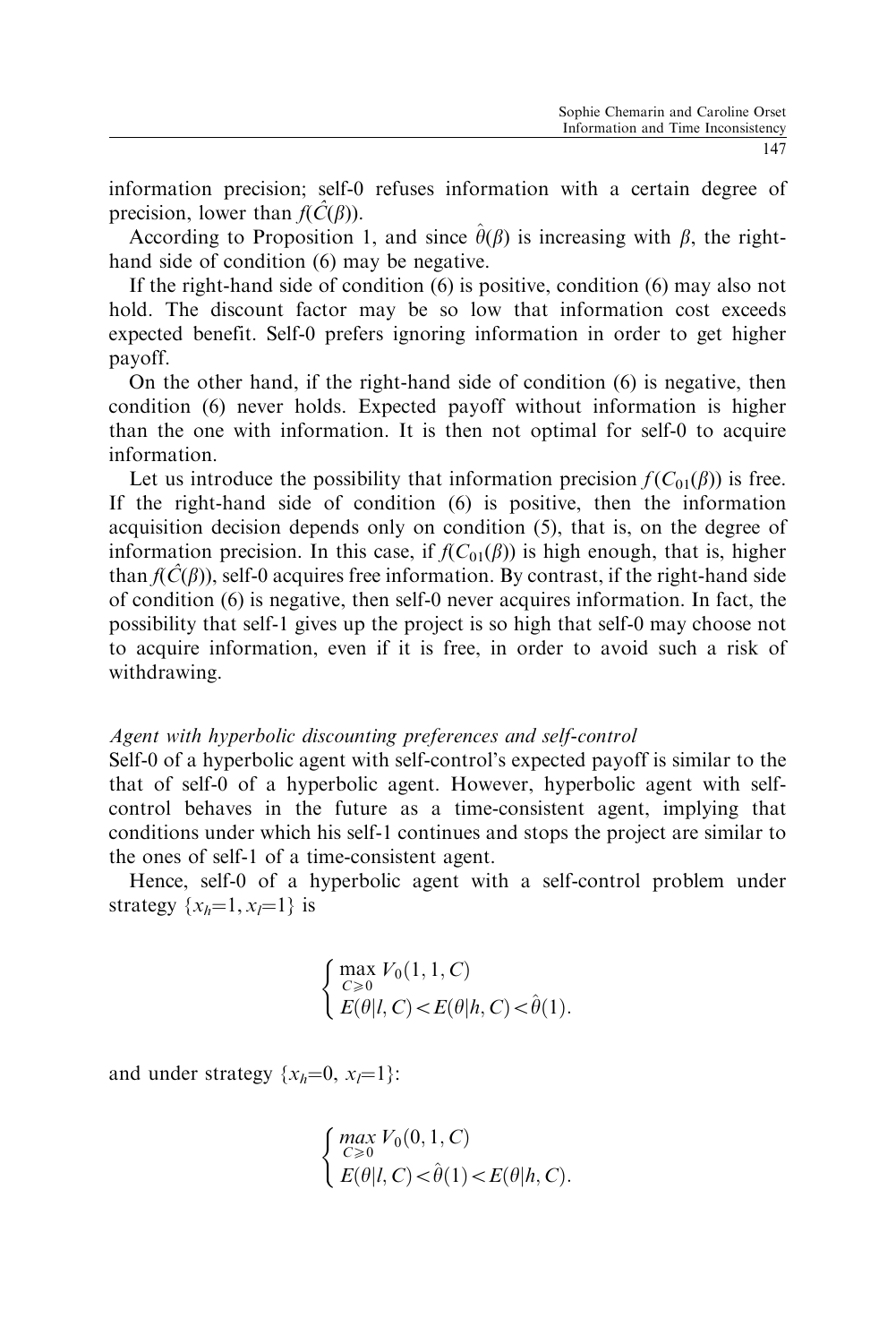Under such preferences, let us define  $C^{**}(\beta)$  as the optimal level of information. With similar resolution then for hyperbolic agent, we obtain the following proposition.

*Proposition* 4 For  $\beta \in (\tilde{\beta}, 1)$  if condition (6) and

$$
f(\hat{C}(1)) < f(C_{01}(\beta))
$$
\n<sup>(7)</sup>

hold then self-0 pays  $C^{**}(\beta)=C_{01}(\beta)$  to acquire information; otherwise, if one of these two conditions is not satisfied, then he does not pay  $C^{**}(\beta)=0$ , and stays uninformed.

Conditions (6) and (7) both define the decision of a hyperbolic agent with self-control to acquire information.

According to Proposition 1, the right-hand side of condition (6) is always positive. However, condition (6) may not hold if the discount factor is such that the cost of acquiring information is higher than the expected benefit. In this case, a hyperbolic agent with self-control does not acquire information.

Let us turn to condition (7). This condition implies that self-0 will never acquire information if the degree of precision of this information does not reach a certain threshold  $f(\hat{C}(1))$ . Below this threshold, self-1 does not stop the project when he receives signal  $h$ , being in the most dangerous state of the world. He always carries on the project: the information is then not relevant for him.

With the possibility of getting  $f(C_{01}(\beta))$  for free, then condition (6) always holds. The decision to get information is only restricted by condition (7). In other words, self-0 of a hyperbolic agent with self-control will refuse free information with a degree of precision lower than  $f(\hat{C}(1))$ .

### Differences in behaviour according to preferences

Using decisions made by a time-consistent agent as a benchmark on information acquisition, we propose in this part to compare these decisions to those of a hyperbolic agent and to those of a hyperbolic type with selfcontrol.

According to Proposition 1, we note that since  $\hat{\theta}(\beta)$  is increasing with  $\beta$ , for a given information precision, hyperbolic discounting preferences favour the decision to give up the project. Indeed, compared to self-1 of hyperbolic agent, a higher information precision is necessary to prompt self-1 of a timeconsistent agent and self-1 of a hyperbolic agent with self-control to stop the project. In fact, hyperbolic discounting emphasizes a taste for immediate benefits rather than for long-term ones.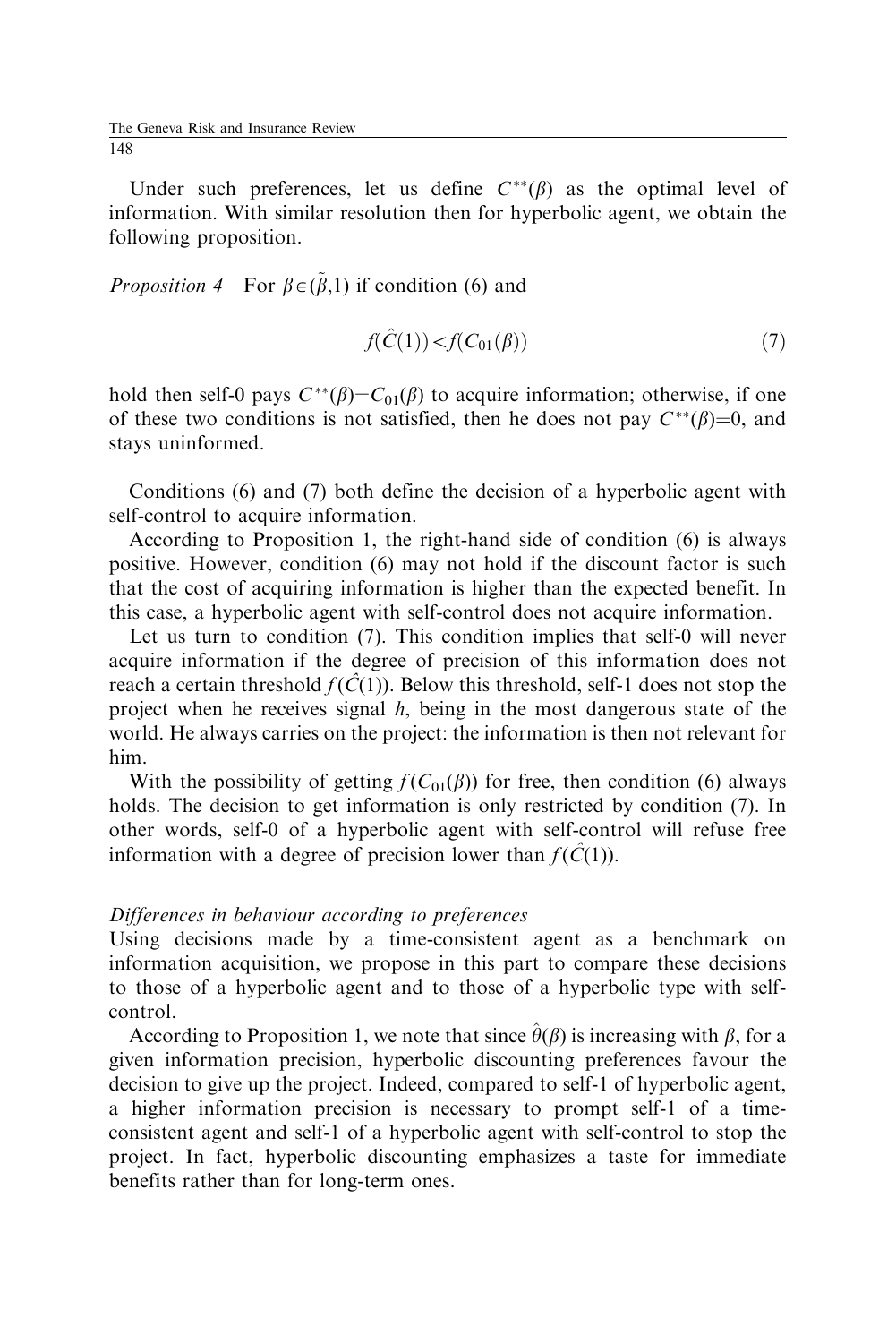Moreover, we observe that Eq. (2) is equivalent to Eq. (4) with  $\beta=1$ . This implies that  $C_{01}(\beta)$  with  $\beta=1$  has a similar characterization than  $C_{01}^*(1)$ . Therefore,  $C_{01}(\beta)$  with  $\beta=1$  may be interpreted as the cost that both the hyperbolic agent and the hyperbolic agent with self-control are willing to pay to get information when they behave as a time-consistent agent, that is, their future selves act according to the preferences of their current self.<sup>9</sup>

We also note that  $C_{01}(\beta)$  is increasing with  $\beta$ .<sup>10</sup> When both types of hyperbolic agents choose to be informed, they acquire less information than a time-consistent agent. In fact, this is because a time-consistent agent puts more weight on the future $11$  and is more interested in the future benefits and costs than hyperbolic agents.

Let us deeply consider the conditions related to information acquisition, that is, condition (3) for a time-consistent agent; conditions (5) and (6) for a hyperbolic agent; and conditions (6) and (7) for a hyperbolic agent with self-control.

Regarding condition (6), its fulfilment can be characterized as follows:

*Lemma 6* If condition (3) holds, then there exists  $\bar{\beta} \in (\tilde{\beta}, 1]$  such that for all  $\beta \in (\tilde{\beta}, \bar{\beta}]$  condition (6) does not hold and for all  $\beta \in (\bar{\beta}, 1]$  condition (6) holds. Otherwise, for all  $\beta \in (\tilde{\beta}, 1]$ , condition (6) does not hold.

Self-0 of a time-consistent agent may acquire information, while self-0 of hyperbolic agent and self-0 of hyperbolic agent with self-control do not. Since self-0 of hyperbolic agent and self-0 of hyperbolic agent with self-control use a lower discount factor, they have a higher preferences for the present than self-0 of a time-consistent agent. Therefore, the cost of information may then be more valuable than future payoffs, implying an information refusal. Moreover, for hyperbolic agent, condition (6) also may not hold because the effect of the discount factor between period 1 and 2 creates a higher taste for the immediate gratification at period 1. As self-1 may prefer giving up the project, self-0 prefers staying uniformed.

This result on hyperbolic type is also emphasized by the existing literature. As underlined by Carrillo and Mariotti (2000), there is a direct impact of hyperbolic preferences, which may lead the agent to ignore information. Indeed, an agent with strong preferences for the present is more willing to earn money now and then to withdraw his project, than to wait for future payoffs and potentially suffer a financial cost. Moreover, according to Akerlof (1991),

 $9 \text{ In the literature, this agent is called a myopic agent.}$  10 Proof in the Appendix section.

<sup>&</sup>lt;sup>11</sup> The result also holds if the agent puts more relative weight on the future.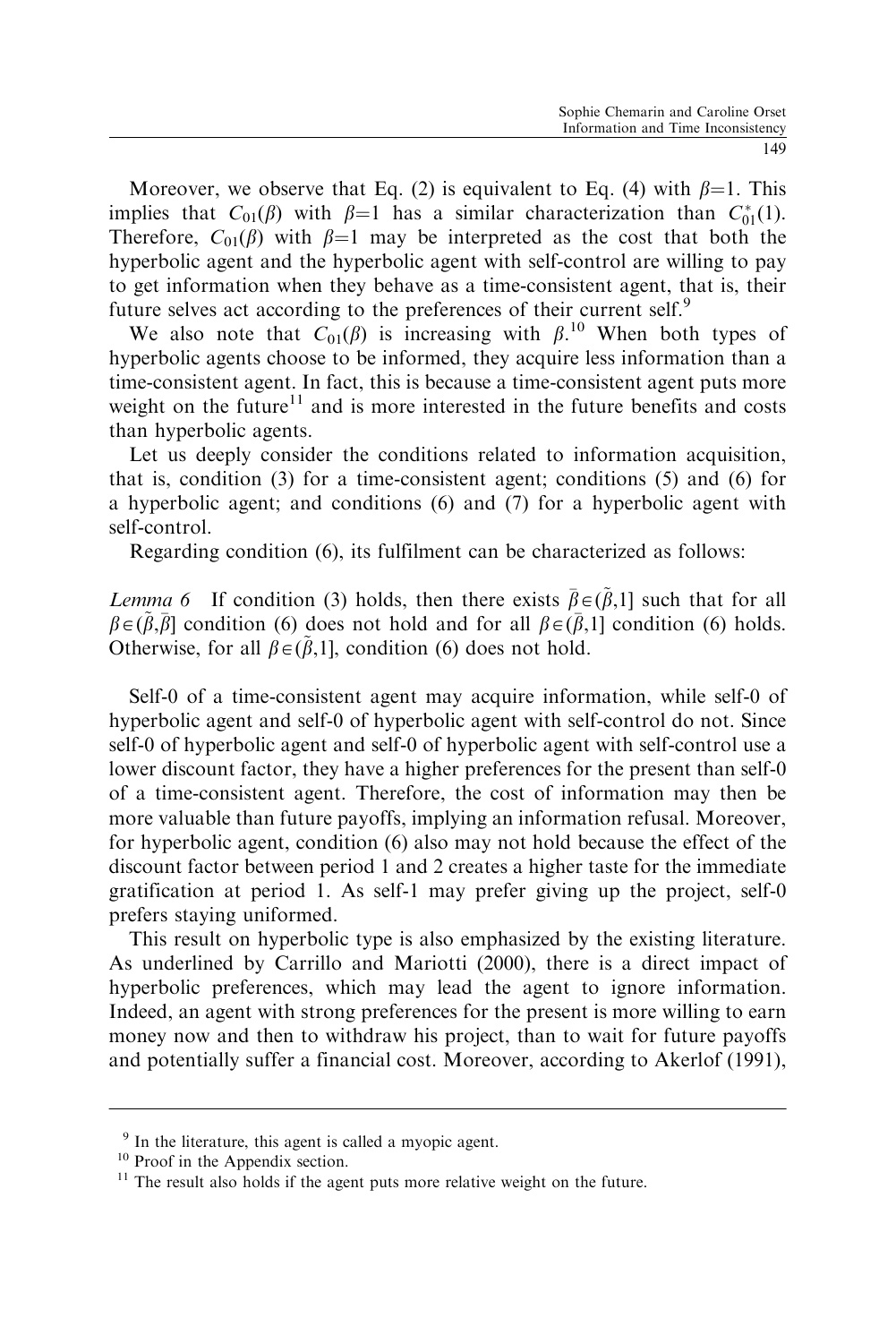a hyperbolic agent, also, always postpones a costly activity. It is thus not surprising that a hyperbolic agent may choose to postpone his acquisition of information, which is here equivalent to not doing it.

Let us now characterize condition (5). It imposes a minimum information precision to ensure that a hyperbolic agent's future self takes into account the signal he receives. However, the specifications under which this condition is satisfied are not straightforward. According to Part (ii) of Lemma 4,  $f(\hat{C}(\tilde{\beta})) = \frac{1}{2} < f(C_{01}(\tilde{\beta}))$ . However, due to the general form of our precision function, we are not able to define when  $f(\hat{C}(\beta))$  is higher than, equal to, or lower than  $f(C_{01}(\beta))$ . Therefore, three possibilities arise:

- (P1): There is no intersection between  $f(\hat{C}(\beta))$  and  $f(C_{01}(\beta))$ . That is for all  $\beta \in (\tilde{\beta}, 1), f(\hat{C}(\beta)) < f(C_{01}(\beta));$
- (P2): There exists one intersection between  $f(\hat{C}(\beta))$  and  $f(C_{01}(\beta))$ . Define  $\beta_1 \in (\tilde{\beta}, 1)$  such that  $f(\hat{C}(\beta_1)) = f(C_{01}(\beta_1))$ . Then, for all  $\beta \in (\tilde{\beta}, \beta_1)$ ,  $f(\hat{C}(\beta)) < f(C_{01}(\beta))$  while for all  $\beta \in (\beta_1,1)$ ,  $f(C_{01}(\beta)) \leq f(\hat{C}(\beta))$ ;
- (P3): There exist several intersections between  $f(\hat{C}(\beta))$  and  $f(C_{01}(\beta))$ . Therefore, for some  $\beta \in (\tilde{\beta}, 1)$ ,  $f(\hat{C}(\beta)) < f(C_{01}(\beta))$ , and for the others  $f(C_{01}(\beta)) \leqslant f(\hat{C}(\beta)).$

Let us now characterize condition (7). As for condition (5), three possibilities arise when considering the optimal level of information:

- $(\tilde{P}I)$ : There is no intersection between  $f(\tilde{C}(1))$  and  $f(C_{01}(\beta))$ . That is, for all  $\beta \in (\tilde{\beta}, 1), f(\hat{C}(1)) < f(C_{01}(\beta));$
- ( $\tilde{P}$ 2): There exists one intersection between  $f(\tilde{C}(1))$  and  $f(C_{01}(\beta))$ ;
- $(\tilde{P3})$ : There is no intersection between  $f(\hat{C}(1))$  and  $f(C_{01}(\beta))$ . That is, for all  $\beta \in (\tilde{\beta}, 1), f(\hat{C}(1)) \ge f(C_{01}(\beta)).$

Time-consistent preferences vs. hyperbolic preferences With regard to these conditions, let us consider possibility  $(P1)$ . Condition (5) is always satisfied, which means that the minimum precision imposed on the signal to be powerful is lower than the information precision provided by  $C_{01}(\beta)$ . In such a case, the decision to get information for a hyperbolic agent only depends on condition (6).

According to Lemma 6, if a time-consistent agent does not acquire information, a hyperbolic one does not either. In fact, information is too costly for both types of agent. On the other hand, even if a time-consistent agent acquires information, a hyperbolic one may remain ignorant.

As depicted in Figure 1, below  $\bar{\beta}$  a hyperbolic agent has such strong preferences for the present that he prefers ignoring the information in order to avoid a premature stop of his project. Carrillo and Mariotti (2000) view such a strategic ignorance as a way to prevent the consumption of a potentially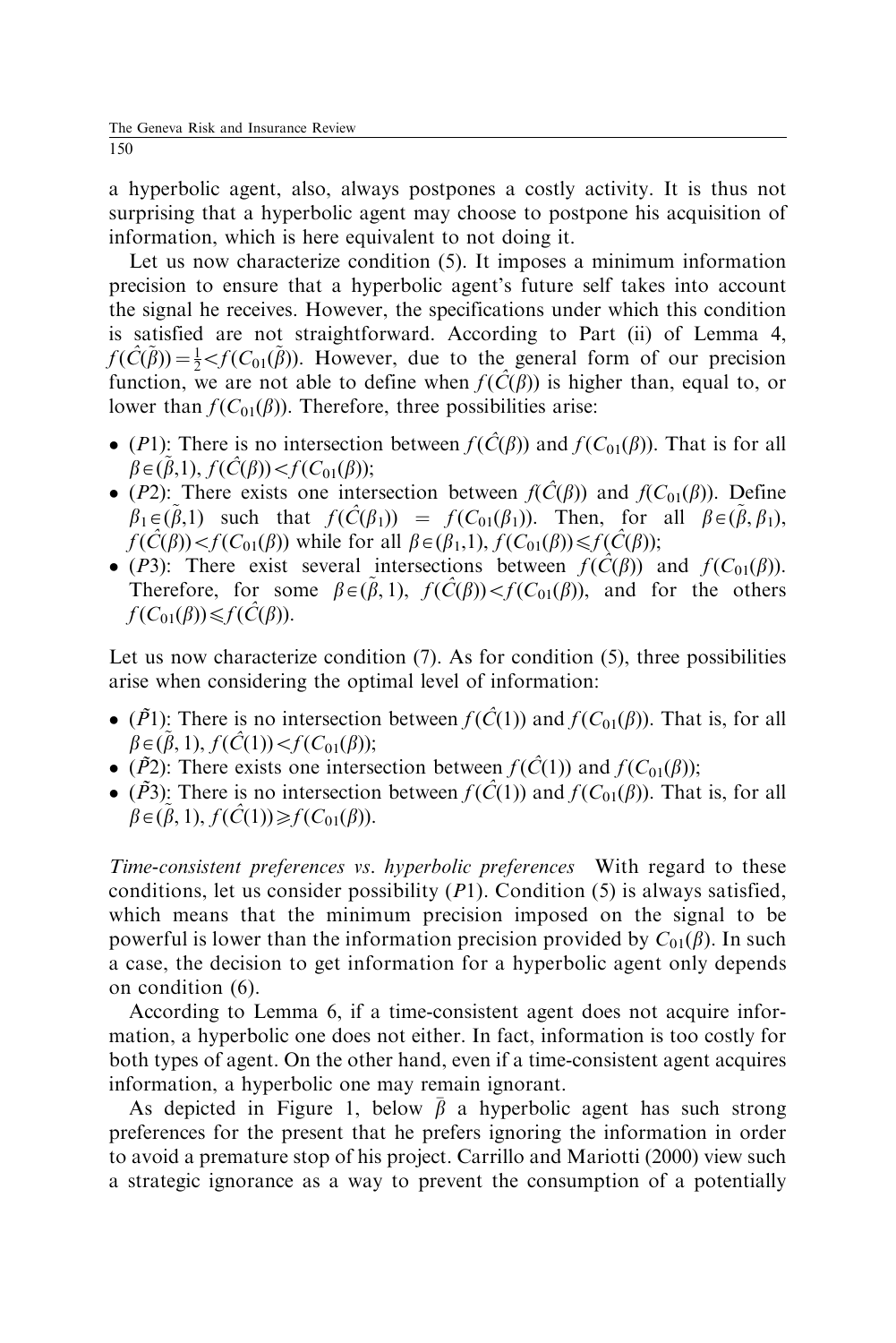

**Figure 1.** (P1) – Optimal expense to acquire information when condition (5) is always satisfied.

dangerous product. In our case, it describes a dangerous behaviour, which favours innovation to the detriment of any precautionary efforts. We consider this ignorance to be dangerous.

On the other hand, above  $\bar{\beta}$  the agent is willing to pay to be informed and follows the strategy  $\{x_h=0, x_l=1\}$ . By acquiring information in order to reduce the uncertainty on the potential risks, the hyperbolic agent chooses to adopt a precautionary behaviour. We note that the optimal level of information increases with  $\beta$ . Therefore, a time-consistent agent is willing to pay a higher information cost than a hyperbolic agent. Indeed, as previously underlined, a time-inconsistent agent is more concerned by current reward and cares less about a potential delayed financial cost.

Tables 1 and 2 briefly consider possibility (P2). It is a more sophisticated case insofar as conditions (3), (5) and (6) interact with the agent's decision to get information.

Let us consider the two cases (Table 1) in which a time-consistent agent always acquires information (i.e., condition (3) holds and thus  $\bar{\beta}$  exists). First, regarding the case where  $\bar{\beta} \le \beta_1$ , one should notice the possibility that the agent prefers staying uninformed even if the discount rate is close to one and chooses to get information for lower values of  $\beta$ . Such a result is explained by the fact that the minimum precision imposed by the hyperbolic agent through condition (5) is very high. It is thus not possible in this case to define an information cost that allows reaching this minimum precision, even if this cost provides enough precise information to fulfil condition (6). Secondly, it is possible that, when  $\bar{\beta} > \beta_1$ , getting enough precision is always too costly for a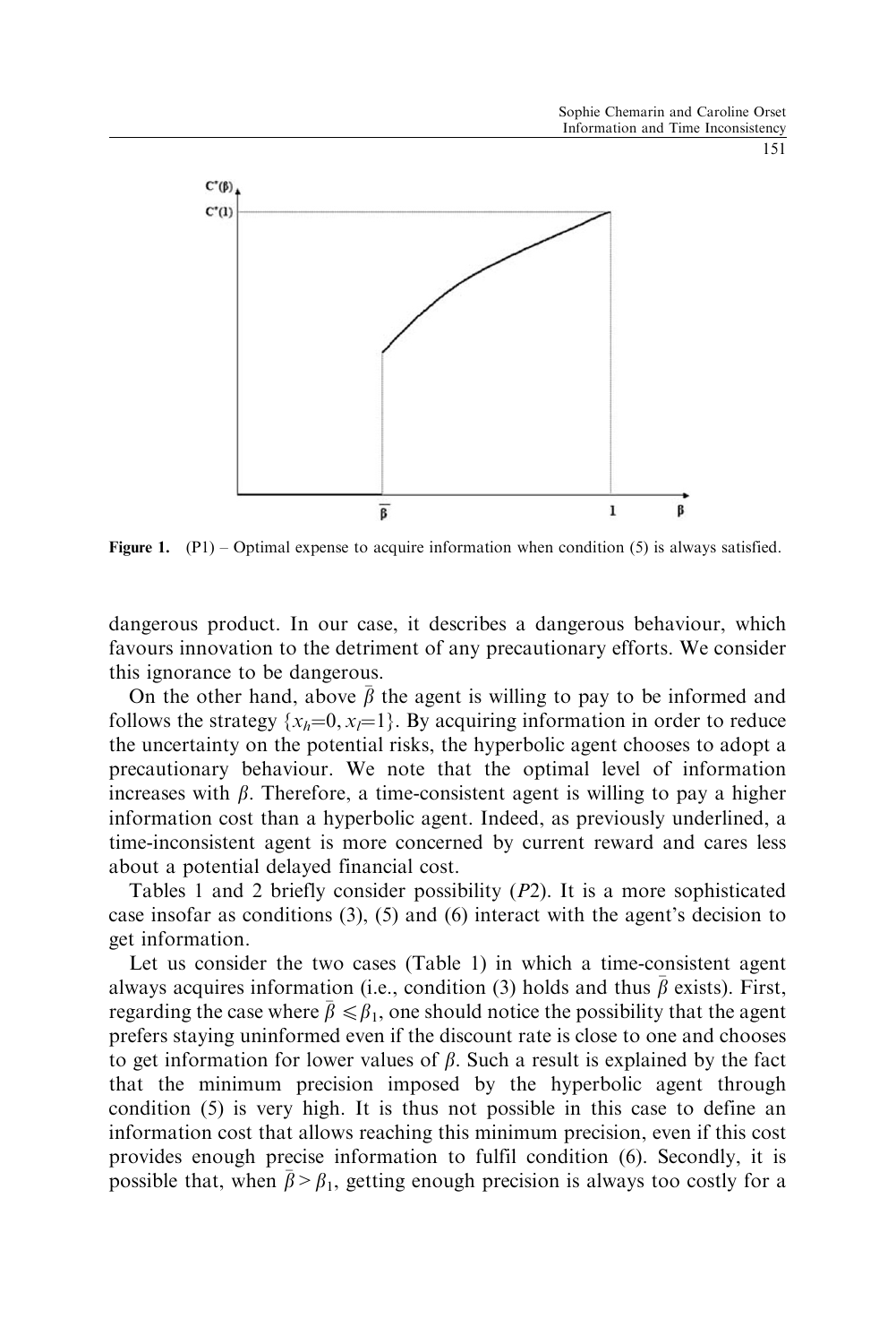The Geneva Risk and Insurance Review 152

| $\beta$ exists: a time-consistent agent always gets information |                                          |                                    |                              |  |  |
|-----------------------------------------------------------------|------------------------------------------|------------------------------------|------------------------------|--|--|
| $\bar{\beta} \leq \beta_1$                                      | $\beta \in (\tilde{\beta}, \bar{\beta}]$ | $\beta \in (\bar{\beta}, \beta_1)$ | $\beta \in (\beta_1, 1)$     |  |  |
| Conditions fulfilled                                            | (5)                                      | $(5)$ and $(6)$                    | (6)                          |  |  |
| Optimal amount paid                                             | $^{(1)}$                                 | $C_{01}^*(\beta)$                  |                              |  |  |
| Interpretation                                                  | Ignorance                                | Precaution                         | Ignorance                    |  |  |
| $\bar{\beta} > \beta_1$                                         | $\beta \in (\tilde{\beta}, \beta_1]$     | $\beta \in (\beta_1, \beta)$       | $\beta \in (\bar{\beta}, 1)$ |  |  |
| Conditions fulfilled                                            | (5)                                      | none                               | (6)                          |  |  |
| Optimal amount paid                                             | $\theta$                                 | $_{0}$                             | $\Omega$                     |  |  |
| Interpretation                                                  | Ignorance                                | Ignorance                          | Ignorance                    |  |  |

Table 1 Optimal expense to acquire information when condition (3) is fulfilled

Table 2 Optimal expense to acquire information when condition (3) is never fulfilled

| $\beta$ does not exist: a time-consistent agent never gets information |                              |                          |  |  |
|------------------------------------------------------------------------|------------------------------|--------------------------|--|--|
|                                                                        | $\beta \in (\beta, \beta_1]$ | $\beta \in (\beta_1, 1)$ |  |  |
| Conditions fulfilled                                                   | (5)                          | none                     |  |  |
| Optimal amount paid                                                    |                              |                          |  |  |
| Interpretation                                                         | Ignorance                    | Ignorance                |  |  |

hyperbolic agent. In fact, when  $\bar{\beta} > \beta_1$ , there is no cost that would provide useful information, such that condition (5) holds, and condition (6) is satisfied. In this case, for any value of  $\beta < 1$ , hyperbolic agent never acquires information while a time-consistent agent is always willing to do so.

By considering the results in Table 2, it is also not optimal to acquire information regardless of the form of the preferences. Indeed, if the cost of the information that would provide enough precision to a time-consistent agent is too high, condition (3) is not satisfied. In such a case, it is not possible to define  $\bar{\beta}$  and thus to fulfil condition (6). In others words, as for a time-consistent agent, the level of information that would provide a hyperbolic agent with enough precision on the dangerous state  $H$  is too costly with regard to the expected payoff that he could get with such information.

Finally, since possibility  $(P3)$  is a mix of possibilities  $(P1)$  and  $(P2)$ , it does not raise new results. We do not detail it.

Time-consistent preferences vs. hyperbolic preferences with self-control Let us then consider possibility  $(\tilde{P}1)$ . Condition (7) is always satisfied and thus we get the same results as for possibility  $(P1)$  described in the previous section.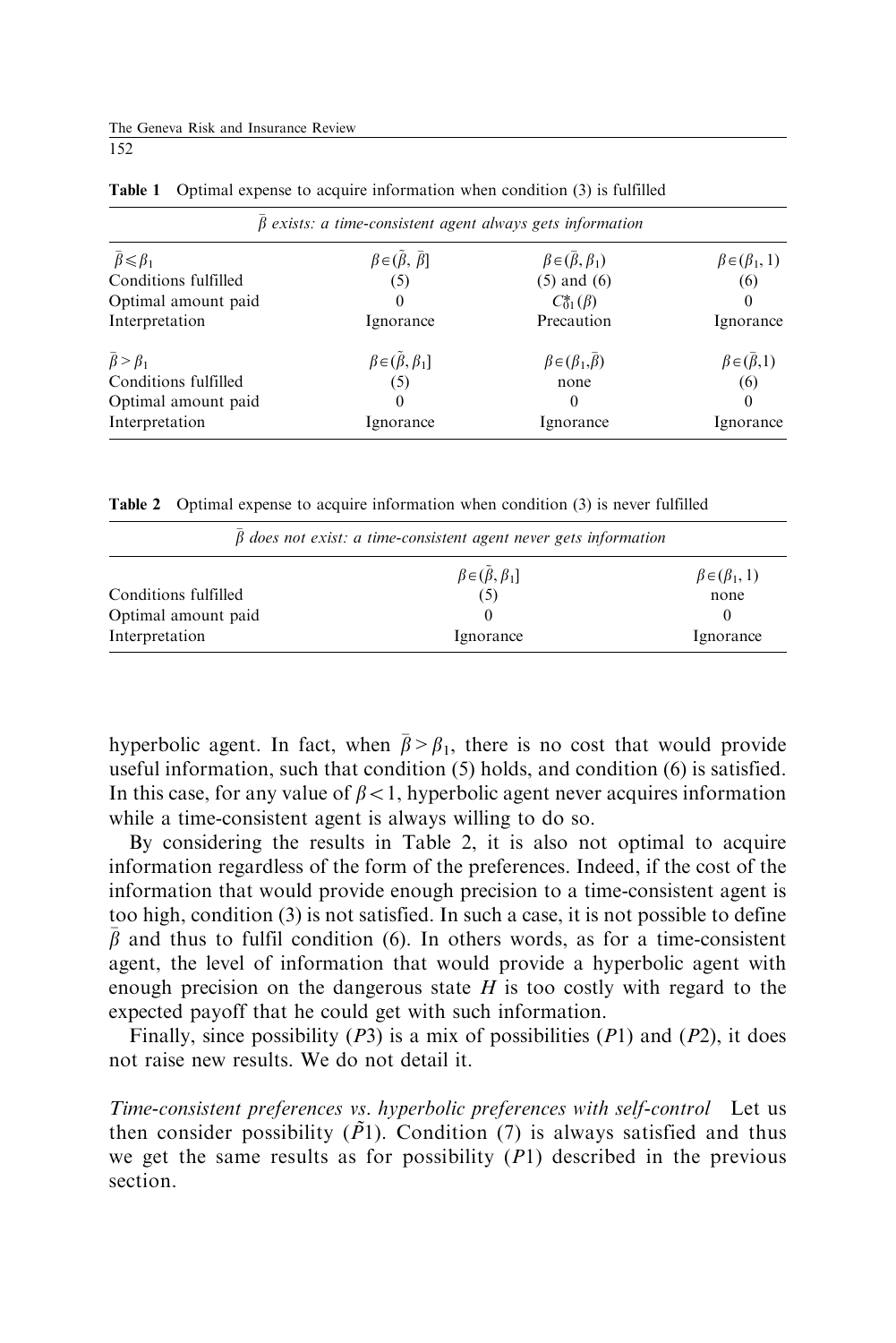Regarding possibility  $(\tilde{P}2)$ , conditions (3), (6) and (7) have to be characterized to determine the optimal cost of information that the hyperbolic agent with self-control is willing to pay. Let us first consider condition (7). The level of information precision from which self-1 of a hyperbolic agent with selfcontrol decides to implement strategy  $\{x_h=0, x=1\}$  is independent of  $\beta$  because its self-1 and self-2 behave as time-consistent selves. Define  $\beta_2 \in (\beta, 1)$  such that  $f(\hat{C}(1))=f(C_{01}(\beta_2))$ . Since a higher  $\beta$  implies a higher  $C_{01}(\beta)$  and since f is increasing, then below  $\beta_2$  condition (7) is not satisfied while it is above  $\beta_2$ . When taking conditions (3) and (6) into account, two cases arise: If the agent's preferences are such that the cost of information that provides a precise enough signal to implement the strategy  $\{x_h=0, x_l=1\}$ , and if  $\beta \in (\max{\{\overline{\beta}, \beta_2\}}, 1]$ , then the agent always chooses to pay this cost and thus to acquire information. On the other hand, if either the cost of information that needs to be paid to get a useful signal does not satisfy conditions  $(3)$  and  $(6)$ , or if the agent's preferences for the present are too strong, the hyperbolic agent prefers staying ignorant. Moreover, according to Lemma 6, if a time-consistent agent does not satisfy condition (3), a hyperbolic one with self-control does not satisfy condition (6) either. Then, both types of agents do not acquire information.

Finally, let us turn to possibility  $(\tilde{P}3)$ . In this case, condition (7) is never satisfied, and thus a hyperbolic agent with self-control, even if he behaves as a time-consistent agent in the future, never gets information. Indeed, he prefers staying ignorant in order to avoid a lower expected payoff.

Hyperbolic preferences vs. hyperbolic preferences with self-control Condition (6) is common to both types of hyperbolic agents, that is, with and without selfcontrol. Therefore, the difference between their decisions to acquire information comes from the fulfilment of conditions (5) and (7).

According to Propositions 3 and 4, since f and  $\hat{C}$  are increasing, when condition (7) holds, then condition (5) is also satisfied. However, the reverse is not always true. When a signal h is produced, a hyperbolic agent without self-control requires less precise information to stop the project than if he had a self-control capacity. Indeed, such an agent is more concerned by current rewards and is more willing to give up in order to recover a part of his investment. Behaving as a time-consistent agent in the future increases the threshold of the minimum degree of information precision that conditions the relevance of the information. Thus, while a hyperbolic agent acquires information, a hyperbolic agent with self-control may remain ignorant because the signal produced does not lead him to withdraw the project when it is dangerous.

Overall, we sum up our results. We find that all types of agents, regardless of their preferences, always acquire information unless the cost exceeds direct benefits. Nevertheless, a hyperbolic agent may remain strategically ignorant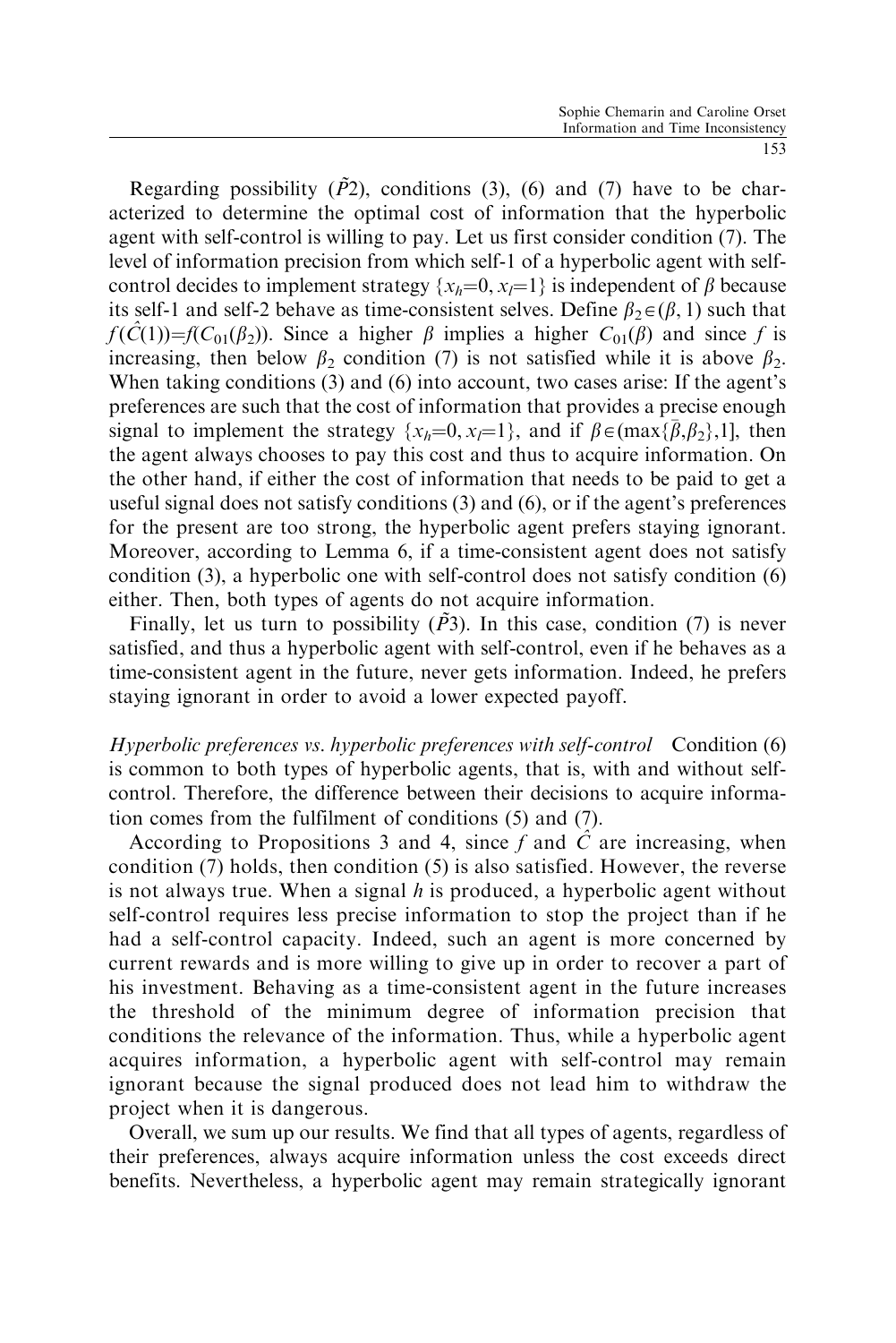and, when he does acquire information, he acquires less information than a time-consistent agent. Likewise, such a hyperbolic agent who behaves as a time-consistent agent with regard to future actions is more inclined to remain ignorant. In fact, with self-control, the agent needs a higher information precision to give up his project. Moreover, the information refusal depends not only on the cost of this information but also on the degree of the precision that this information is able to provide. Information precision plays a vital role in the information acquisition decision of hyperbolic agents.

# Sensitivity analysis

In order to get a better understanding of the agent's behaviour in the context of uncertainty, we propose to study, for each kind of preferences, the effects of changes in the parameters. In particular, we wonder how the agent's prior beliefs may affect the agent's strategy; whether the probability level that a damage occurs has an impact on the agent's decision making; and what are the influences of a project's returns and costs on the agent's behaviour.<sup>12</sup>

We find that prior beliefs have a clear effect on the time-consistent agent's decisions. When the agent has a strong prior belief on realization of the worse state of the world (state  $H$ ), his ability to both acquire information and to stop the project increases, while his information level is decreases. Since the agent believes that an accident has a higher risk to occur, information on the project consequences is more reliable because it gives him the possibility to give up his investment. In addition, this withdrawal opportunity is more often chosen because the agent's beliefs of getting a negative payoff increased if he continues the project. However, such an increase leads to a lower expected payoff and therefore to a lower expense to get information.

By contrast, since the decision to acquire information also depends on the level of its precision, the impact of prior belief on the two types of hyperbolic agent is unclear. First of all, we have an unambiguous effect on the chosen level of information and on the decision to give up the project. As the agent reduces the level of information acquired, the precision of this information also decreases. On the other hand, as it increases the agent's willingness to stop the project, the necessary minimum level of information precision induced also decreases. In other words, the agent's prior belief creates a trade-off between information precision and the project's development, and then has an ambiguous effect on his choice to be informed.

In addition, we observe that a change of the probability that a damage occurs differently affects the chosen level of information according to the state

<sup>&</sup>lt;sup>12</sup> Proofs are in the Appendix section.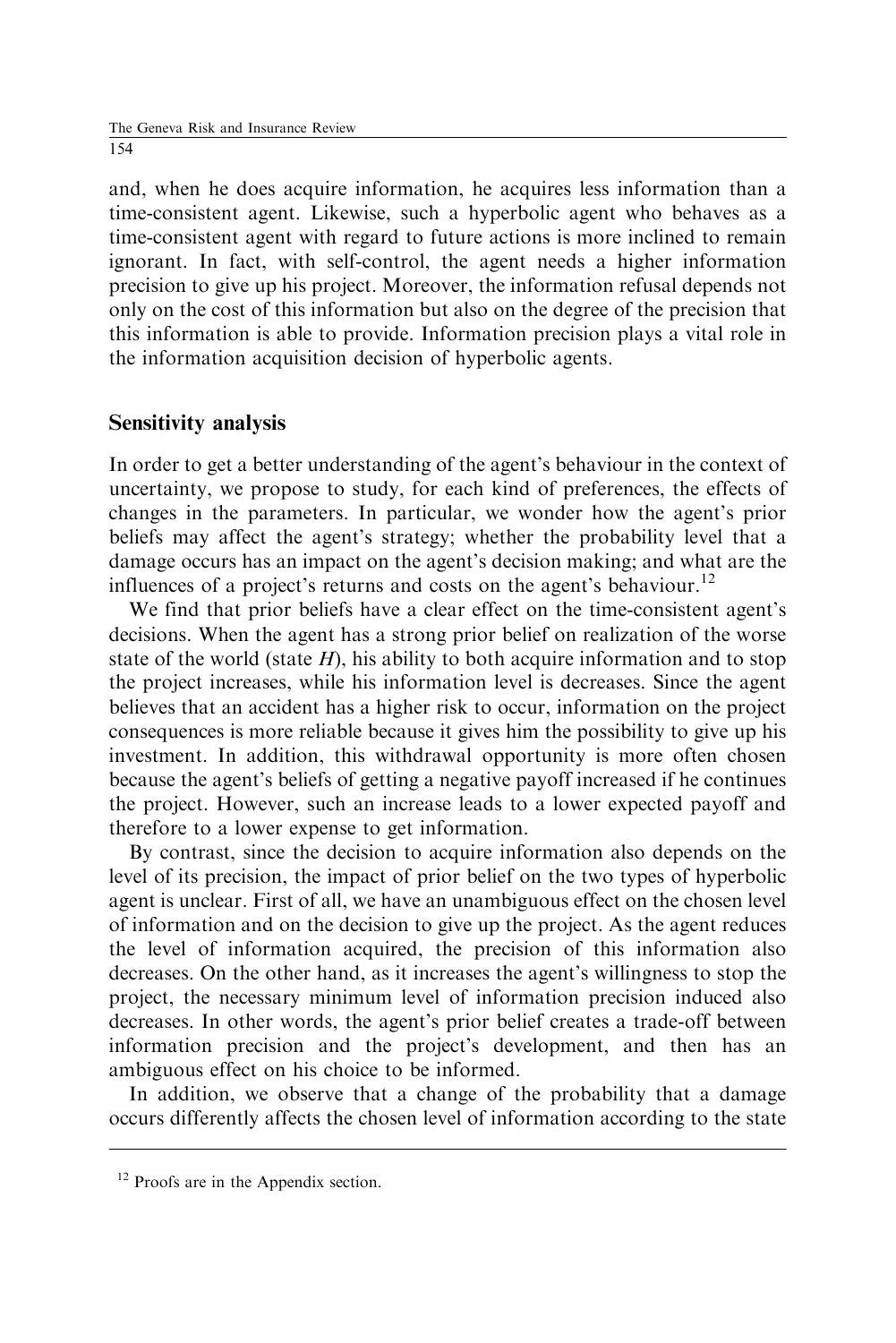in which the change occurs. For all kinds of preferences, a higher probability in state L has a similar effect on the agent's decision than a higher prior belief on the realization of state  $H$ . A higher probability in state  $H$  also produces the same impact on the decision of stopping the project and acquiring information, but it leads to a higher level of information to acquire for all kinds of preferences. Since by assumption, for all  $\beta \in (\tilde{\beta}, 1]$   $B^H(\beta) < 0 < B^L(\beta)$  then a lower probability in state  $H$ , and/or a higher probability in state  $L$  leads to a reduction of the expected payoff. In order to compensate for this waste of money, the agent prefers paying less to be informed.

Now, we analyse the effects of the project's returns and costs on the agent's decisions. In fact, these parameters have a direct impact on the expected payoff. We observe that, regardless of the preferences, a higher  $R_2$ , a lower D, a lower K and/or a higher K' imply a higher expected payoff by continuing the project than the one by stopping it. Hence, these changes decrease the agent's ability to withdraw the project regardless of the design of his preferences.

Furthermore, for all kinds of preferences, we note that the effect of  $R_2$  and D on the expected payoff also depends on the prior belief. Indeed, if  $p_0 > \frac{1}{2}(p_0 < \frac{1}{2})$ , that is, if the agent thinks that realization of the worse state of the world has a higher probability to occur than the one of the less dangerous, a higher (lower)  $R_2$  and/or a lower (higher) D decreases the expected payoff. In this context, the agent chooses to get less information in order to compensate for the loss of money. However, the costs' effect on the acquired level of information is ambiguous; it depends on both the agent's beliefs and the probability that a damage occurs.

Finally, as previously explained, since the two types of hyperbolic agents face a constraint on the precision of the information, the impact of both returns and costs on the agent's choice to be informed is ambiguous. There is a trade-off between the variations of the minimum level of information precision, and the level of precision effectively chosen. On the other hand, for a time-consistent agent, returns and costs have a clear impact. If the expected payoff, when the agent continues the project, increases, that is,  $R_2$  increases and/or K decreases, then the agent is less willing to acquire the information in order to avoid stopping the project. If the expected payoff induced by the withdrawal of the project increases, that is, D increases and/or  $K<sup>7</sup>$  decreases, then the agent will acquire more often information. In fact, he favours the possibility to stop the project by acquiring information. Table 3 summarizes all these results.

### Liability rules' influence on the information acquisition

All firms are constrained by a legal framework in which liability rules specify how to allocate financial damages from an accident. Regarding technological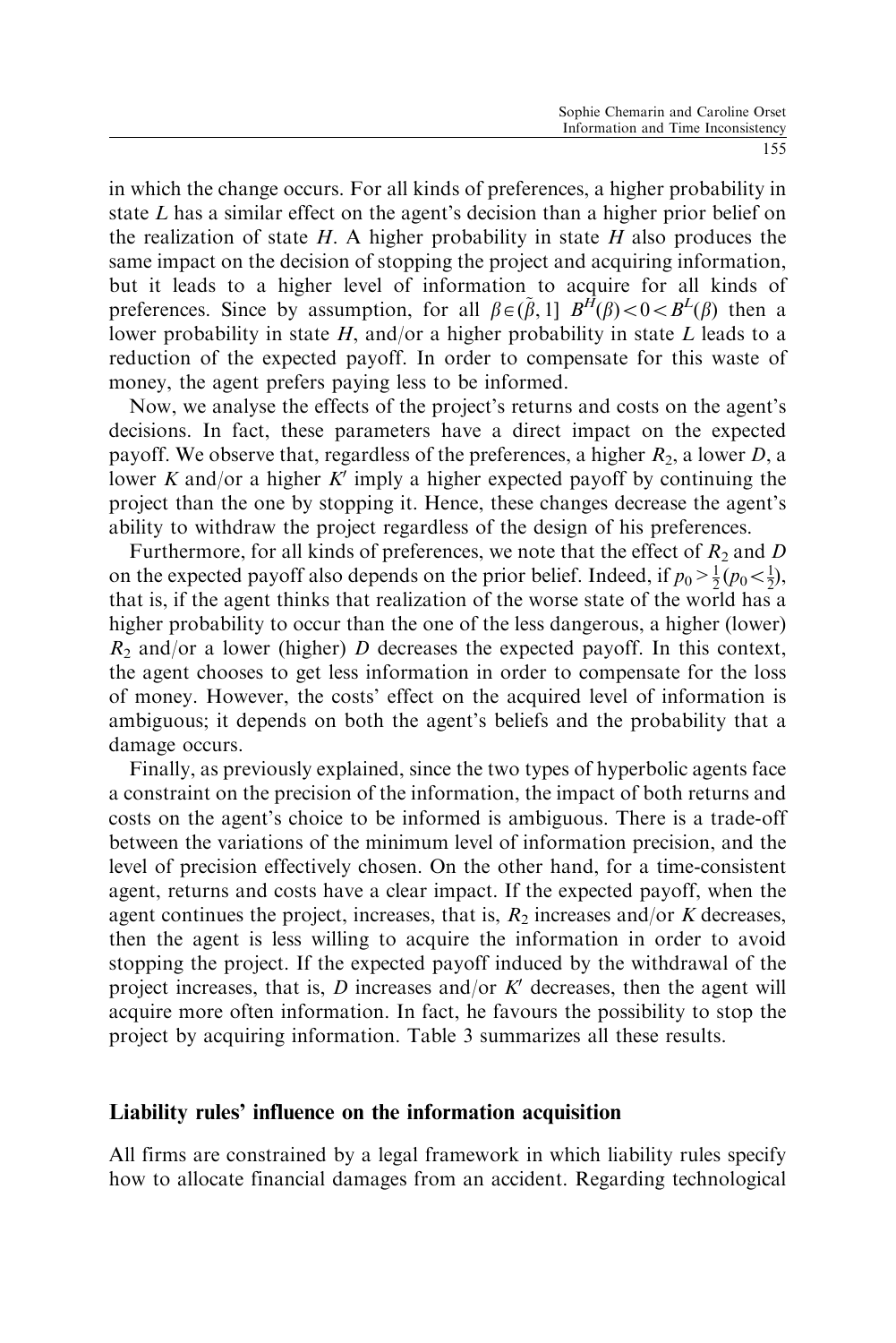The Geneva Risk and Insurance Review 156

|                | <i>Willingness to stop project</i>                               | Ability to acquire info.       | Level of info.                 |
|----------------|------------------------------------------------------------------|--------------------------------|--------------------------------|
|                | Time-consistent preferences                                      |                                |                                |
| $p_0$          | $^+$                                                             | $^{+}$                         |                                |
| $\theta^L$     | $^+$                                                             | $^+$                           |                                |
| $\theta^H$     | $^{+}$                                                           | $^{+}$                         |                                |
| $R_{2}$        |                                                                  |                                | $-$ if $p_0 > 1/2$ + otherwise |
| D              | $^{+}$                                                           | $^+$                           | + if $p_0$ > 1/2 – otherwise   |
| K              | $^{+}$                                                           | $^{+}$                         |                                |
| K'             |                                                                  |                                |                                |
|                | Hyperbolic preferences: hyperbolic preferences with self-control |                                |                                |
| $p_0$          |                                                                  |                                |                                |
| $\theta^L$     |                                                                  |                                |                                |
| $\theta^H$     | $^+$                                                             |                                |                                |
| R <sub>2</sub> |                                                                  | $-$ if $p_0 > 1/2$ + otherwise | $-$ if $p_0 > 1/2$ + otherwise |
| D              |                                                                  | + if $p_0$ > 1/2 – otherwise   | + if $p_0$ > 1/2 – otherwise   |
| K              |                                                                  |                                |                                |
| K'             |                                                                  |                                |                                |

Table 3 Static comparative analysis: main results

Note: When the effect of the parameter is not straightforward, we use the notation '?'.

innovations as well as other risky activities, it is important that firms receive the right incentives in order not to neglect risk and uncertainty in learning. In this regard, this section proposes to analyse whether, at the agent level, existing regulatory frameworks of risk, such as strict liability rule and negligence rule, may have an impact on the agent's willingness to acquire information.

### The strict liability rule

Under a strict liability rule, it is said that "if the victims can demonstrate a causality link between the damages and the agent's activity or the product sold, the agent is fully liable and thus he must pay for the damages caused by his activities".<sup>13</sup> Shavell (1980) and Miceli (1997) show that, under timeconsistency, such a rule is an incentive for agents to consider the effect of both their level of care and their level of activity on accident losses. Hence, this rule allows both to prevent risks and to reduce the potential damages by leading the agent to exercise an optimal level of prevention.

In the model, we assume that if an accident occurs, the agent is liable for damages and must pay for them. Therefore, in defining the level of care, as the amount paid by the agent to acquire information, we implicitly suppose that a

 $13$  See Shavell (1980) and Miceli (1997).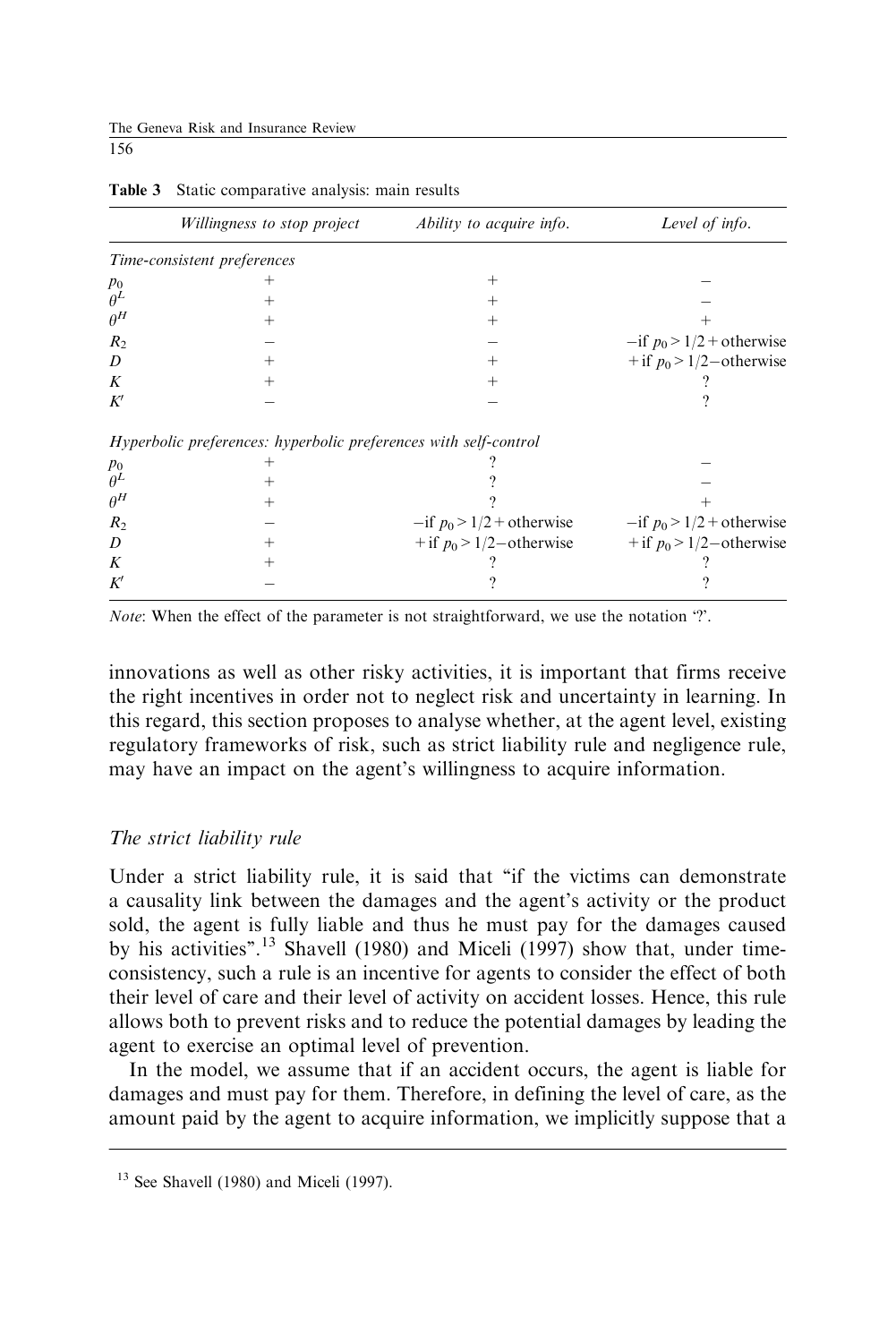strict liability rule is enforced.<sup>14</sup> Acquiring information reflects the agent's level of interest for the potential activity's losses. Indeed, if the agent is informed, he may stop his activity and then limit the cost of damages to  $K'$ . On the other hand, if he does not acquire information, he never stops his project and therefore exposes people and the environment to a more severe risk.

As previous sections emphasize, regardless of the agent's preferences (timeconsistent or hyperbolic), if the optimal amount paid related to the strategy  ${x<sub>h</sub>=0, x<sub>i</sub>=1}$  does not satisfy conditions (3) and (6), the agent never chooses to implement this strategy and always prefers staying uninformed. In others words, even if the agent is fully liable, if developing research activities or resorting to experts is too costly with regard to the expected returns of his project, the agent has to choose staying ignorant about the level of danger of this project in order to be able to realize it. When considering the efficiency of such behaviour, we remark that, in this case, it is Pareto efficient for both agents not to acquire information. Using long-run preferences to measure the welfare, as suggested by O'Donoghue and Rabin (1999), it is efficient not to acquire information. Indeed, such a criterion supposes that we compare the decisions of a time-consistent agent to those of a hyperbolic one.<sup>15</sup> It seems that the source of problem is not the liability rule enforced, but the cost of information acquisition when facing the development of new technologies. This raises arguments to limit innovation when uncertainty is too strong in that it could encourage all kinds of decision makers to neglect a potential danger.

However, even if the optimal amount paid related to the strategy  $\{x_h=0,$  $x_i=1$  satisfies conditions (3) and (6) when an agent has strong preferences for the present, it does not mean that he always chooses to acquire information, even if he is fully liable. Moreover, even if he has weaker preferences for the present, such behaviour may still occur. Indeed, if the signal provided is not viewed as reliable, the agent always prefers staying ignorant (conditions (5) and (7)). In such a case, ignorance is Pareto efficient behaviour, while using longrun preferences as a welfare measure, it is not an efficient decision. Thus, according to the welfare criteria chosen, the strict liability rule allows either efficient, but potentially dangerous, behaviour, or inefficient behaviour. Both cases inhibit any precautionary efforts, and thus might expose people and the environment to severe risks in the future.

Overall, a strict liability rule does not seem to be a useful tool to encourage agent to acquire information. This raises the question: how to design correct

 $14$  However, we do not take into account the way in which victims have to demonstrate a causality

link between damages and the activity or the product sold.<br><sup>15</sup> O'Donoghue and Rabin (1999) define long-run preferences by:  $U^0(u_t, ..., u_T) = \sum_{\tau=1}^T \delta^{\tau=1} u_{\tau}$ . In the paper, we assume that  $\delta=1$  and thus  $U^0 = V_0$  when  $\beta=1$ .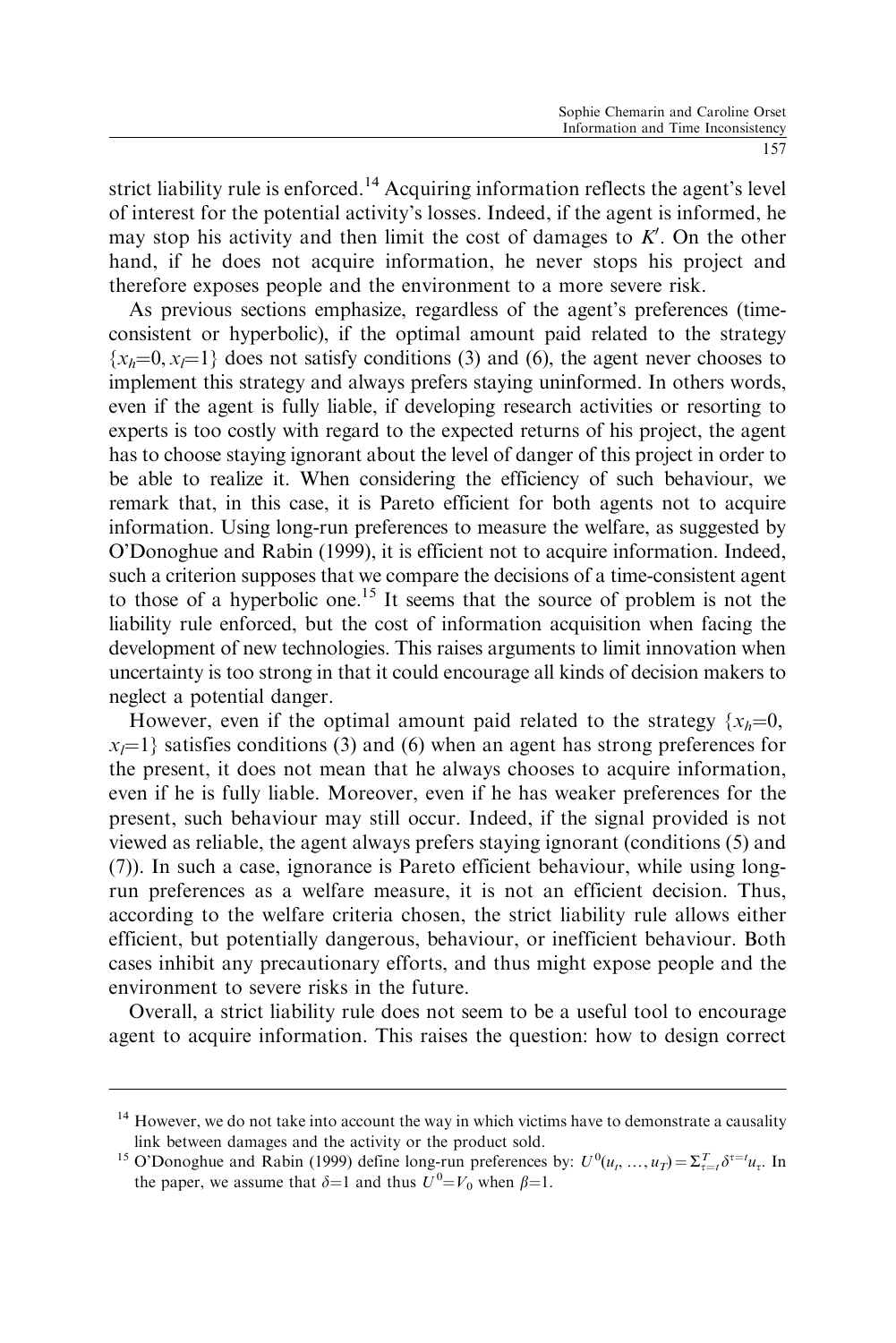incentives which would lead people to take the best decision for their own long run interest?

# The negligence rule

Under a negligence rule, it is said that ''the injurer is liable for the victims' damages only if he fails to take a minimum level of care".<sup>16</sup> In other words, after an accident, the Court of Law does not consider that an agent is liable and has to pay a financial cost for the damages if he has exercised the minimum level of care specified by the legal framework. In such a case, victims or States have to assume financial costs.

However, how is one to define the minimum level of care? According to Shavell (1980, 1992) and Miceli (1997), under a negligence rule, the minimum level of care is defined as the optimal level of care that an injurer chooses if he has to pay for the damages. In our model, the minimum level of care is then the optimal amount paid to acquire information. Propositions 2–4 imply that when condition (3) does not hold for the agent with timeconsistent preferences, when conditions (5) and (6) do not hold for hyperbolic agent, and when conditions (7) and (6) do not hold for hyperbolic agent with self-control, then it is not optimal for him to acquire information, that is,  $C^*(\beta) = C^{**}(\beta) = 0$ . On the other hand, when these conditions are satisfied, acquiring information is optimal  $(C^*(\beta) > 0, C^{**}(\beta) > 0)$  for the agent, regardless of his preferences. Hence, this definition of the minimum level of care may lead the agent to neglect information without being liable for the damages. This does not encourage the agent to acquire information and then to decide whether he continues or stops the project in order to limit the cost of damages.

Therefore, how do incentive agents get information? We propose to define the minimum level of care as the minimum amount,  $C^{min}(\beta)$ , that an agent has to pay not to be liable if an accident occurs, and which leads him to acquire information, regardless of his preferences. In this respect, the agent has an incentive to be informed.

Self-0's intertemporal expected payoff when the agent is not responsible for the financial damages in case of an accident occurs is thus given by:

$$
V_0^{NR}(x_h, x_l, C) = -I - C + \beta [p_0 f(C) + (1 - p_0)(1 - f(C))](x_h R_2 + (1 - x_h)D)
$$
  
+  $\beta [(1 - p_0)f(C) + p_0(1 - f(C))](x_l R_2 + (1 - x_l)D).$ 

<sup>16</sup> See Shavell (1980) and Miceli (1997).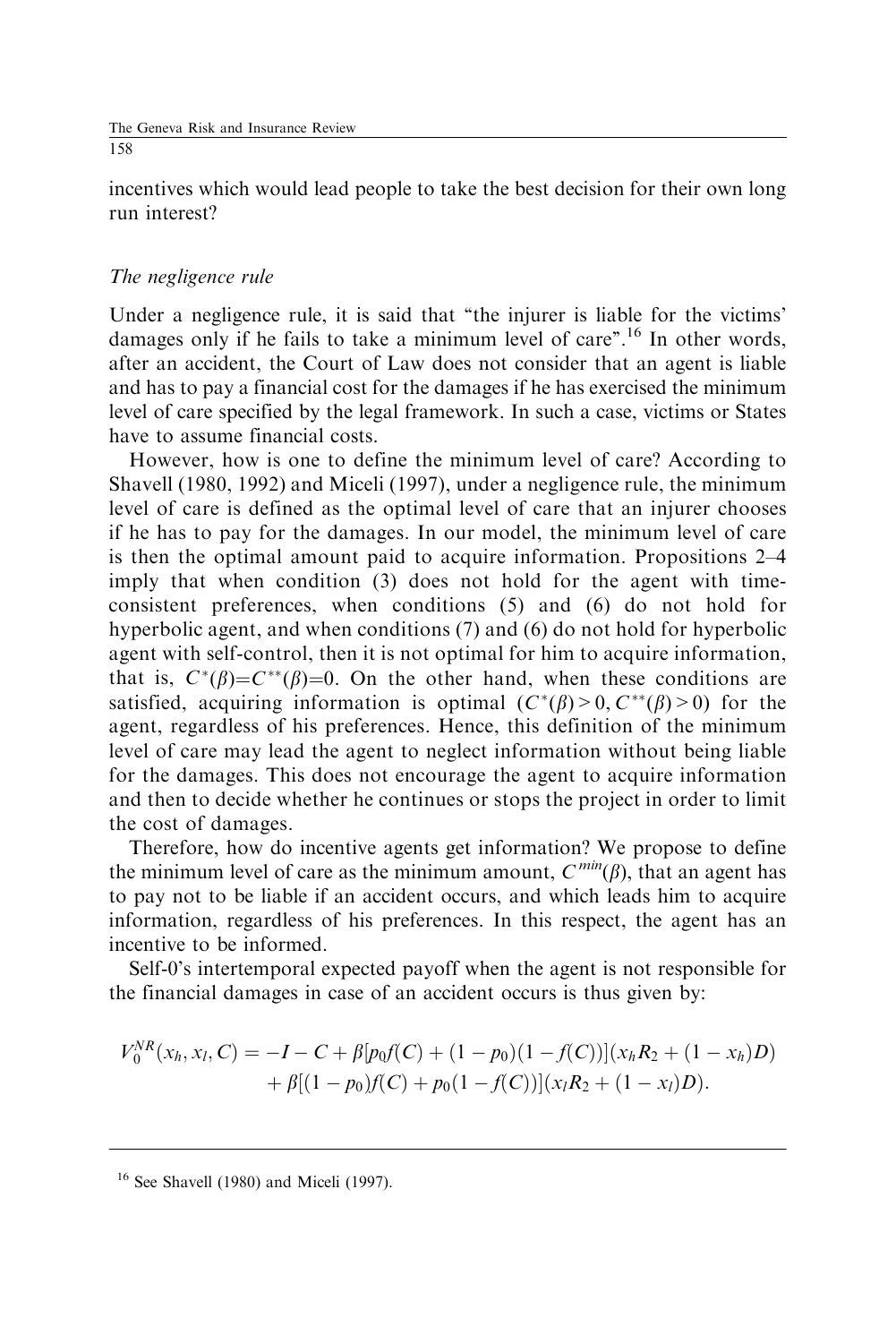In fact,  $V_0^{NR}(x_h, x_h, C)$  equals self-0's intertemporal expected payoff  $V_0(x_h, x_l, C)$  with  $K = K' = 0$ .

Propositions 2–4 show that regardless of his preferences, the agent may optimally prefer not to acquire information and be liable for the damages in case of an accident. To avoid such an effect, the legal framework should impose that the minimum level of care  $C^{min}(\beta)$  verifies that regarding the strategy  $\{x_h=0, x_l=1\}$ , self-0's intertemporal expected payoff when self-0 pays  $C^{min}(\beta)$  and is not liable for the damages, that is,  $V_0^{NR}(0, 1, C^{min}(\beta))$ , is at least equal to self-0's intertemporal expected payoff when self-0 does not pay and is then liable for the damages. According to condition (1), we know that when an agent decides to be uninformed, he always continues his project. Then, self-0's intertemporal expected payoff when self-0 decides not to pay and is liable for the damages is  $V_0(1, 1, 0)$ . The minimum level of care  $C^{min}(\beta)$  is then characterized by:

$$
V_0^{NR}(0,1,C^{min}(\beta))=V_0(1,1,0),
$$

which is equivalent to

$$
C^{min}(\beta) + \beta \left[ p_0 f(C^{min}(\beta)) + (1 - p_0)(1 - f(C^{min}(\beta))) \right] (R_2 - D) = \beta E(\theta) K.
$$

We can easily check that  $C^{min}(\beta)$  exists and is strictly positive. Therefore, regardless of his preferences, an agent has an incentive to pay at least  $C^{min}(\beta)$ . Indeed, for a time-consistent agent, who can commit in the long run, it is more interesting to invest  $C^{min}(\beta)$  and implement the strategy  $\{x_h=0, x_l=1\}$  than not getting any information. However, since a hyperbolic discounting agent does not have consistent preferences in the future, even if from self-0's perspective,  $C^{min}(\beta)$  is more relevant, such a cost cannot ensure that self-1 chooses the strategy  $\{x_h=0, x_l=1\}$ . In fact, the agent is never liable when paying for such a cost regardless of the strategy chosen at period 1, thus self-1 always deviates from the anticipated strategy  $\{x_h=0, x_l=1\}$ . In other words, such a level of care supposes that the agent behaves as a naive agent who does not foresee any problem of self-control. Such a design of incentives does not influence him to behave in a precautionary way and does not limit the exposure of people or the environment to a potential danger.

Alternatively, a sophisticated agent is aware of his self-control problem and aims at overcoming it. In this regard, the minimum level of care should ensure that  $V_0^{NR}(0, 1, C^{min}(\beta)) = V_0(1, 1, 0)$ , but also prevent any possible deviation from the strategy  $\{x_h=0, x_l=1\}$ . Thus,  $C^{min}(\beta)$  should also verify that the intertemporal expected payoff, under the strategy  $\{x_h=0, x_l=1\}$  when the agent is not liable, is at least equal to the intertemporal expected payoff under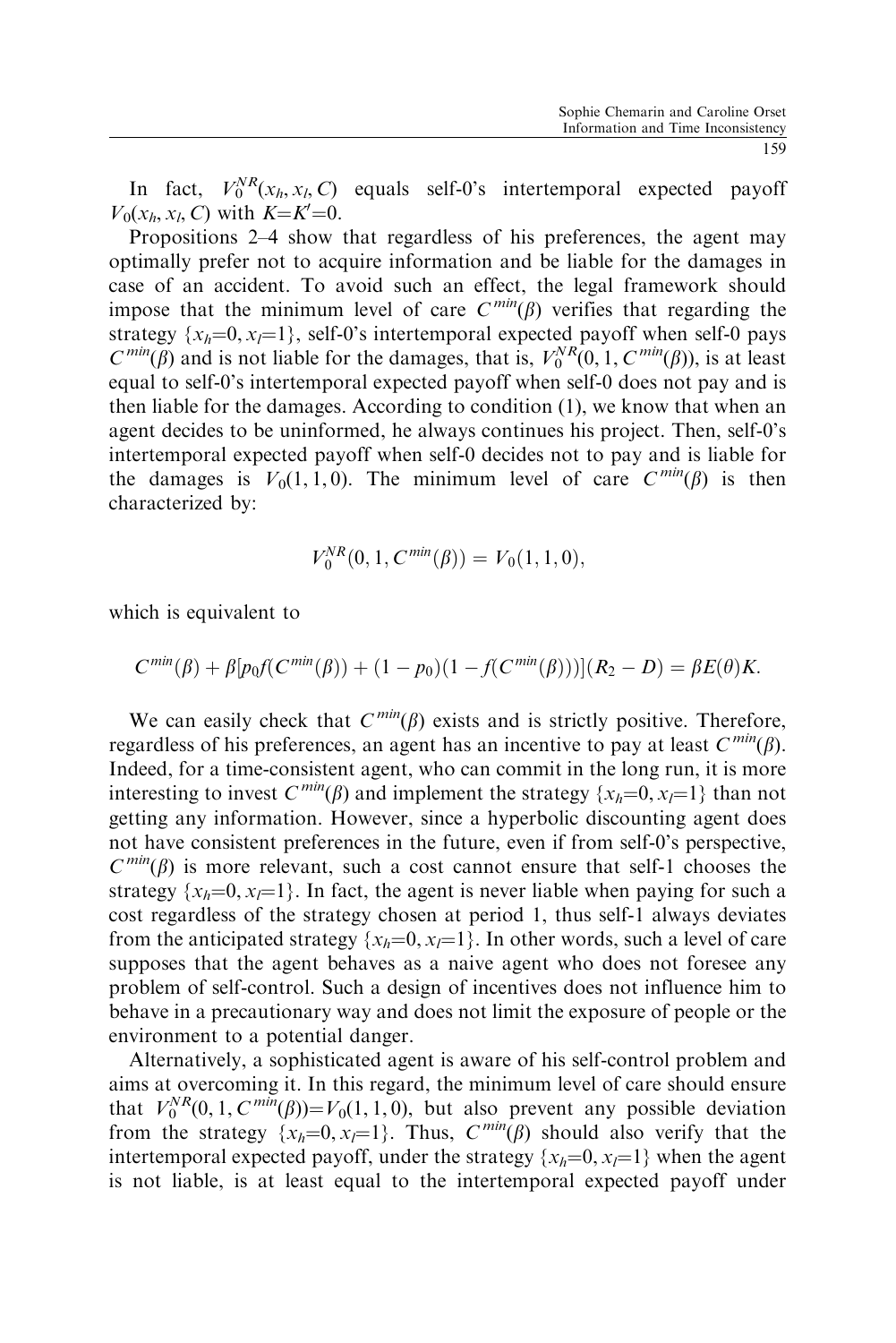the strategy  $\{x_h=1, x_l=1\}$  when the agent is not liable. Finally,  $C^{min}(\beta)$  is defined by:

$$
V_0^{NR}(0, 1, C^{min}(\beta)) = V_0(1, 1, 0) \text{ and } V_0^{NR}(1, 1, C^{min}(\beta))
$$
  
=  $V_0^{NR}(0, 1, C^{min}(\beta)),$ 

which is equivalent to  $C^{min}(\beta) = \beta E(\theta) K$ .

Such a design of incentives might influence the hyperbolic agent to behave in a precautionary way.

To go further  $\ldots$ 

Another point has to be mentioned concerning the level of the penalty if an accident occurs. What would happen if the returns of the agent were lower than or equal to the potential cost of damages, that is,  $R_2 \le K$  and  $D \le K$ ? The results of the model apply. Indeed, the model's assumptions do not allow to consider cases where the agent would not invest in the project, and do not consider that the agent may not be able to financially assume the damages he may cause.

Intuitively, if we introduce this possibility, the agent should subscribe an insurance contract to cover potential damages linked to his activity. Moreover, if a limited liability rule is enforced, that is, a catastrophic accident, whose damages are higher than the financial capacities of the firm, is considered as a bankruptcy, and the total cost of accident is limited to the return of the firms, the agent will only be partly liable for these damages. Under uncertainty, such a protective measure may have perverse effects. Even if the cost of potential damages as well as its probability is not completely known, the agent may not care about reducing this uncertainty because he will only lose his benefits if an accident occurs, regardless of the size of this accident. Hence, limited liability application is not a relevant rule in the context of uncertainty. In addition, under such a liability rule, insurance might also have an important impact on firms' behaviour. An interesting further work would be to study the effect of the insurance premium on the information acquisition. Does it increase the information acquisition? Insurance could cover a part of the damage costs, however taking an insurance is costly. What would be the trade-off between this cost and benefit? What about the discounting effect?

# **Conclusion**

In this paper, we consider an agent who invests in new industrial activities, and then has an uncertainty on activities' consequences. Getting information allows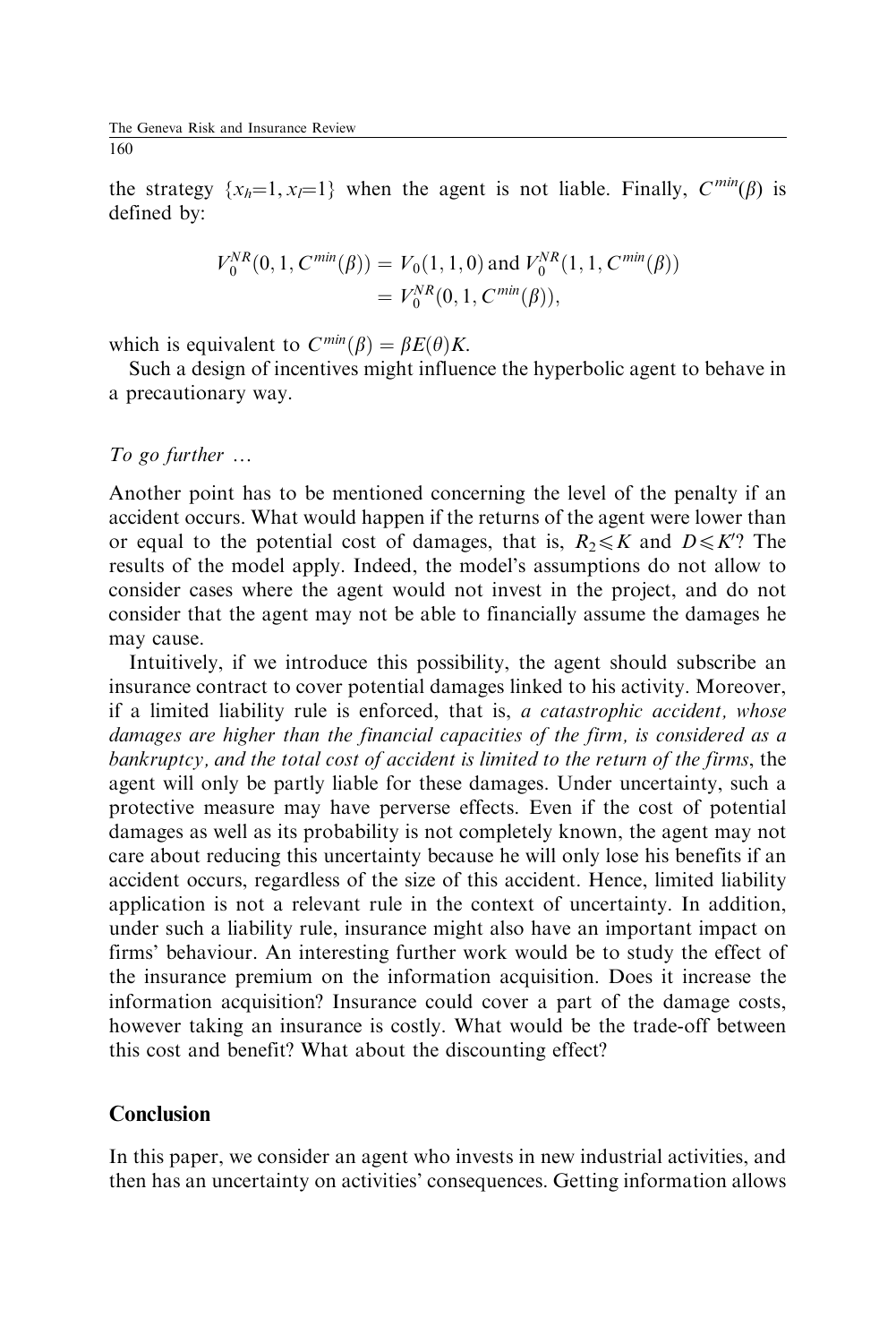him to reduce this uncertainty. To a certain extent, information acquisition could be viewed as precautionary efforts insofar as it allows the one under uncertainty to limit the potential damages that the project could entail, and to improve the protection of people's health and that of the environment. Possible examples of applications include innovations in new technologies (e.g., nanotechnologies, mobile phones), pharmaceutical firms (e.g., development and production of new drugs), or chemical firms (e.g., production of new fertilizers).

In our model, we analyse individual behaviour with different types of preferences: time-consistent, hyperbolic discounting and hyperbolic discounting with self-control in the future. However, we wonder if an institution as a firm still conserves hyperbolic behaviour. When one person owns a business, the preferences of the owner would define the preferences of the firm. When a firm comprises of more than one partner, then they would have strategic interaction among them. However, all of them should operate for the common goal of making profit. In the decision to acquire information, there should be no competition between individuals, they should all make a decision in order to favour their firm. Hence, the board of shareholders in charge of the strategic decisions may be represented by an arbitrary individual with time-consistent or hyperbolic discounting preferences.

We find that the hyperbolic agent does not refuse free information but free information with a certain degree of precision. By introducing a costly information linked to information precision, we find that a time-consistent agent as well as a hyperbolic type will acquire information unless the cost exceeds the direct benefit. Nevertheless, a hyperbolic agent may remain ignorant if the degree of information precision is not high enough to make information relevant for him. On the other hand, when a hyperbolic agent does acquire information, he acquires less information than a timeconsistent type. Moreover, if we introduce the possibility that the hyperbolic agent behaves as a time-consistent agent on future actions, we show that the agent will be more inclined to remain ignorant. We then emphasize the relevance of information precision for hyperbolic types' information acquisition decision.

With a sensitive analysis, we show that prior beliefs, probabilities that damage occurs and returns and costs of the project do not influence the agent's decisions in the same way according to the preferences.

Finally, we analyse the way in which liability rules influence the agent's decision to acquire information. We find that a strict liability rule does not appear to be a useful tool in order to incentivize an agent, regardless of his preferences, to acquire information. However, we propose an alternative solution, the negligence rule, which might lead the agent to behave in a precautionary way, regardless of his preferences.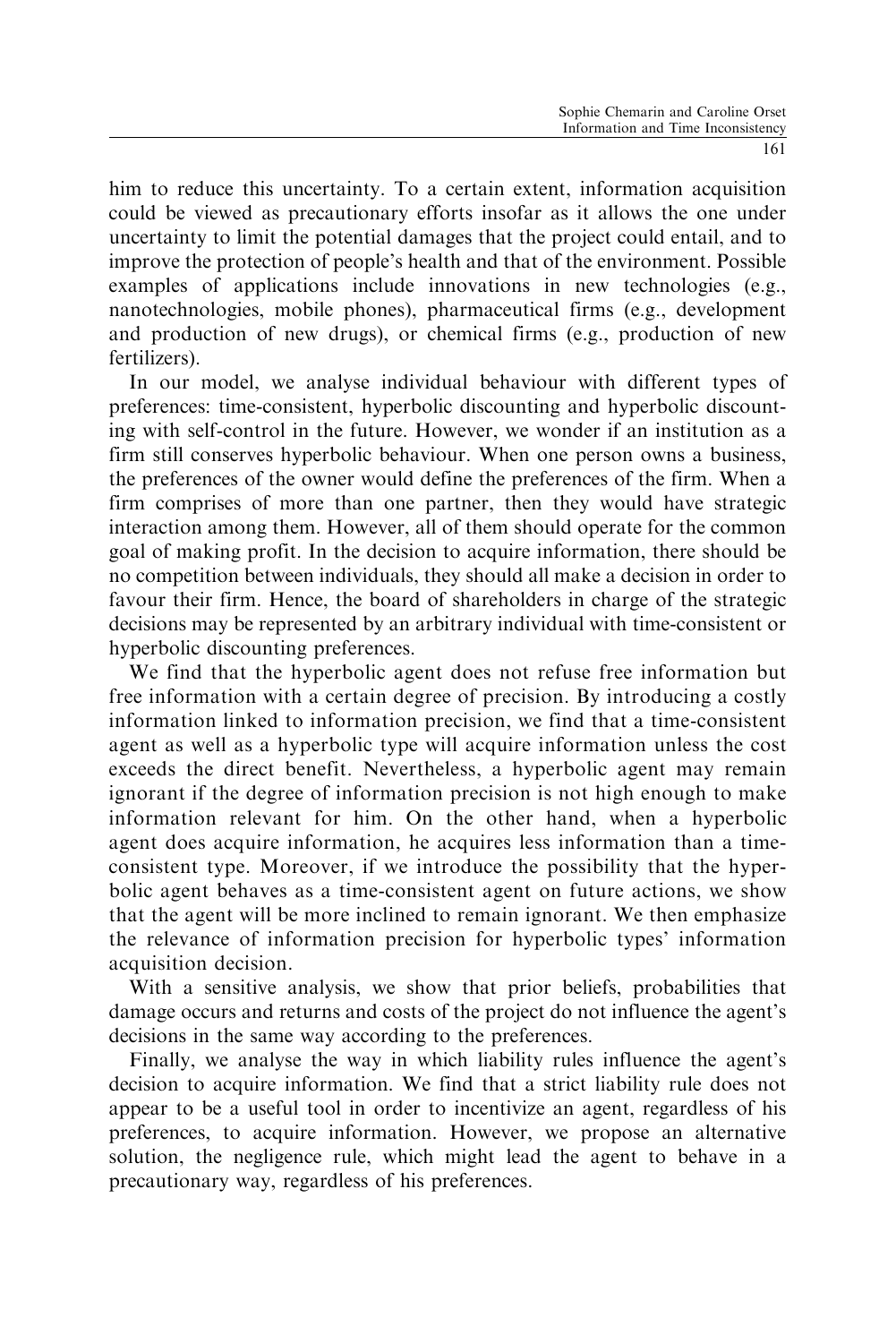In addition, if the information acquisition is not spontaneous, other responsibility forms or rules might be considered. Strotz (1956) emphasizes the necessity to define pre-commitment strategies in a context of hyperbolic preferences in order to reduce the impact of the hyperbolic discounting preferences on the agents' decision. In an innovation context, pre-commitment could be realized with contracts establishing the innovation's agenda in the long run. From this perspective, the negligence rule could be an interesting alternative solution. Agents who are familiar with risk and uncertainty, such as the insurers, could also define such a pre-commitment strategy. One could then imagine insurance contracts with a deductible to allow better control of the precautionary efforts undertaken by agents and reduce the financial risk they are exposed. However, to go further, such a contract could only be defined if the probability of damages is known, which may not be the case under uncertainty (i.e., when facing scientific uncertainty). Indeed, insurance companies would have to charge an ambiguity premium in addition to the traditional premium, which could lead to an unaffordable contract, or would refuse to insure the project of the firm. Overall, insuring emerging risks is still under debate, mostly depending on the definition of a financial liability of firms for the damages that their activities might cause in the future, even if it is still not possible to precisely quantify such damages.

Moreover, regarding the current application of a strict liability rule, experience also underlines the persuasive role that such a rule can play on the producers' behaviour. Weill (2005) notes that when the ''burden of the proof'' is on the potential injurer, and not on the victims, as is the case under a negligence rule, producers are more likely to withdraw potentially dangerous products from the market. The recent European legislation on chemicals  $(REACH$  directive)<sup>17</sup> tackles the challenging issue related to the application of the precautionary principle to enhance innovation as well as protect people and the environment. It is based on a strict liability rule, under which the ''burden of the proof'' is on the industry, but it also requires manufacturers and importers to take the responsibility ''to gather information on the properties and risks of all substances produced or imported''.<sup>18</sup> This legislation proposes an interesting way to implement the precautionary principle to deal with chemicals, by combining the positive effects of a strict liability rule with a research obligation for firms that should avoid the negative ones. This approach should provide relevant elements in the current debate on the regulation of other kinds of scientific and/or technological innovation.

<sup>&</sup>lt;sup>17</sup> REACH stands for Registration, Evaluation, Authorization and Restriction of Chemicals.

<sup>&</sup>lt;sup>18</sup> For more details on REACH, see European Commission (http://ec.europa.eu/enterprise/reach).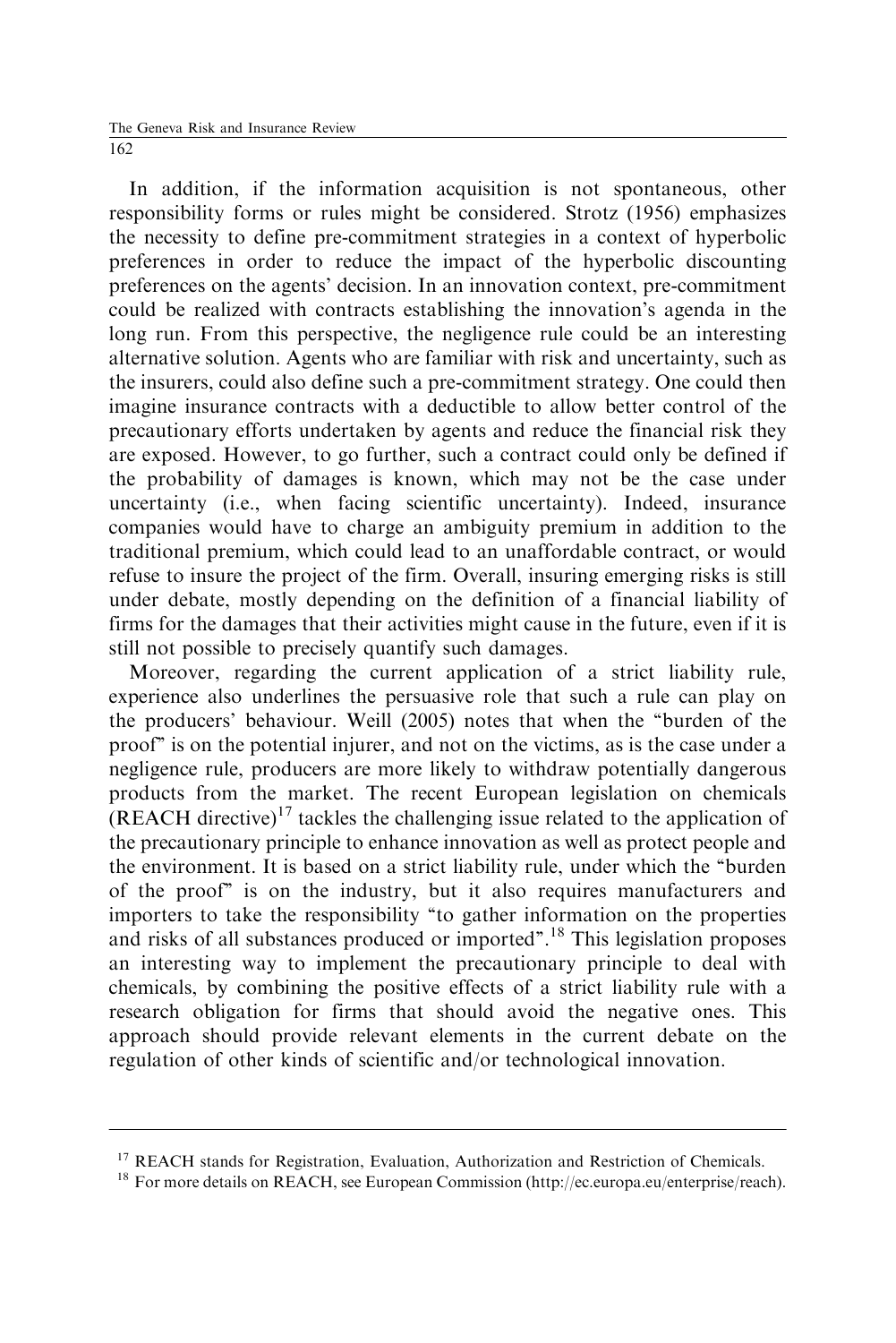#### Acknowledgements

We thank Jean-Marc Bourgeon, Dominique Henriet, Pierre Picard, François Salanie, Sandrine Spaeter-Loehrer, Eric Strobl and Nicolas Treich as well as the audience of the 4th International Finance Conference, of the AFSE-JEE 2007, of the EGRIE 2007, of the ADRES 2008, of the SCSE 2008, of the CEA 2008, of the North American Summer Meeting of the Econometric Society 2008, and two anonymous referees for helpful comments and discussions. The views expressed in this article are the sole responsibility of the authors and do not necessarily reflect those of their institutions. The traditional disclaimer applies.

### References

- Ainslie, G. (1992) Picoeconomics: The Strategic Interaction of Successive Motivational States within the Person, New York: Cambridge University Press.
- Akerlof, G.A. (1991) 'Procrastination and obedience', American Economic Review 81(2): 1–19.
- Arrow, K.J. and Fisher, A.C. (1974) 'Environmental preservation, uncertainty, and irreversibility', Quarterly Journal of Economics 88(2): 312–319.
- Bénabou, R. and Tirole, J. (2002) 'Self confidence and personal motivation', *Quarterly Journal of* Economics 117: 871–913.
- Bénabou, R. and Tirole, J. (2004) 'Willpower and personal rules', *Journal of Political Economy* 112(4): 848–886.
- Brocas, I. and Carrillo, J.D. (2000) 'The value of information when preferences are dynamically inconsistent', European Economics Review 44: 1104–1115.
- Brocas, I. and Carrillo, J.D. (2004) 'Entrepreneurial boldness and excessive investment', Journal of Economics and Management Strategy 13(2): 321–350.
- Brocas, I. and Carrillo, J.D. (2005) 'A theory of haste', Journal of Economic Behavior and Organization 56: 1–23.
- Carrillo, J.D. and Mariotti, T. (2000) 'Strategic ignorance as a self disciplining device', Review of Economic Studies 67: 529–544.
- Elster, J. (1979) Ulysses and the Sirens: Studies in Rationality and Irrationality, New York: Cambridge University Press.
- Frederick, S., Loewenstein, G. and O'Donoghue, T. (2002) 'Time discounting and time preference: A critical review', Journal of Economic Literature 40: 350–401.
- Henry, C. (1974) 'Investment decisions under uncertainty: The irreversibility effect', American Economic Review 64(6): 1006–1012.
- Henry, C. (2003) 'Seminar on "Principe de Précaution et Risque Environnemental', Chaire de développement durable EDF-Polytechnique, 16 June 2003.
- Henry, C. and Henry, M. (2002) 'L'essence du principe de précaution: la science incertaine mais néanmoins fiable', Séminaire développement durable et économie de l'environnement, Iddri, EDF-Ecole Polytechnique, n11.
- Laibson, D. (1997) 'Golden eggs and hyperbolic discounting', Quarterly Journal of Economics 112(2): 443–477.
- Laibson, D. (1998) 'Life cycle consumption and hyperbolic discount functions', European Economic Review 42: 861–871.
- Masson, A. (2002) 'Risque et horizon temporel: quelle typologie des consommateurs épargnants?', Risques (49).
- Miceli, T. (1997) *Economics of the Law*, New York: Oxford university Press.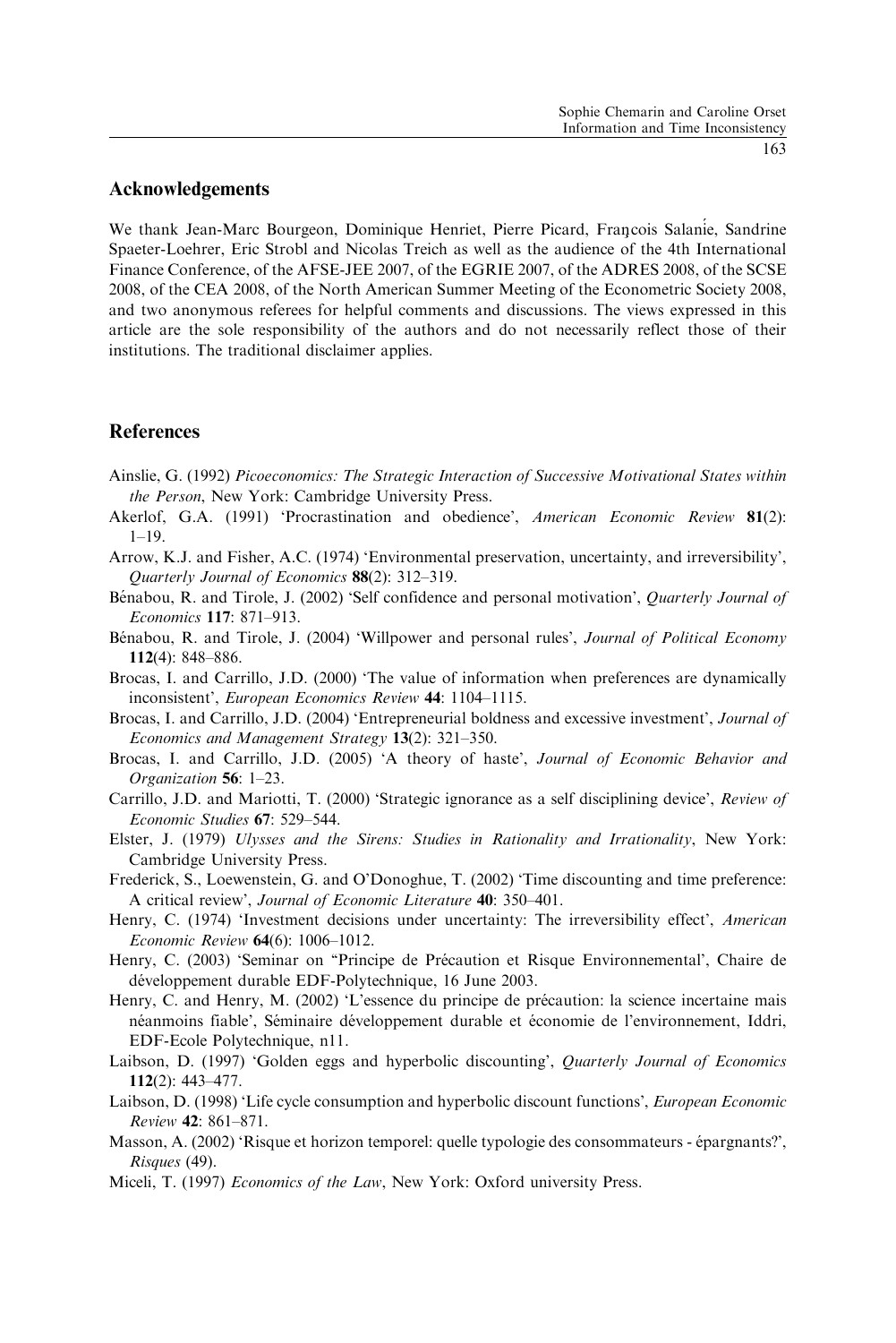- O'Donoghue, T. and Rabin, M. (1999) 'Doing it now or later', American Economic Review 89(1): 103–124.
- O'Donoghue, T. and Rabin, M. (2008) 'Procrastination on long-term projects', Journal of Economic Behavior and Organization 66(2): 161–175.
- Phelps, E.S. and Pollack, R.A. (1968) 'On second-best national saving and game-equilibrium growth', Review of Economic Studies 35(2): 185–199.
- Read, D. (2001) 'Is time-discounting hyperbolic or subadditive?' Journal of Risk and Uncertainty 23: 5–32.
- Rubinstein, A. (2003) 'Is it economics and psychology?: The case of hyperbolic discounting', International Economic Review 44: 1207–1216.
- Shavell, S. (1980) 'Strict liability versus negligence', Journal of Legal Studies 9(1): 1-25.
- Shavell, S. (1992) 'Liability and the incentive to obtain information about risk', Journal of Legal Studies 21(2): 259–270.
- Strotz, R.H. (1956) 'Myopia and inconsistency in discounting utility maximization', Review of Economic Studies 23(3): 165–180.

Weill (2005) 'European proposal for chemicals regulation: REACH and beyond proposition de règlement européen des produits chimiques: REACH, enjeux et perspective', Les actes de l'Iddri, n 2. http://ec.europa.eu/enterprise/reach.

http://en.wikipedia.org/wiki/Luria-Delbr%C3%BCck\_experiment.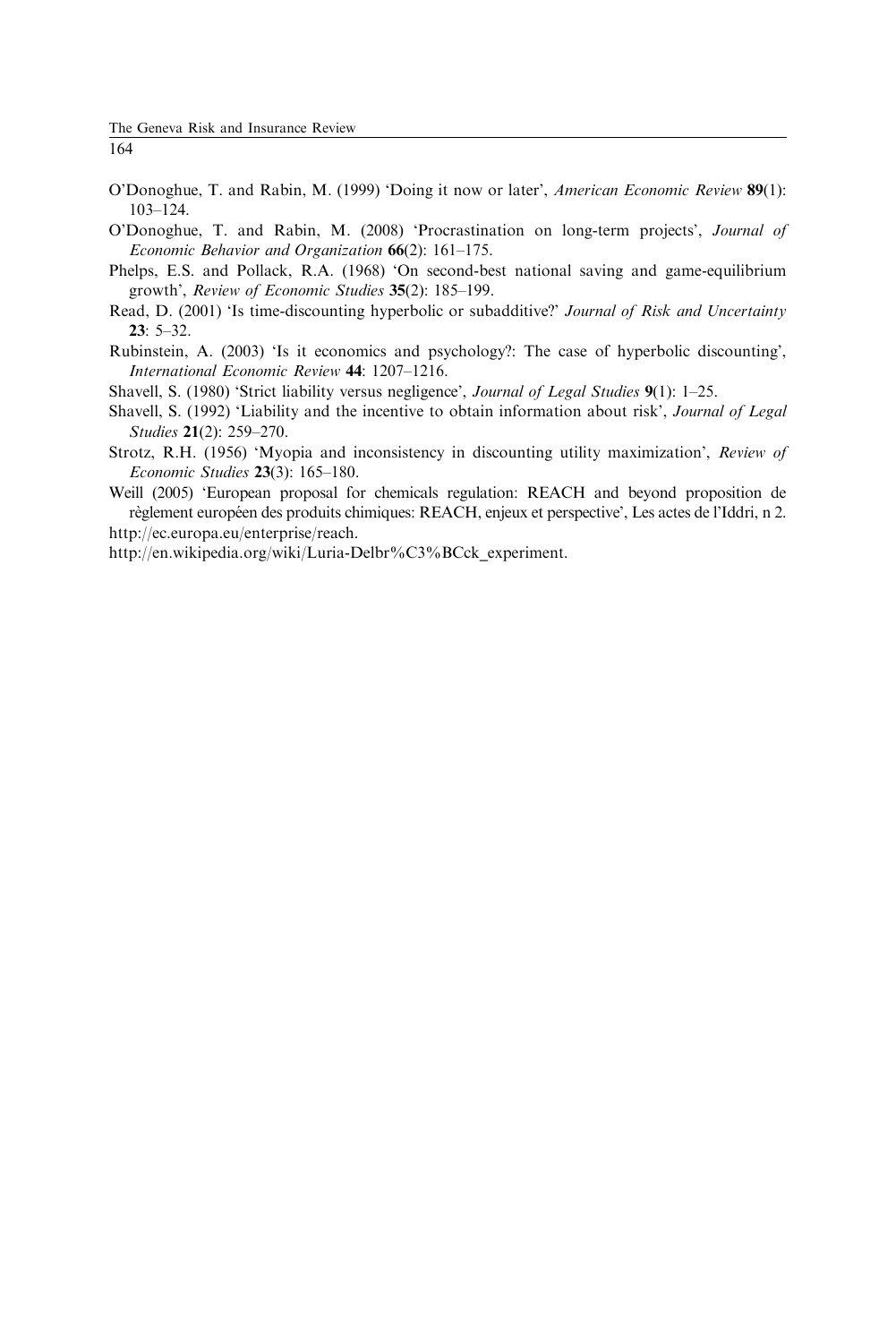# Appendix

Proof of  $\hat{\theta}(\beta)$  is increasing with  $\beta$ 

We differentiate  $\hat{\theta}(\beta)$  with respect to  $\beta$ , we obtain:

$$
\hat{\theta}'(\beta) = \frac{D}{\beta^2(K - K')}
$$

which is positive. Therefore,  $\hat{\theta}(\beta)$  is increasing with  $\beta$ .  $\Box$ 

*Proof of Proposition 1* At period 1, the agent receives signal  $\sigma \in \{h, l\}$ . For all  $C \ge 0$  and for all  $\beta \in (\tilde{\beta}, 1]$ : He chooses to continue, that is,  $x_{\sigma} = 1$  if:

$$
V_1(0, \sigma, C) < V_1(1, \sigma, C), \quad \text{which is equivalent to}
$$
\n
$$
E(\theta | \sigma, C) < \hat{\theta}(\beta) \equiv \frac{\beta R_2 - D}{\beta (K - K)};
$$

He chooses to stop, that is,  $x_{\sigma} = 0$  if:

$$
V_1(1, \sigma, C) < V_1(0, \sigma, C), \quad \text{which is equivalent to}
$$
\n
$$
\hat{\theta}(\beta) \equiv \frac{\beta R_2 - D}{\beta(K - K')} < E(\theta | \sigma, C);
$$

He is indifferent between stopping and continuing the project, that is,  $x_{\sigma} \in \{0, 1\}$  if:

$$
V_1(1, \sigma, C) = V_1(0, \sigma, C), \text{ which is equivalent to}
$$

$$
\hat{\theta}(\beta) \equiv \frac{\beta R_2 - D}{\beta(K - K')} = E(\theta | \sigma, C); \quad \Box
$$

Proof of Lemma 1 We first have:

$$
E(\theta|I, C) - E(\theta) = \frac{(1 - p_0)p_0(\theta^H - \theta^L)(1 - 2f(C))}{(1 - p_0)f(C) + p_0(1 - f(C))}
$$

and

$$
E(\theta) - E(\theta | h, C) = \frac{(1 - p_0)p_0(\theta^L - \theta^H)(2f(C) - 1)}{p_0f(C) + (1 - p_0)(1 - f(C))}
$$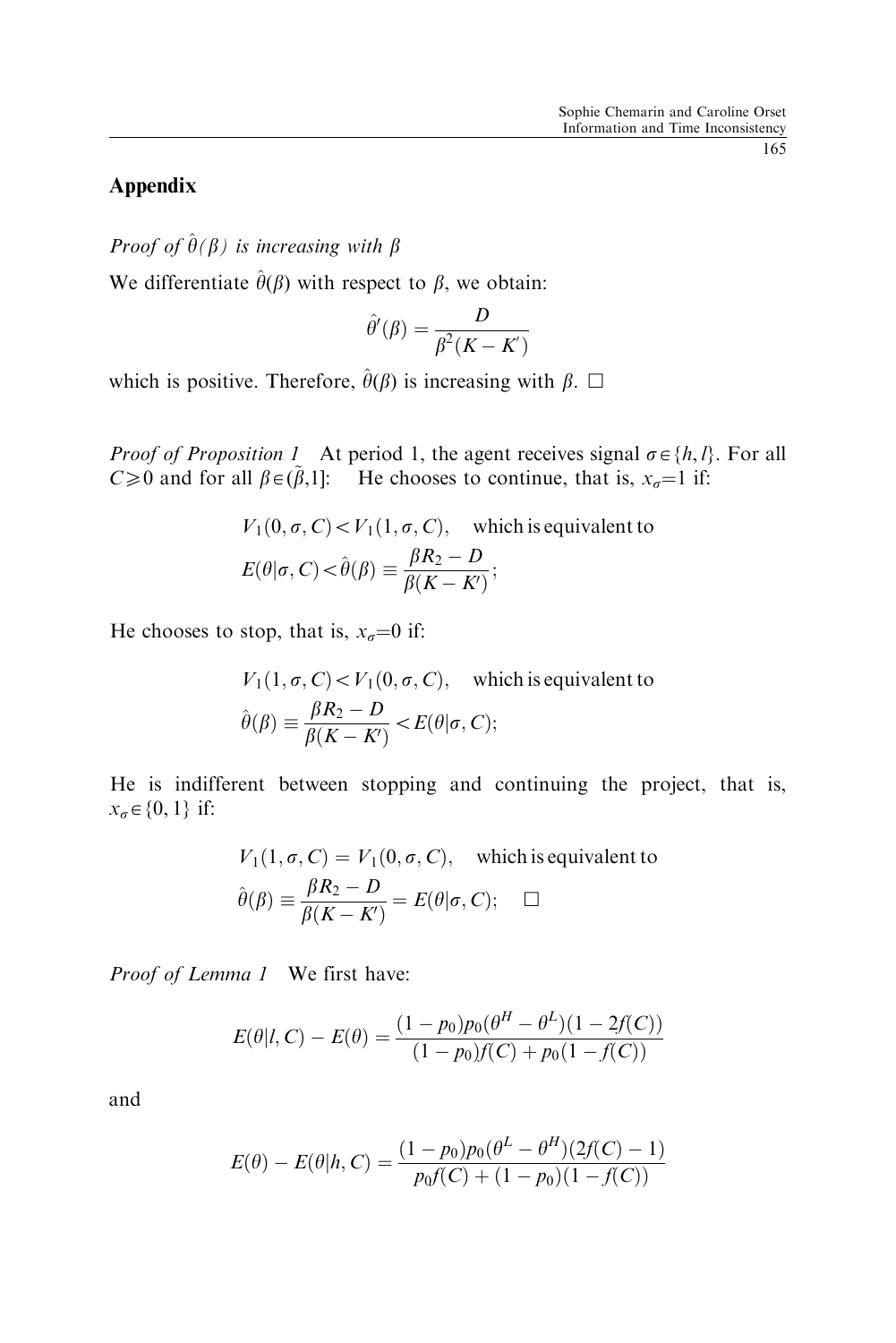which are negative or equal to zero because  $\theta^H > \theta^L$ , and for all  $C \ge 0$  we have  $f(C) \geq 1/2$ . Therefore for all  $C \geq 0$ , we get  $E(\theta|l, C) \leq E(\theta) \leq E(\theta|h, C)$ .

We then differentiate  $E(\theta|h, C)$  with respect to C, we obtain:

$$
\frac{\partial E(\theta|h, C)}{\partial C} = \frac{(1 - p_0)p_0 f'(C)(\theta^H - \theta^L)}{[(1 - p_0)(1 - f(C)) + p_0 f(C)]^2}
$$

which is positive because f is increasing and  $\theta^H > \theta^L$ . Thus,  $E(\theta|h,C)$  is increasing with C.

We now differentiate  $E(\theta|l, C)$  with respect to C, we obtain:

$$
\frac{\partial E(\theta|I,C)}{\partial C} = \frac{(1-p_0)p_0 f'(C)((\theta^L - \theta^H))}{[p_0(1 - f(C)) + (1 - p_0)f(C)]^2}
$$

which is negative because f is increasing and  $\theta^H > \theta^L$ . Thus,  $E(\theta|l,C)$  is decreasing with  $C. \Box$ 

Proof of Lemma 2

Part *(i)* of Lemma 2

For  $\beta=1$ , we study the concavity of  $V_0(0, 1, C)$ : we differentiate twice times  $V_0(0, 1, C)$  with respect to C, we obtain:

$$
\frac{\partial^2 V_0(0,1,C)}{\partial C^2} = [(1-p_0)B^L(1) - p_0B^H(1)]f''(C)
$$

which is negative because f is concave,  $B<sup>L</sup>(1)$  is positive and  $B<sup>H</sup>(1)$  is negative. Thus, for  $\beta=1$ ,  $V_0(0, 1, C)$  is concave.

 $C_{01}^*(1)$  is then characterized by the first-order condition:

$$
\frac{\partial V_0(0,1,C)}{\partial C} = 0 \Leftrightarrow f'(C_{01}^*(1)) = \frac{1}{(1-p_0)B^L(1) - p_0B^H(1)}.
$$

*Remark*: Since  $B^{L}(1)$  is positive and  $B^{H}(1)$  is negative, we get  $f'(C_{01}^{*}(1)) > 0$ .

Part (ii) of Lemma 2

We suppose that  $C_{0,1}^*(1)=0$ . We then get  $f'(C_{0,1}^*(1))=+\infty$ . However, since  $0 < (1-p_0)B^L(1)-p_0B^H(1)$  we cannot have  $f'(C_{01}^*(1))=+\infty$ . There is a contradiction. Therefore,  $C_{01}^*(1) > 0$ .  $\Box$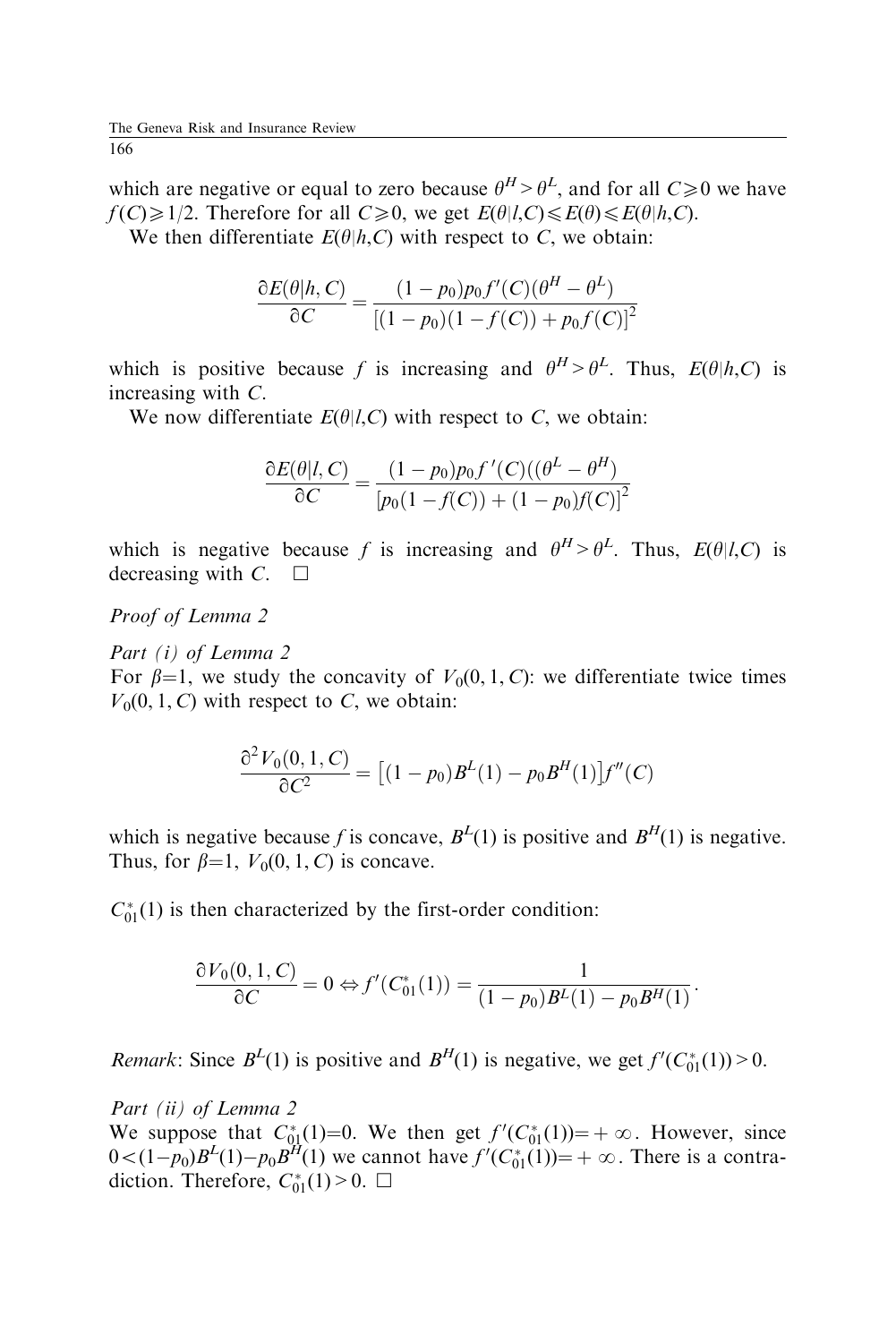*Proof of Proposition 2* In this part  $\beta=1$ . The optimal information level  $C^*(1)$ is such that:

- if  $V_0(1, 1, 0) < V_0(0, 1, C_{01}^*(1))$  then  $C^*(1) = C_{01}^*(1);$
- otherwise  $C^*(1)=0$ .

We then compare  $V_0(0, 1, C_{01}^*(1))$  and  $V_0(1, 1, 0)$ . We obtain:

$$
V_0(1, 1, 0) < V_0(0, 1, C_{01}^*(1)), \text{ which is equivalent to}
$$
\n
$$
C_{01}^*(1) < -\left[ p_0 f(C_{01}^*(1)) B^H(1) + (1 - p_0)(1 - f(C_{01}^*(1))) B^L(1) \right]. \tag{A.1}
$$

Overall, we obtain if condition (8) holds then  $C^*(1) = C_0^*(1)$ , otherwise  $C^*(1)=0.$ 

Proof of Lemma 3

Part (i) of Lemma 3 Similar to the proof of part (i) of Lemma 2, thus omitted.

Part *(ii)* of Lemma 3

We suppose that there exists a  $\beta_0 \in (\tilde{\beta}, 1]$  such that  $C_{01}(\beta_0) = 0$ . We then get  $f'(C_{01}(\hat{\beta}_0)) = +\infty$ . Since  $0 < (1 - p_0)B^L(1) - p_0B^H(1)$  then we get:

$$
f'(C_{01}(\beta_0)) = +\infty
$$
 if and only if  $\beta_0 = 0$ .

However,  $\beta_0 \neq 0$  because  $\tilde{\beta} > 0$ . There is a contradiction. Therefore for all  $\beta \in (\tilde{\beta}, 1)$  we obtain  $C_{01}(\beta) > 0$ .  $\Box$ 

Proof of Lemma 4

Part (i) of Lemma 4 For  $\beta \in [\tilde{\beta}, 1)$ , we define:

- $\hat{C}_1(\beta)$  the smallest  $C \ge 0$ , which satisfies  $E(\theta | l, C) \le \hat{\theta}(\beta)$ ;
- $\hat{C}_2(\beta)$  the smallest  $C \ge 0$ , which satisfies  $\hat{\theta}(\beta) \le E(\theta|h, C)$ ;
- $\hat{C}(\beta)$  the smallest  $C\geq 0$ , which satisfies  $E(\theta|l, C)\leq \theta(\beta)\leq E(\theta|h, C)$ .

Since  $E(\theta|h, C)$  is increasing with C and  $E(\theta|l, C)$  is decreasing with C then  $\hat{C}(\beta) = \max{\{\hat{C}_1(\beta), \hat{C}_2(\beta)\}}$ .

We first study  $\hat{C}_1(\hat{\beta})$ : According to condition (1) and Lemma 1, for all  $C \ge 0$ we have  $E(\theta | l, C) \leq \hat{\theta}(\beta)$ . We then get  $\hat{C}_1(\beta)=0$ .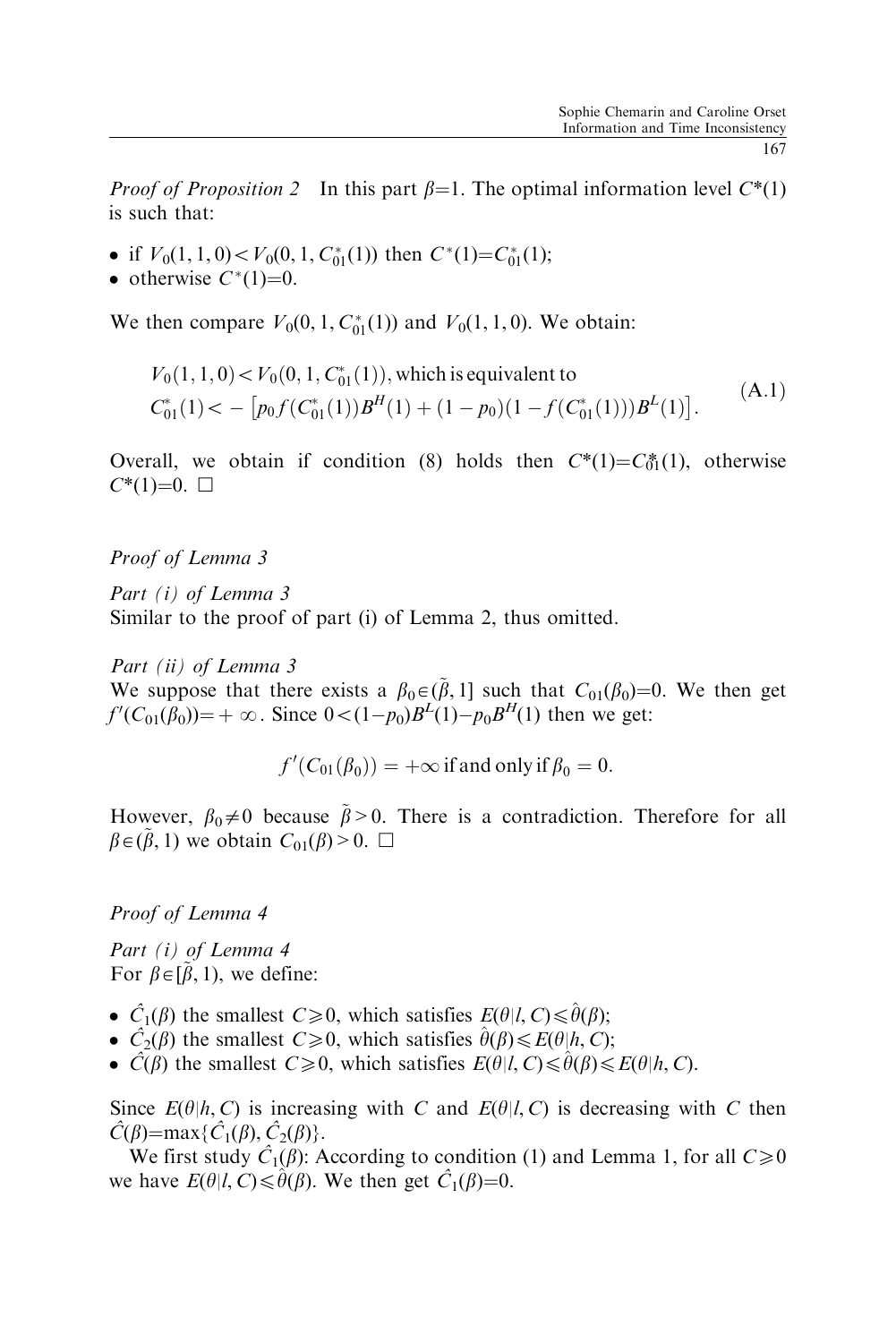Now, we turn to  $\hat{C}_2(\beta)$ : since  $E(\theta | h, C)$  is increasing with C then  $\hat{C}_2(\beta)$  is such that:

$$
\hat{\theta}(\beta) = E(\theta | h, \hat{C}_2(\beta)),
$$
 which is equivalent to  $f(\hat{C}_2(\beta)) = \frac{(1 - p_0)B^L(\beta)}{(1 - p_0)B^L(\beta) - p_0B^H(\beta)}$ .

According to condition (1) and  $B^{H}(\beta) < 0$ , we easily verify that  $(1/2) \leq f(\hat{C}_2(\beta)) \leq 1$ . Moreover, since  $1/2 = \hat{f}(\hat{C}_1(\beta)) = f(0) \leq f(\hat{C}_2(\beta))$  and f is increasing with  $C$ , we get:

$$
\hat{C}(\beta) = \max{\{\hat{C}_1(\beta), \hat{C}_2(\beta)\}} = \hat{C}_2(\beta).
$$

Hence,

$$
f(\hat{C}(\beta)) = \frac{(1 - p_0)B^{L}(\beta)}{(1 - p_0)B^{L}(\beta) - p_0B^{H}(\beta)}.
$$

Part *(ii)* of Lemma 4 By definition of  $\tilde{\beta}$  and  $\hat{C}(\beta)$ , we get:

$$
E(\theta) = \hat{\theta}(\tilde{\beta}) = E(\theta | h, \hat{C}(\tilde{\beta})).
$$

Since  $E(\theta) = E(\theta | h, 0) = E(\theta | l, 0)$ ,  $\hat{C}(\beta)$  is increasing with  $\beta$  and  $E(\theta | h, C)$  is increasing with C then  $\hat{C}(\tilde{\beta})=0$ . Therefore as f is increasing, we obtain that  $f(\hat{C}(\tilde{\beta})=f(0)=1/2. \ \Box$ 

*Proof of Lemma 5* For  $\beta \in (\tilde{\beta}, 1)$ , by definition of  $\hat{C}(\beta)$ ,  $C_{01}(\beta)$  and  $C_{01}^*(\beta)$  we get that if

$$
\hat{C}(\beta) < C_{01}(\beta) \tag{A.2}
$$

then  $C_{01}^*(\beta) = C_{01}(\beta)$ , otherwise  $C_{01}^*(\beta) = \hat{C}(\beta)$ .

Since f is increasing, Eq. (A.2) is equivalent to  $f(\hat{C}(\beta)) < f(C_{01}(\beta))$ .  $\Box$ 

*Proof of Proposition* 3 For  $\beta \in (\tilde{\beta}, 1)$ , the optimal level of information  $C^*(\beta)$  is such that:

- if  $V_0(1,1,0) < V_0(0,1,C_{01}^*(\beta))$  then  $C^*(\beta) = C_{01}^*(\beta);$
- otherwise  $C^*(\beta)=0$ .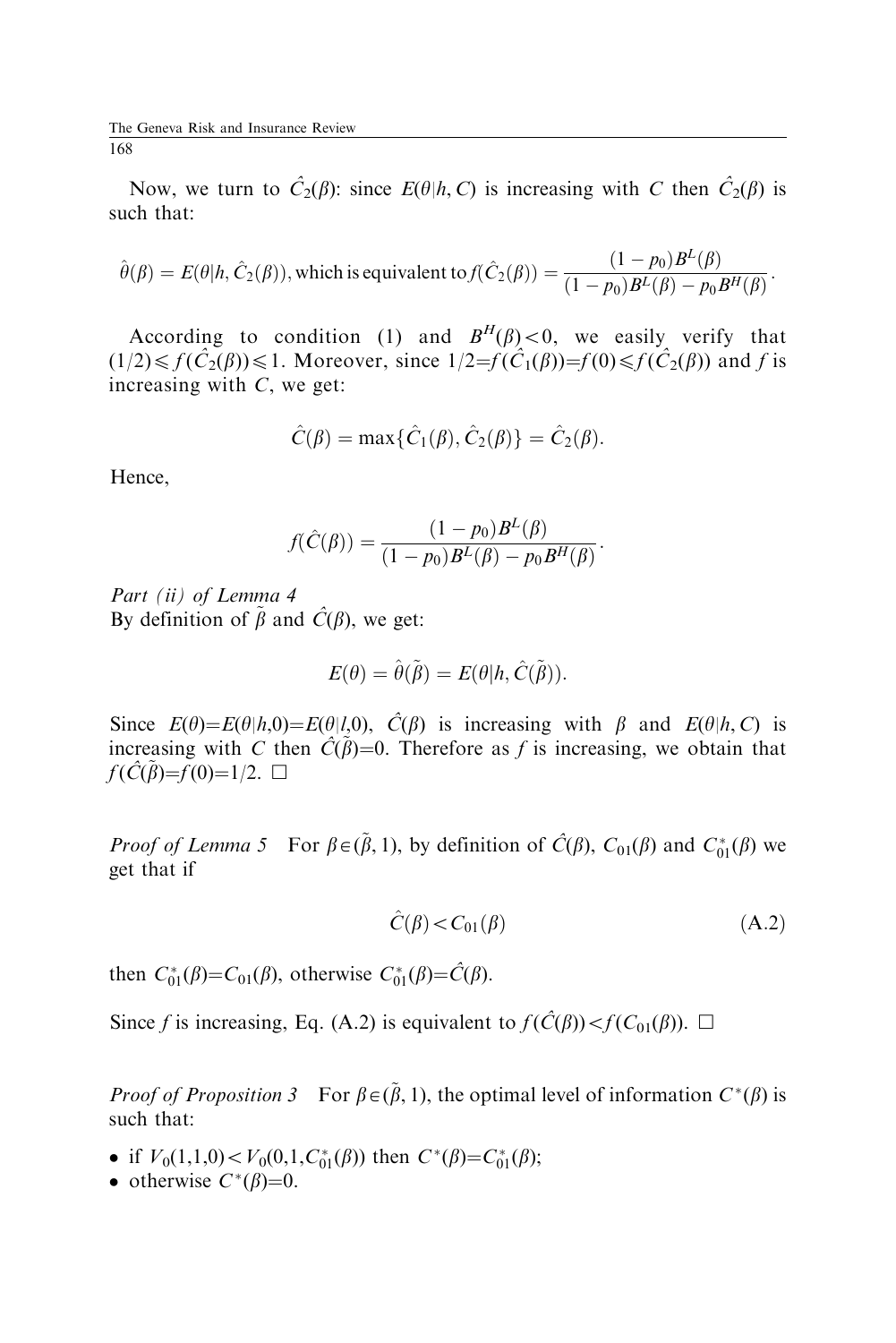According to Lemma 5, for  $\beta \in (\tilde{\beta}, 1)$  if condition (5) holds then  $C_{01}^*(\beta) = C_{01}(\beta)$ , otherwise  $C_{01}^*(\beta) = \hat{C}(\beta)$ .

We first compare  $V_0(0, 1, C_{01}(\beta))$  and  $V_0(1, 1, 0)$ . We obtain:

$$
V_0(1, 1, 0) < V_0(0, 1, C_{01}^*(\beta)),
$$
 which is equivalent to  

$$
C_{01}(\beta) < -\beta \left[ p_0 f(C_{01}(\beta)) B^H(1) + (1 - p_0)(1 - f(C_{01}(\beta))) B^L(1) \right].
$$
 (A.3)

Therefore if condition (10) holds then  $C^*(\beta) = C_{01}(\beta)$ , otherwise  $C^*(\beta) = 0$ . Now, we compare  $V_0(0, 1, \hat{C}(\beta))$  and  $V_0(1, 1, 0)$ . We obtain:

$$
V_0(0,1,\hat{C}(\beta)) - V_0(1,1,0) = -\hat{C}(\beta) - \beta [p_0 f(\hat{C}(\beta))B^H(1) + (1-p_0)(1 - f(\hat{C}(\beta)))B^L(1)].
$$

With

$$
f(\hat{C}(\beta)) = \frac{(1 - p_0)B^{L}(\beta)}{-p_0 B^{H}(\beta) + (1 - p_0)B^{L}(\beta)}
$$

we get:

$$
V_0(0, 1, \hat{C}(\beta)) - V_0(1, 1, 0) = -\hat{C}(\beta) - \beta p_0 (1 - p_0) \left[ \frac{(1 - \beta)(\theta^H - \theta^L)D(K - K')}{-p_0 B^H(\beta) + (1 - p_0)B^L(\beta)} \right]
$$

which is negative. Therefore,  $V_0(0, 1, \hat{C}(\beta))$  is always lower than  $V_0(1, 1, 0)$ . Hence,  $C^*(\beta)=0$ .

Overall, if conditions (5) and (10) hold then  $C^*(\beta) = C_{01}(\beta)$ , otherwise  $C^*(\beta)=0.$ 

Proof of Proposition 4 Similar to the proof of Proposition 3, thus omitted.  $\square$ 

*Proof of*  $C_{0I}(\beta)$  is increasing with  $\beta$ We differentiate Eq. (4) with respect to  $\beta$ . We obtain:

$$
f''(C_{01}(\beta))C_{01}(\beta) = \frac{-1}{\beta^2[(1-p_0)B^L(1)-p_0B^H(1)]}
$$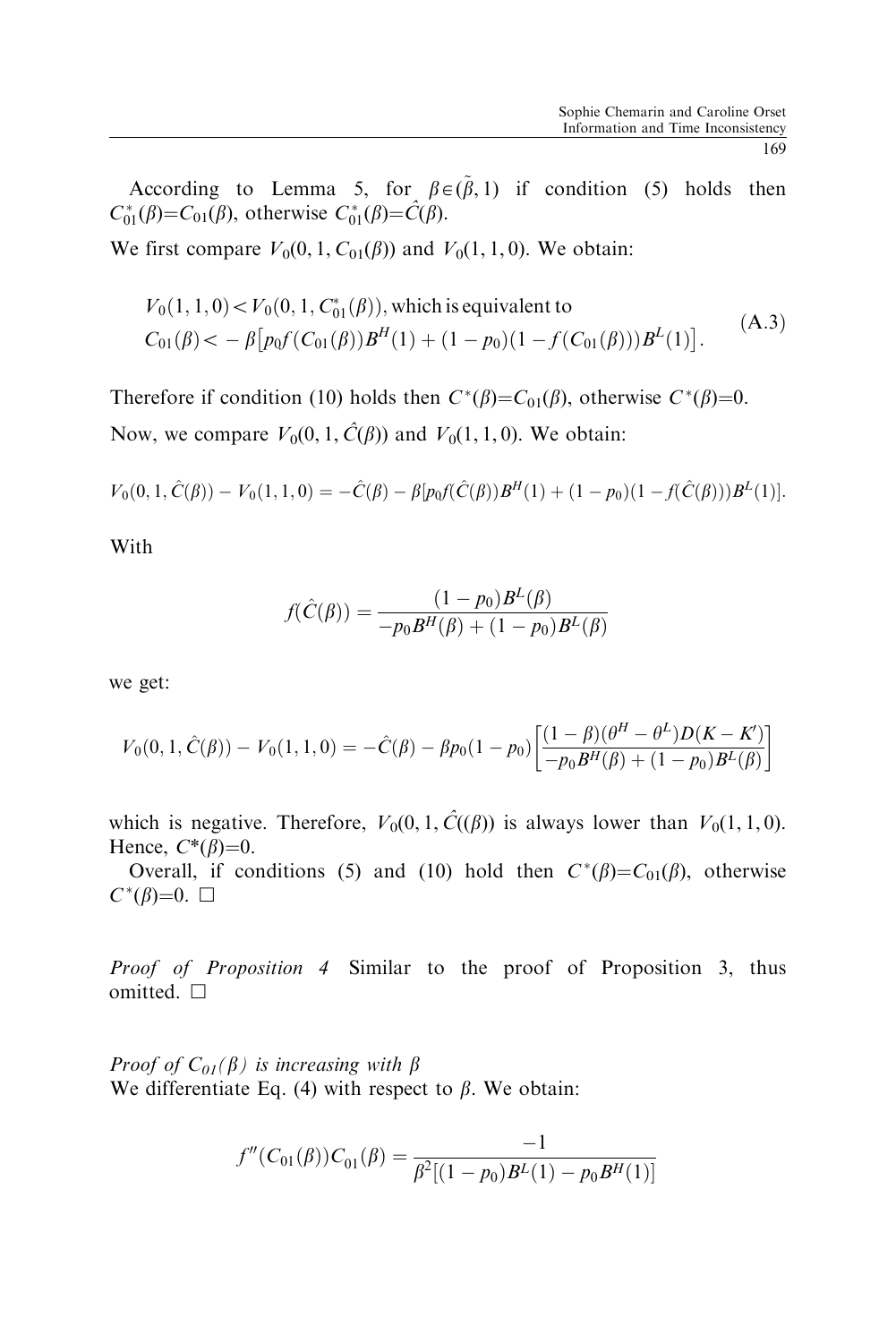which is negative because  $B^{L}(1) > 0$  and  $B^{H}(1) < 0$ . Therefore, since f is concave then  $C_{01}(\beta)$  is increasing with  $\beta$ .  $\Box$ 

*Proof of Lemma 6* For  $\beta \in (\tilde{\beta}, 1)$ , we define:

$$
g(\beta) = -C_{01}(\beta) - \beta [p_0 f(C_{01}(\beta))B^H(1) + (1-p_0)(1 - f(C_{01}(\beta)))B^L(1)].
$$

We differentiate  $g(\beta)$  with respect to  $\beta$ , we obtain:

$$
g'(\beta) = -C'_{01}(\beta) - [p_0 f(C_{01}(\beta))B^H(1) + (1 - p_0)(1 - f(C_{01}(\beta)))B^L(1)]
$$
  
-  $\beta[p_0 f'(C'_{01}(\beta))C'_{01}(\beta)B^H(1) - (1 - p_0)f'(C_{01}(\beta))C'_{01}(\beta)B^L(1)].$   
(A.4)

According to Part (i) of Lemma 3:

$$
f'(C_{01}(\beta)) = \frac{1}{\beta[(1-p_0)B^L(1)-p_0B^H(1)]}.
$$

In Eq. (A.4), we replace  $(C_{01}(\beta))$  and get:

$$
g'(\beta) = -[p_0 f(C_{01}(\beta))B^H(1) + (1-p_0)(1 - f(C_{01}(\beta)))B^L(1)].
$$

We now differentiate  $g'(\beta)$  with respect to  $\beta$ , we obtain:

$$
g''(\beta) = f'(C_{01}(\beta))C'_{01}(\beta)[(1-p_0)B^{L}(1) - p_0B^{H}(1)].
$$
 (A.5)

In Eq. (A.5), we then replace  $f'(C_{01}(\beta))$  and get:

$$
g''(\beta) = \frac{C_{01}(\beta)}{\beta}
$$

which is positive because  $C_{01}(\beta)$  is increasing with  $\beta$ . Therefore, g is convex.

We note that  $g'(\beta)$  may be positive, negative, or equal to zero. We first assume that  $g'(\beta)$  is positive.

If condition (3) holds, then there exists a  $\bar{\beta} \in (\tilde{\beta}, 1]$  such that for all  $\beta \in (\tilde{\beta}, \bar{\beta}]$ condition (6) does not hold and for all  $\beta \in (\bar{\beta}, 1]$  condition (6) holds.

However, if condition (3) does not hold, then for all  $\beta \in (\hat{\beta}, 1)$ , condition (6) does not hold either.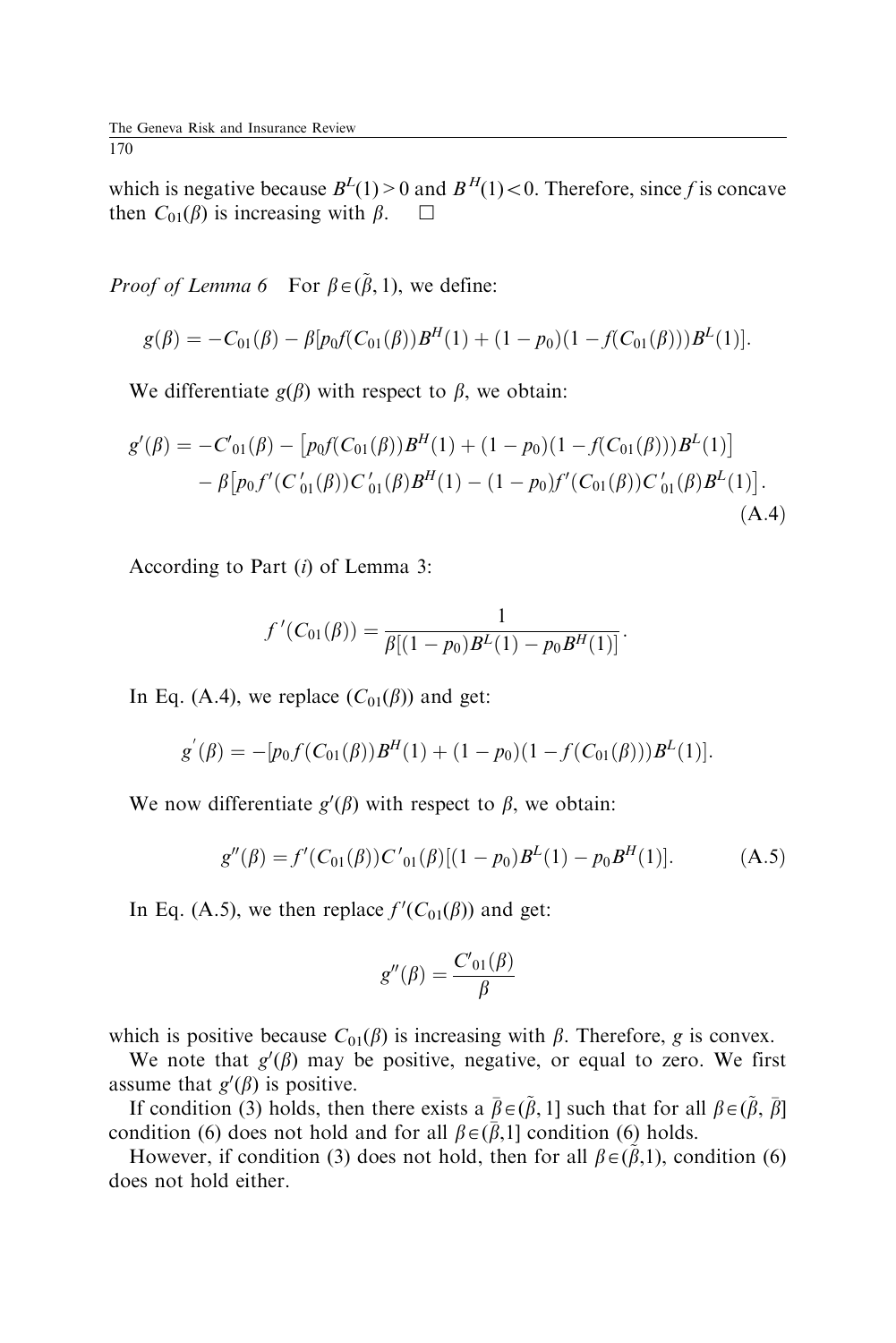We now assume that if  $g'(\beta)$  is negative or equal to zero then for  $\beta \in (\tilde{\beta}, 1]$ ,  $g(\beta)$  < 0. This implies that for all  $\beta \in (\tilde{\beta}, 1)$  conditions (3) and (6) do not hold.  $\Box$ 

Proofs of Section Sensibility analysis 1-Effect on decision of stopping the project:

Whatever the kind of preferences and with  $\beta \in (\tilde{\beta}, 1]$ :

For  $p_0$ : We differentiate  $E(\theta | h, C) - \hat{\theta}(\beta)$  with respect to  $p_0$ , we get:

$$
\frac{(1 - f(C))f(C)(\theta^H - \theta^L)}{[p_0f(C) + (1 - p_0)(1 - f(C))]^2}
$$

which is positive. Then we differentiate  $E(\theta|I,C) - \hat{\theta}(\beta)$  with respect to  $p_0$ , we get:

$$
\frac{(1 - f(C))f(C)(\theta^H - \theta^L)}{[p_0(1 - f(C)) + (1 - p_0)f(C)]^2}
$$

which is also positive. Therefore, according to Proposition 1, a higher prior belief on the worse state of the world increases the possibility for the agent to take decision of stopping the project.

For  $\theta^H$ ,  $\theta^L$ ,  $R_2$ ,  $D$ ,  $K$  and  $K'$ , similar to the proof of  $p_0$ , thus omitted.

2-Effect on the level of information: Whatever the kind of preferences and with  $\beta \in (\beta, 1]$ :

For  $p_0$ :

We differentiate Eq. (4) with respect to  $p_0$ , we get:

$$
f''(C_{01}(\beta))\frac{\partial C_{01}(\beta)}{\partial p_0} = \frac{B^L(1) + B^H(1)}{\beta[(1 - p_0)B^L(1) - p_0B^H(1)]^2}
$$
(A.6)

which is positive because  $B^{L}(1) > -B^{H}(1)$ . Then, since f is concave,  $C_{01}(\beta)$ decreases with  $p_0$ . Therefore, according to Propositions 2–4,  $C^*(\beta)$  decreases with  $p_0$ .

For  $\theta^H$ ,  $\theta^L$ ,  $R_2$ , D, K and K', similar to the proof of  $p_0$ , thus omitted.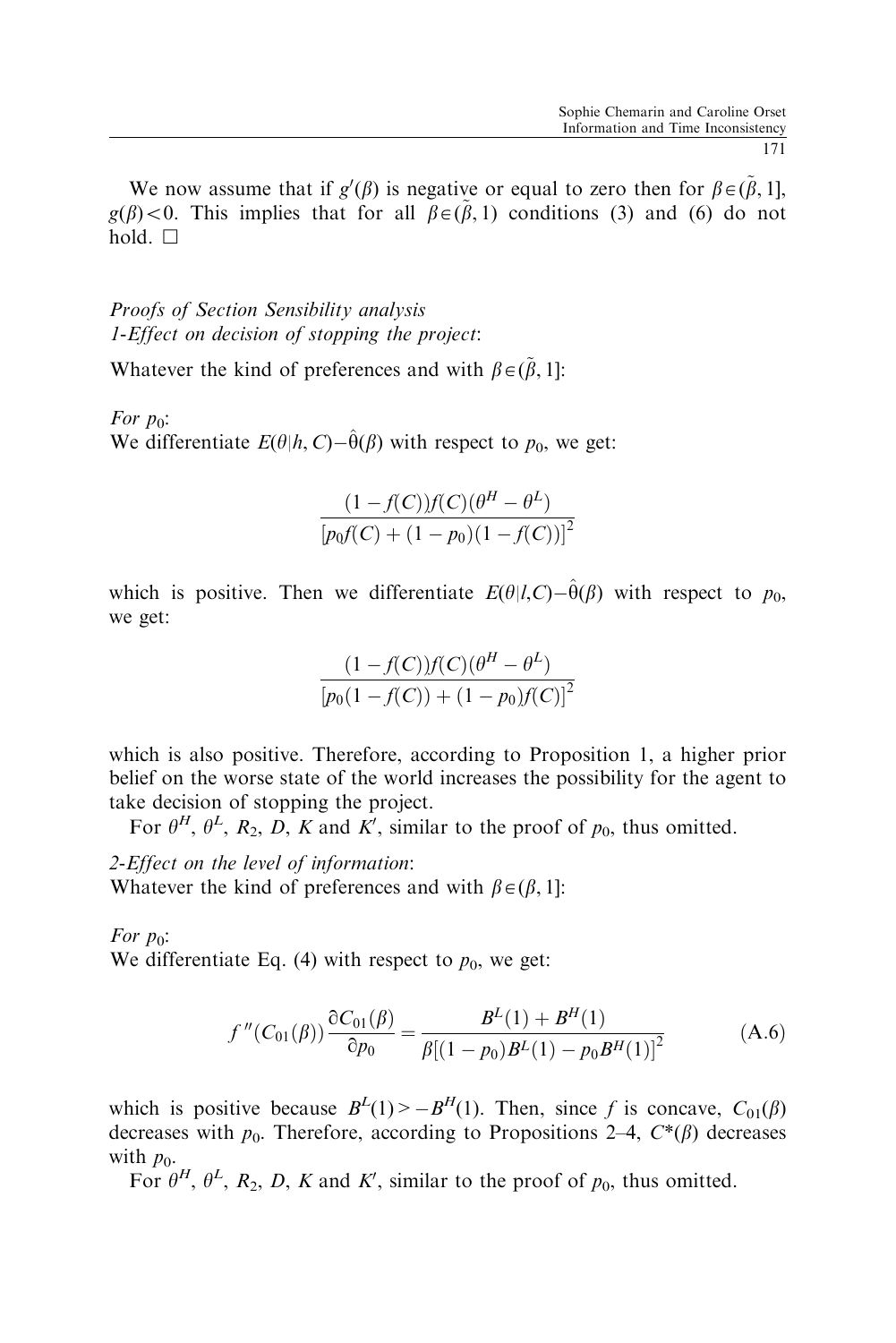3-Effect on decision of information acquisition: For a time-consistent agent:

From condition (3), we write:

$$
C_{01}^*(1) + p_0 f(C_{01}^*(1))B^H(1) + (1 - p_0)(1 - f(C_{01}^*(1)))B^L(1).
$$
 (A.7)

For  $p_0$ :

We differentiate Eq. (A.7) with respect to  $p_0$ , we obtain:

$$
\frac{\partial C_{01}^*(1)}{\partial p_0} + \left[ f(C_{01}^*(1)) B^H(1) - (1 - f(C_{01}^*(1))) B^L(1) \right] \n+ \left[ p_0 f'(C_{01}^*(1)) \frac{\partial C_{01}^*(1)}{\partial p_0} B^H(1) - (1 - p_0) f'(C_{01}^*(1)) \frac{\partial C_{01}^*(1)}{\partial p_0} B^L(1) \right].
$$
\n(A.8)

According to Part (i) of Lemma 2:

$$
f'(C_{01}^{*}(1)) = \frac{1}{[(1-p_0)B^{L}(1) - p_0B^{H}(1)]}.
$$

In Eq. (A.8), we replace  $f'(C_{01}^*(1))$  and get:

$$
f(C_{01}^*(1))B^H(1) - (1 - f(C_{01}^*(1)))B^L(1)
$$

which is negative. Therefore according to Proposition 2, a higher prior belief on the worse state of the world increases the information acquisition for an agent with time-consistent preferences.

For  $\theta^H$ ,  $\theta^L$ ,  $R_2$ , D, K and K', similar to the proof of  $p_0$ , thus omitted.

For a hyperbolic agent:

From condition (5), we write:

$$
\frac{(1 - p_0)B^L(\beta)}{(1 - p_0)B^L(\beta) - p_0B^H(\beta)} - f(C_{01}(\beta)).
$$
\n(A.9)

For  $p_0$ :

We differentiate Eq.  $(A.9)$  with respect to  $p_0$ , we obtain:

$$
\frac{B^L(\beta)B^H(\beta)}{[(1-p_0)B^L(\beta)-p_0B^H(\beta)]^2} - f'(C_{01}(\beta))\frac{\partial C_{01}(\beta)}{\partial p_0}.
$$